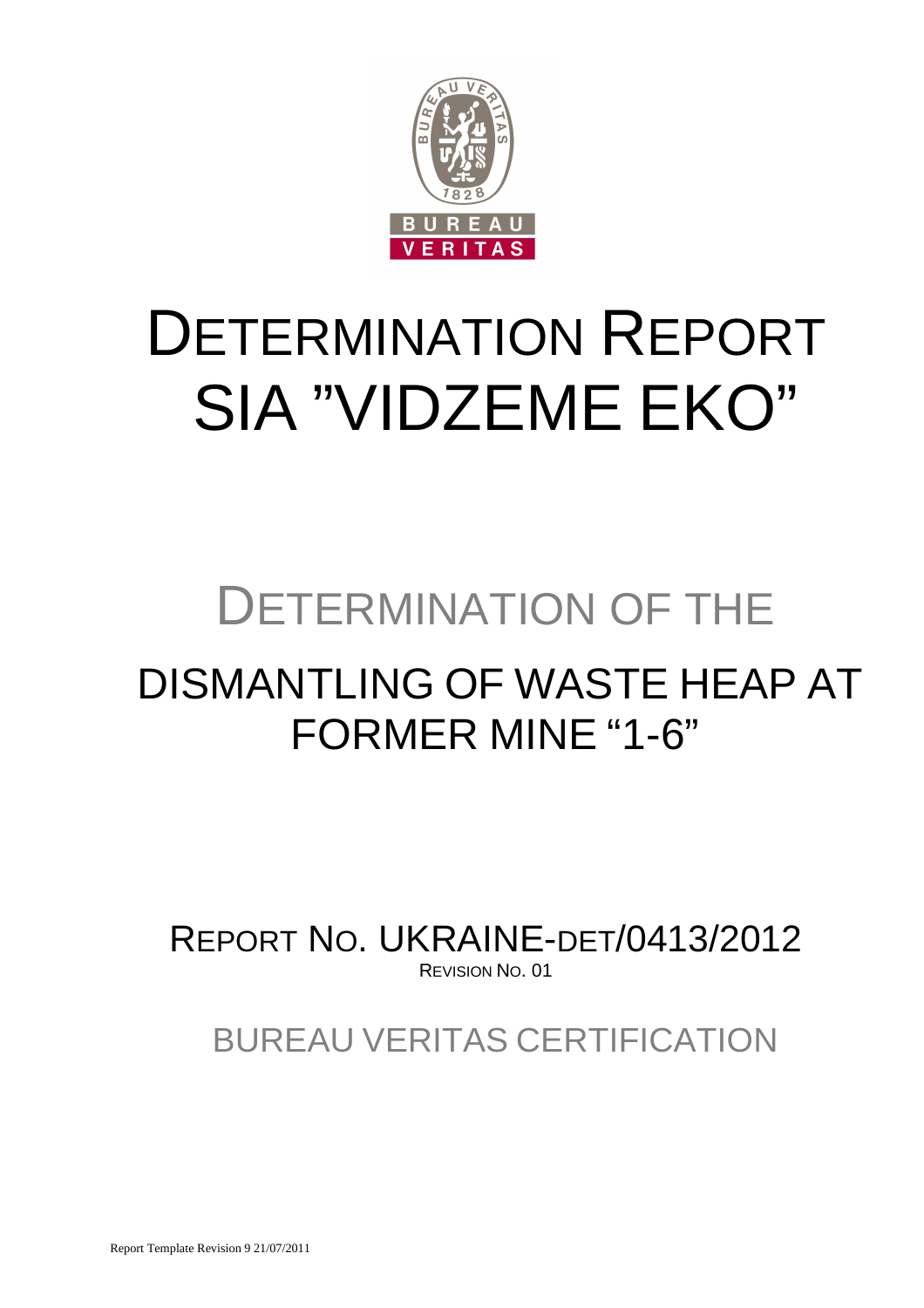



| Date of first issue:<br>23/07/2012                                                                                                                                                                                                                                                                                                                                                                                                                                                                                                                                | Organizational unit:<br><b>Holding SAS</b>                                                                                                                                                                                                                                                                                                                                                                                                                                                                                                                                                                                                      | <b>Bureau Veritas Certification</b> |  |  |  |  |  |
|-------------------------------------------------------------------------------------------------------------------------------------------------------------------------------------------------------------------------------------------------------------------------------------------------------------------------------------------------------------------------------------------------------------------------------------------------------------------------------------------------------------------------------------------------------------------|-------------------------------------------------------------------------------------------------------------------------------------------------------------------------------------------------------------------------------------------------------------------------------------------------------------------------------------------------------------------------------------------------------------------------------------------------------------------------------------------------------------------------------------------------------------------------------------------------------------------------------------------------|-------------------------------------|--|--|--|--|--|
| Client:<br>SIA "Vidzeme Eko"                                                                                                                                                                                                                                                                                                                                                                                                                                                                                                                                      | Client ref.:<br>Victor Tkachenko                                                                                                                                                                                                                                                                                                                                                                                                                                                                                                                                                                                                                |                                     |  |  |  |  |  |
| Summary:<br>Bureau Veritas Certification has made the determination of the "Dismantling of waste heap at former mine "1-<br>6"" project of SIA "Vidzeme Eko" located in Shakhtarsk town, Donetsk Region, Ukraine on the basis of<br>UNFCCC criteria for the JI, as well as criteria given to provide for consistent project operations, monitoring and<br>reporting. UNFCCC criteria refer to Article 6 of the Kyoto Protocol, the JI rules and modalities and the<br>subsequent decisions by the JI Supervisory Committee, as well as the host country criteria. |                                                                                                                                                                                                                                                                                                                                                                                                                                                                                                                                                                                                                                                 |                                     |  |  |  |  |  |
|                                                                                                                                                                                                                                                                                                                                                                                                                                                                                                                                                                   | The determination scope is defined as an independent and objective review of the project design document,<br>the project's baseline study, monitoring plan and other relevant documents, and consisted of the following<br>three phases: i) desk review of the project design and the baseline and monitoring plan; ii) follow-up interviews<br>with project stakeholders; iii) resolution of outstanding issues and the issuance of the final determination report<br>and opinion. The overall determination, from Contract Review to Determination Report & Opinion, was<br>conducted using Bureau Veritas Certification internal procedures. |                                     |  |  |  |  |  |
| The first output of the determination process is a list of Clarification and Corrective Action Requests (CL and<br>CAR), presented in Appendix A. Taking into account this output, the project proponent revised its project<br>design document.                                                                                                                                                                                                                                                                                                                  |                                                                                                                                                                                                                                                                                                                                                                                                                                                                                                                                                                                                                                                 |                                     |  |  |  |  |  |
| In summary, it is Bureau Veritas Certification's opinion that the project correctly applies Guidance on criteria for<br>baseline setting and monitoring and meets the relevant UNFCCC requirements for the JI and the relevant host<br>country criteria.                                                                                                                                                                                                                                                                                                          |                                                                                                                                                                                                                                                                                                                                                                                                                                                                                                                                                                                                                                                 |                                     |  |  |  |  |  |
|                                                                                                                                                                                                                                                                                                                                                                                                                                                                                                                                                                   |                                                                                                                                                                                                                                                                                                                                                                                                                                                                                                                                                                                                                                                 |                                     |  |  |  |  |  |
| Report No<br>Subject Group<br>UKRAINE-det/0413/2012<br>JI                                                                                                                                                                                                                                                                                                                                                                                                                                                                                                         |                                                                                                                                                                                                                                                                                                                                                                                                                                                                                                                                                                                                                                                 | Indexing terms                      |  |  |  |  |  |
| Project title:<br>Dismantling of waste heap at former mine<br>"1-6"                                                                                                                                                                                                                                                                                                                                                                                                                                                                                               |                                                                                                                                                                                                                                                                                                                                                                                                                                                                                                                                                                                                                                                 |                                     |  |  |  |  |  |
| Work carried out by:<br>Vyacheslav Yeriomin - Team-Leader, Lead<br>$\boxtimes$<br>No distribution without permission from the<br>verifier<br>Client or responsible organizational unit<br>Sergii Vertefetskyi - Team Member, Verifier                                                                                                                                                                                                                                                                                                                             |                                                                                                                                                                                                                                                                                                                                                                                                                                                                                                                                                                                                                                                 |                                     |  |  |  |  |  |

| Sergii Vertefetskyi - Team Member, Verifier   |         |                                     |                           |  |
|-----------------------------------------------|---------|-------------------------------------|---------------------------|--|
| Work reviewed by                              |         |                                     |                           |  |
| Ivan Sokolov - Internal Technical Reviewer    |         |                                     | imited distribution       |  |
| Nikolay Chechmestrenko - Technical Spegialist |         |                                     |                           |  |
|                                               |         | <b>Bureau Verizas Cértification</b> |                           |  |
| Work approved by                              |         | Holding S                           |                           |  |
| Ivan Sokolov - Operational Manager            |         |                                     | Unrestricted distribution |  |
| Date of this revision                         | Rev No. | Number of Cades                     |                           |  |
| 24/07/2012                                    |         | 49                                  |                           |  |

1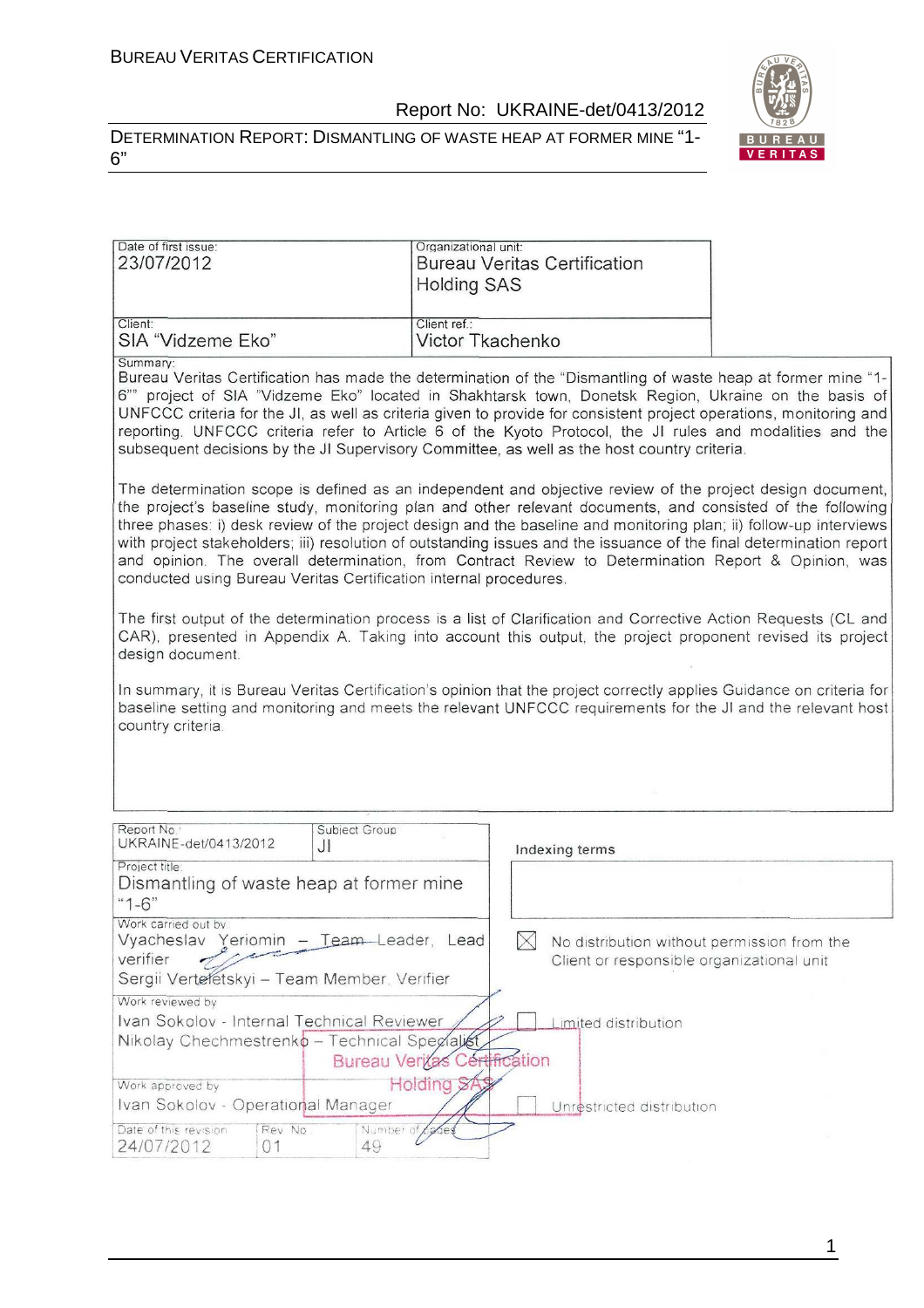DETERMINATION REPORT: DISMANTLING OF WASTE HEAP AT FORMER MINE "1- 6"

# **Table of Contents Page 2018**

| $\mathbf{1}$<br>1.1 | Objective                                                                                   | 3              |
|---------------------|---------------------------------------------------------------------------------------------|----------------|
| 1.2                 | Scope                                                                                       | $\mathfrak{Z}$ |
| 1.3                 | Determination team                                                                          | 3              |
| $\overline{2}$      |                                                                                             |                |
| 2.1                 | <b>Review of Documents</b>                                                                  | $\overline{4}$ |
| 2.2                 | Follow-up Interviews                                                                        | 5              |
| 2.3                 | Resolution of Clarification and Corrective Action Requests                                  | 5              |
| 3                   |                                                                                             |                |
| $\overline{4}$      |                                                                                             |                |
| 4.1                 | Project approvals by Parties involved (19-20)                                               | 8              |
| 4.2                 | Authorization of project participants by Parties involved (21)                              | 8              |
| 4.3                 | Baseline setting (22-26)                                                                    | 8              |
| 4.4                 | Additionality (27-31)                                                                       | 12             |
| 4.5                 | Project boundary (32-33)                                                                    | 13             |
| 4.6                 | Crediting period (34)                                                                       | 14             |
| 4.7                 | Monitoring plan (35-39)                                                                     | 14             |
| 4.8                 | Leakage (40-41)                                                                             | 19             |
| 4.9                 | Estimation of emission reductions or enhancements of net removals<br>$(42 - 47)$            | 20             |
| 4.10                | Environmental impacts (48)                                                                  | 22             |
| 4.11                | Stakeholder consultation (49)                                                               | 22             |
| 4.12                | Determination regarding small scale projects (50-57)                                        | 22             |
| 4.13                | Determination regarding land use, land-use change and forestry<br>(LULUCF) projects (58-64) | 22             |
|                     | 4.14 Determination regarding programmes of activities (65-73)                               | 22             |
| 5                   | SUMMARY AND REPORT OF HOW DUE ACCOUNT WAS<br>TAKEN OF COMMENTS RECEIVED PURSUANT TO         |                |
|                     |                                                                                             |                |
| 6                   |                                                                                             |                |
| $\overline{7}$      |                                                                                             |                |
|                     |                                                                                             |                |

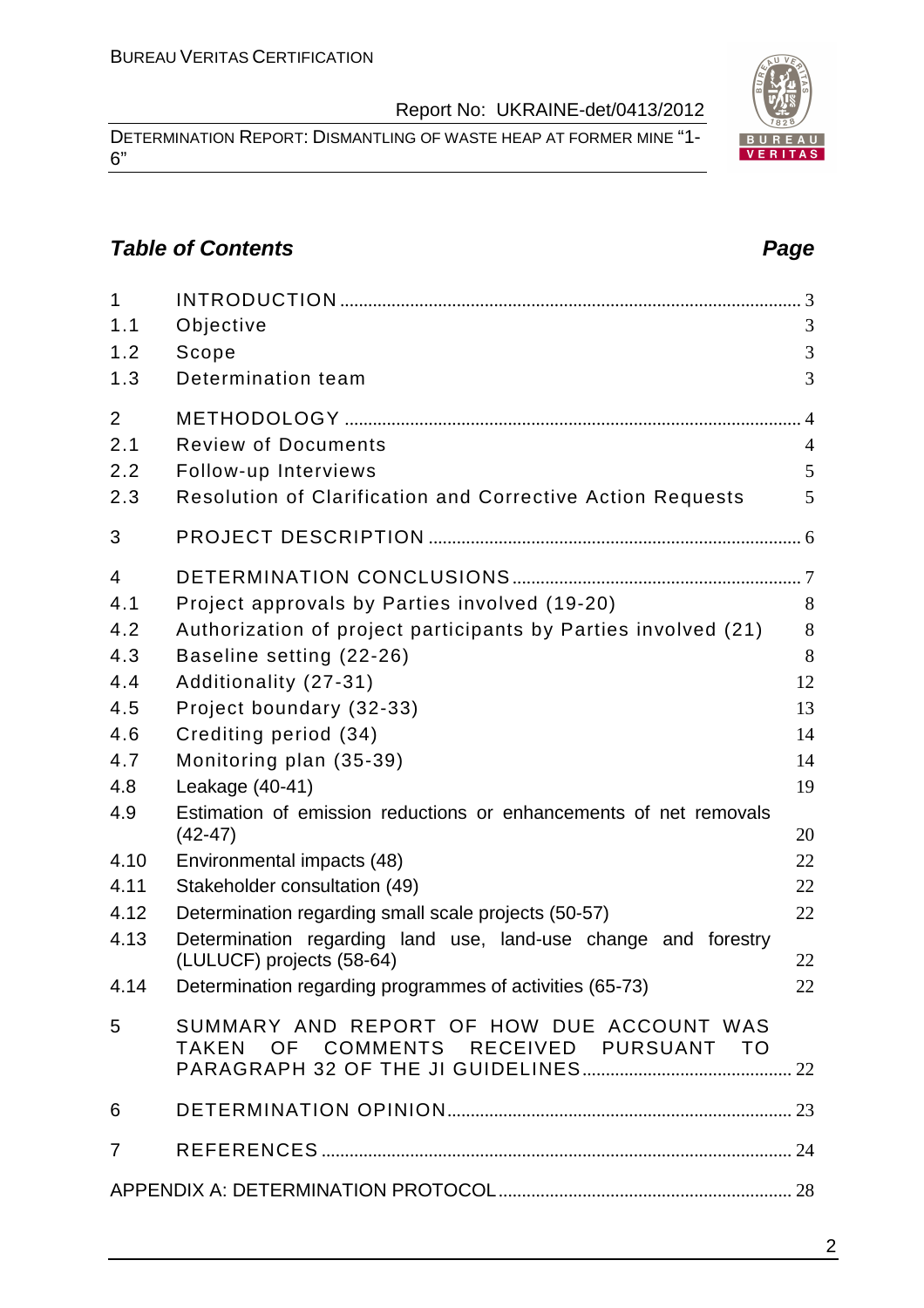DETERMINATION REPORT: DISMANTLING OF WASTE HEAP AT FORMER MINE "1- 6"



# **1 INTRODUCTION**

SIA "Vidzeme Eko" has commissioned Bureau Veritas Certification to determine its JI project "Dismantling of waste heap at former mine "1-6"" (hereafter called "the project") at Shakhtarsk town, Donetsk Region, Ukraine.

This report summarizes the findings of the determination of the project, performed on the basis of UNFCCC criteria, as well as criteria given to provide for consistent project operations, monitoring and reporting.

# **1.1 Objective**

The determination serves as project design verification and is a requirement of all projects. The determination is an independent third party assessment of the project design. In particular, the project's baseline, the monitoring plan (MP), and the project's compliance with relevant UNFCCC and host country criteria are determined in order to confirm that the project design, as documented, is sound and reasonable, and meets the stated requirements and identified criteria. Determination is a requirement for all JI projects and is seen as necessary to provide assurance to stakeholders of the quality of the project and its intended generation of emission reduction units (ERUs).

UNFCCC criteria refer to Article 6 of the Kyoto Protocol, the JI rules and modalities and the subsequent decisions by the JI Supervisory Committee, as well as the host country criteria.

# **1.2 Scope**

The determination scope is defined as an independent and objective review of the project design document, the project's baseline study and monitoring plan and other relevant documents. The information in these documents is reviewed against Kyoto Protocol requirements, UNFCCC rules and associated interpretations.

The determination is not meant to provide any consulting towards the Client. However, stated requests for clarifications and/or corrective actions may provide input for improvement of the project design.

# **1.3 Determination team**

The determination team consists of the following personnel:

Vyacheslav Yeriomin

Bureau Veritas Certification Team Leader, Climate Change Verifier

Sergii Verteletskyi

Bureau Veritas Certification Climate Change Verifier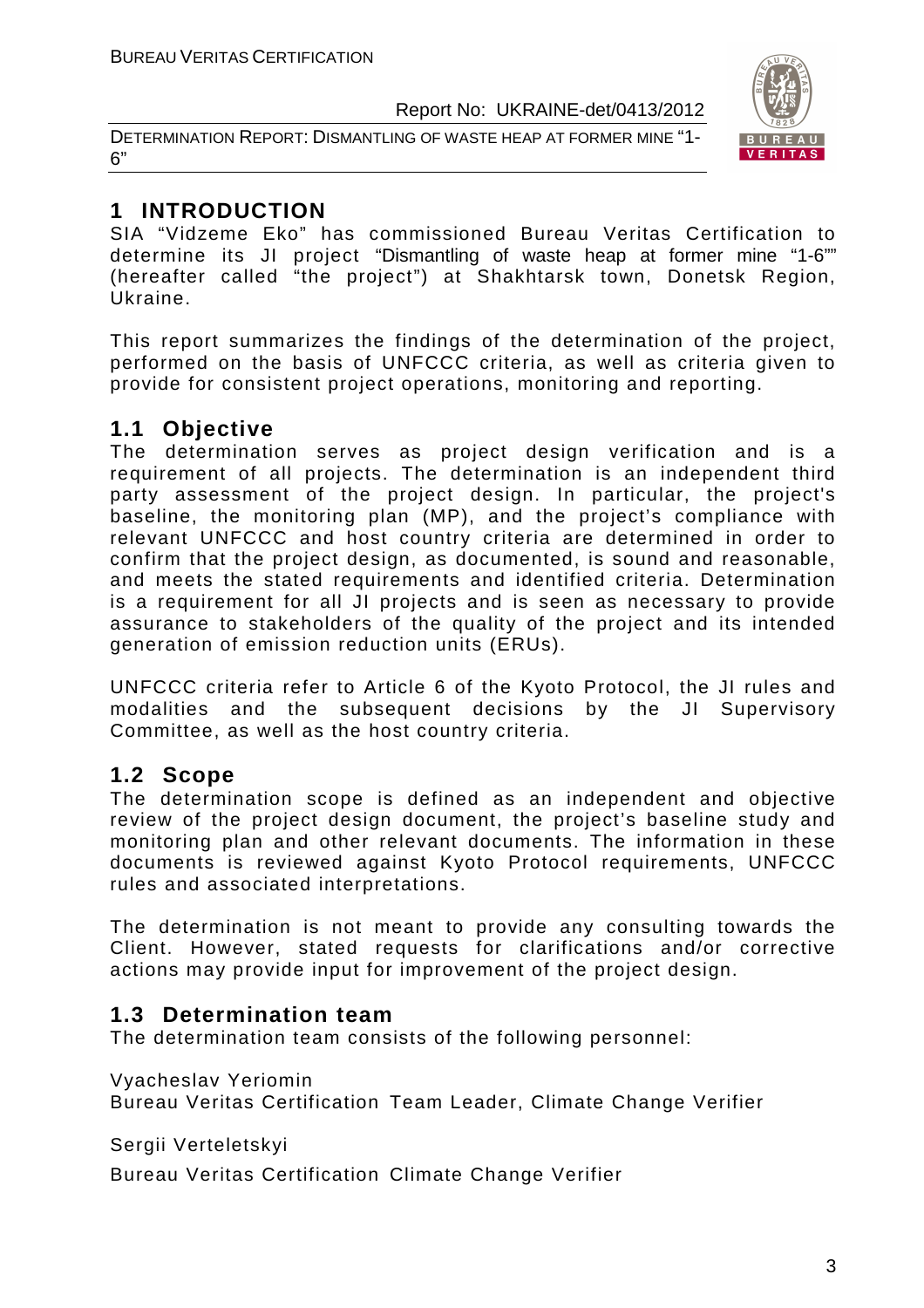DETERMINATION REPORT: DISMANTLING OF WASTE HEAP AT FORMER MINE "1- 6"



This determination report was reviewed by:

Ivan Sokolov Bureau Veritas Certification, Internal reviewer

Nikolay Chekhmestrenko

Bureau Veritas Certification, technical specialist

# **2 METHODOLOGY**

The overall determination, from Contract Review to Determination Report & Opinion, was conducted using Bureau Veritas Certification internal procedures.

In order to ensure transparency, a determination protocol was customized for the project, according to the version 01 of the Joint Implementation Determination and Verification Manual, issued by the Joint Implementation Supervisory Committee at its 19 meeting on 04/12/2009. The protocol shows, in a transparent manner, criteria (requirements), means of determination and the results from determining the identified criteria. The determination protocol serves the following purposes:

- It organizes, details and clarifies the requirements a JI project is expected to meet;
- It ensures a transparent determination process where the determiner will document how a particular requirement has been determined and the result of the determination.

The completed determination protocol is enclosed in Appendix A to this report.

### **2.1 Review of Documents**

The Project Design Document (PDD) submitted by SIA "Vidzeme Eko" and additional background documents related to the project design and baseline, i.e. country Law, Guidelines for users of the joint implementation project design document form, Approved CDM methodology and/or Guidance on criteria for baseline setting and monitoring, Kyoto Protocol, Clarifications on Determination Requirements to be Checked by an Accredited Independent Entity were reviewed.

To address Bureau Veritas Certification corrective action and clarification requests, SIA "Vidzeme Eko" revised the PDD version 2.0 and resubmitted it on 24/07/2012.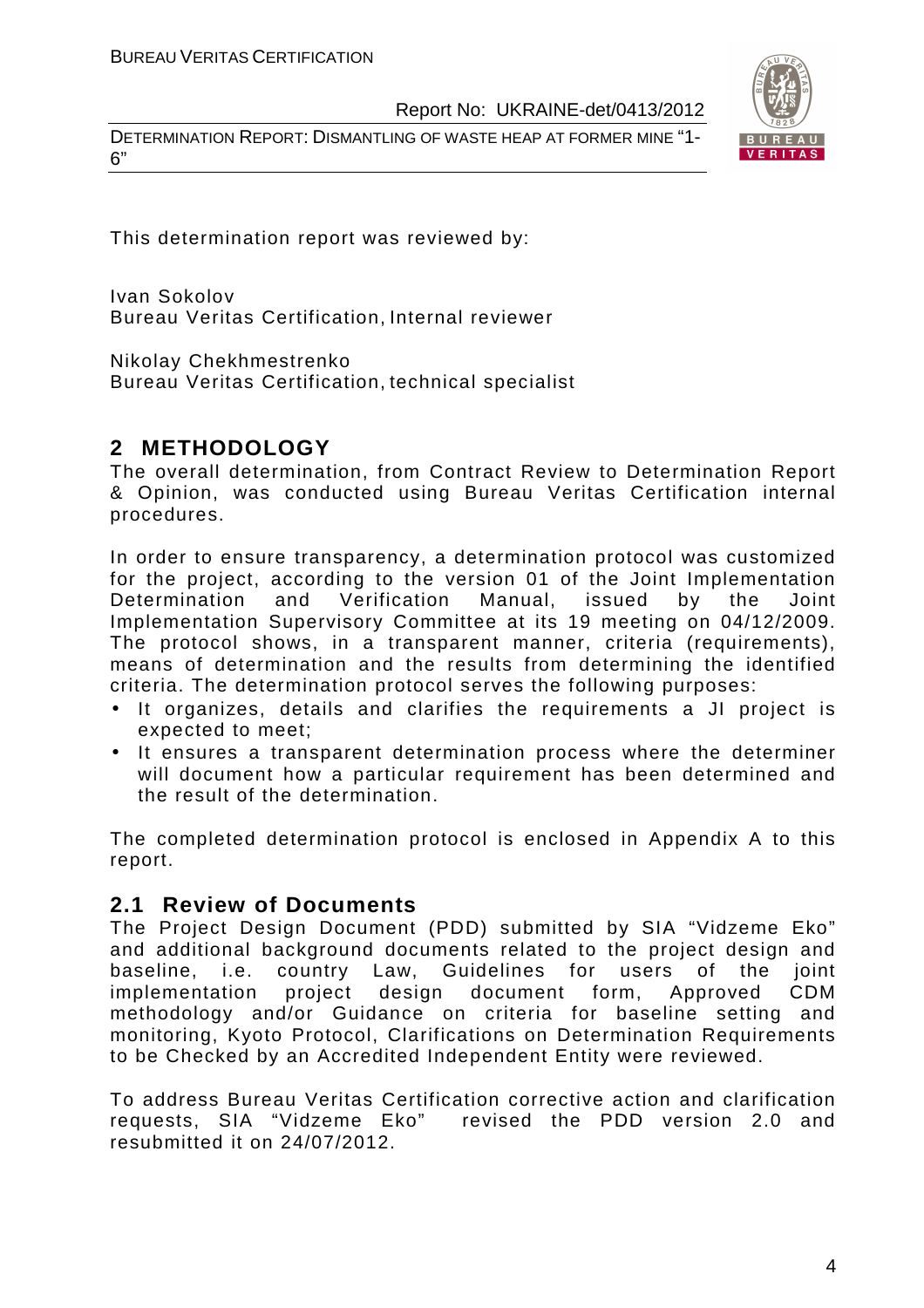DETERMINATION REPORT: DISMANTLING OF WASTE HEAP AT FORMER MINE "1- 6"



The determination findings presented in this report relate to the project as described in the PDD version 2.0.

# **2.2 Follow-up Interviews**

On 23/07/2012 Bureau Veritas Certification performed on-site interviews with project stakeholders to confirm selected information and to resolve issues identified in the document review. Representatives of PE PCF "ALTAIR 2007" and SIA "Vidzeme Eko" were interviewed (see References). The main topics of the interviews are summarized in Table 1.

| <b>Interviewed</b><br>organization | <b>Interview topics</b>                                    |
|------------------------------------|------------------------------------------------------------|
| PE PCF "ALTAIR 2007"               | <b>Project History</b><br>➤                                |
|                                    | Project Approach                                           |
|                                    | Project boundary<br>⋗                                      |
|                                    | <b>Implementation Schedule</b>                             |
|                                    | Organization structure                                     |
|                                    | Authorities and responsibilities                           |
|                                    | Training of personnel<br>⋗                                 |
|                                    | Quality management procedures and technologies<br>⋗        |
|                                    | Records on rehabilitation/implementation of equipment<br>⋗ |
|                                    | Metering equipment control                                 |
|                                    | Metering record keeping system, database                   |
|                                    | <b>Technical documentation</b>                             |
|                                    | Monitoring plan and procedures<br>➤                        |
|                                    | Permits and licenses<br>➤                                  |
| <b>CONSULTANT</b>                  | Baseline methodology<br>➤                                  |
| SIA "Vidzeme Eko"                  | Monitoring plan<br>➤                                       |
|                                    | Additionality proofs                                       |
|                                    | Calculation of emission reductions                         |

#### **Table 1 Interview topics**

### **2.3 Resolution of Clarification and Corrective Action Requests**

The objective of this phase of the determination is to raise the requests for corrective actions and clarification and any other outstanding issues that needed to be clarified for Bureau Veritas Certification positive conclusion on the project design.

If the determination team, in assessing the PDD and supporting documents, identifies issues that need to be corrected, clarified or improved with regard to JI project requirements, it will raise these issues and inform the project participants of these issues in the form of:

(a) Corrective action request (CAR), requesting the project participants to correct a mistake in the published PDD that is not in accordance with the (technical) process used for the project or relevant JI project requirement or that shows any other logical flaw;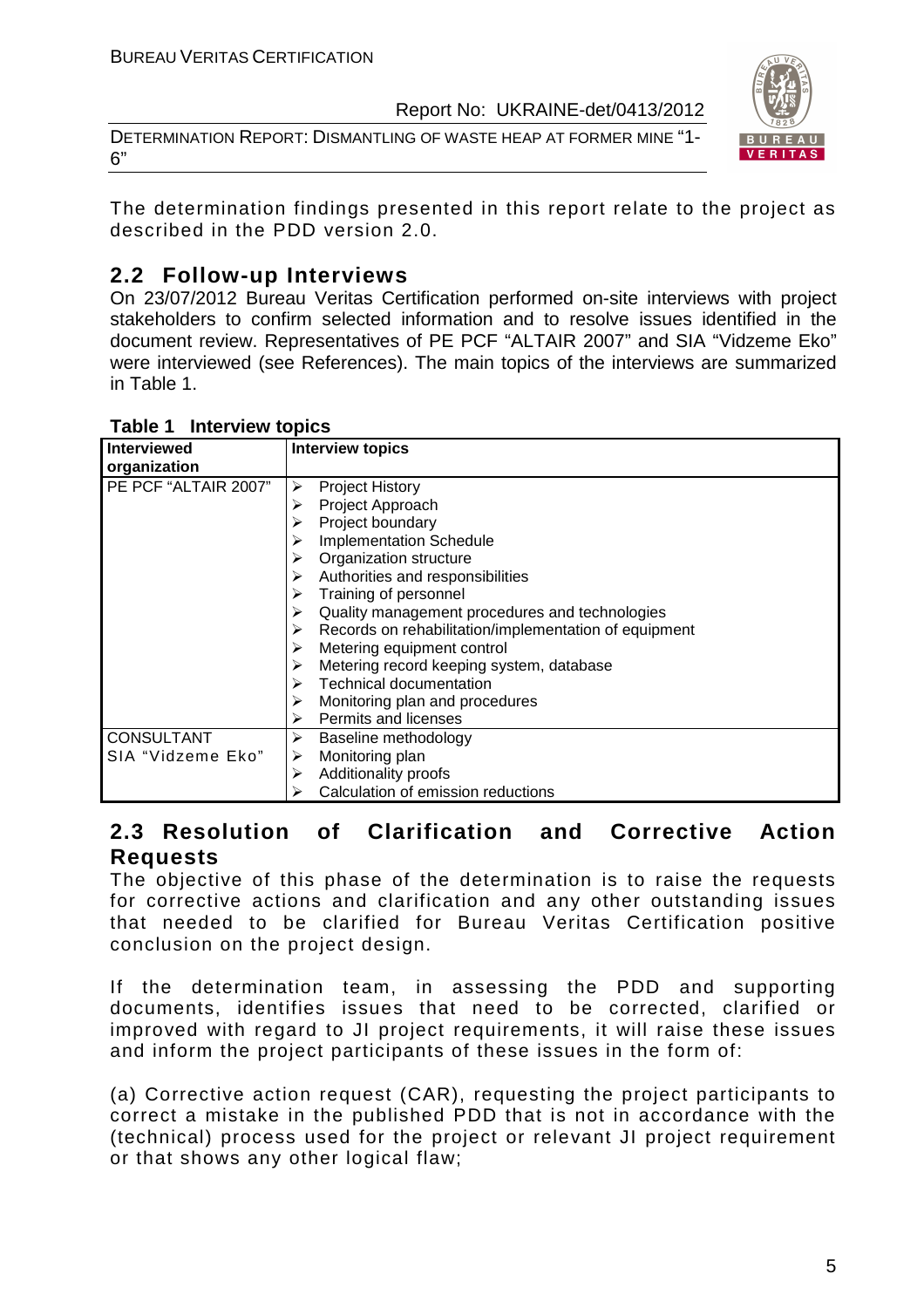DETERMINATION REPORT: DISMANTLING OF WASTE HEAP AT FORMER MINE "1- 6"



(b) Clarification request (CL), requesting the project participants to provide additional information for the determination team to assess compliance with the JI project requirement in question;

(c) Forward action request (FAR), informing the project participants of an issue, relating to project implementation but not project design, that needs to be reviewed during the first verification of the project.

The determination team will make an objective assessment as to whether the actions taken by the project participants, if any, satisfactorily resolve the issues raised, if any, and should conclude its findings of the determination.

To guarantee the transparency of the verification process, the concerns raised are documented in more detail in the determination protocol in Appendix A.

# **3 PROJECT DESCRIPTION**

Proposed project provides complete dismantling of the dump at the "1-6" mine with further reclamation of the area by restoring its fertile layer. During dismantling of the dump, the rocks will be divided into fractions, which will be used for blending with steam coal and subsequently supplied to heat power plants and boiler houses for burning as fuel. After sorting, the large fractions will be used for building and repairing of roads. As the result, rock mass of the dump will be fully utilized, and the received coal will replace coal, which otherwise would have had to be mined. As the result of the project, the opportunity of self-ignition of heap will be eliminated. An important component of the project is its second phase – complex reclamation of the area by restoring its fertile layer and full restoration of natural ecological community. This part of the project is required, but totally expensive, due to this mechanism of joint implementation was one of the prominent factors of the project from the beginning, and financial benefits as part of this mechanism considered one of the reasons of the project implementation.

The project provides the assemblage and installation of sorting rock mass complex of dump of "1-6" mine consisting of :

- Point of loading rock mass on Conveyor SP-202MS;
- -Point of sorting rock mass in classes 0-30 mm and 30 mm (vibrating inertial sifter GIL-52);
- Point of storage class 0-30 mm (sheds).

Class +30 mm is expected (as required under discharging tray of sifter) to be loaded in transports and delivered to customers for building and repairing of category 4-5 roads. Class 0-30 mm is expected to be loaded in transports, undergoes a mandatory procedure of weighting and is sent to the consumer (SPC "Oblpalyvo") for blending and subsequent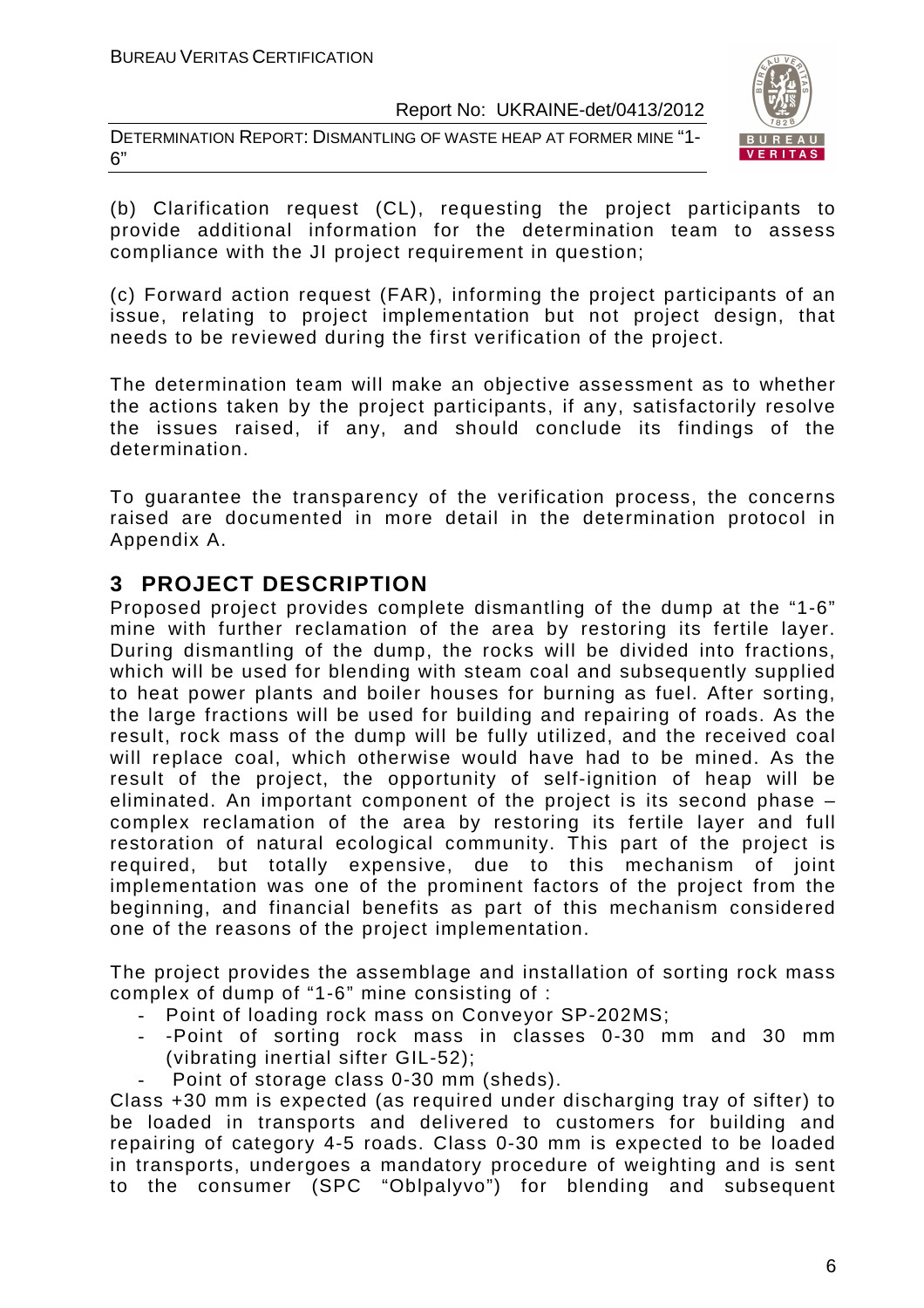DETERMINATION REPORT: DISMANTLING OF WASTE HEAP AT FORMER MINE "1- 6"



combustion in the thermal power plants or boiler houses. Blending of fraction (0-30) with a steam coal allows realizing the fine finishing of quality the energy coal to the requirements of Standart 4083-2002, without compromising the quality of fuel on the one hand, but resulting in saving valuable energy coal on the other hand.

Technological scheme of the complex is as follows:

The rock mass of disassembly dump is delivered to the feeding scraper conveyor SP-202MS by Loader TO-28A with a bucket capacity of 2.5 m3. Humidification is applied (if the humidity of material doesn't exceed 8%) with sprinklers before the rock mass is delivered on the conveyor belt. From the scraper conveyor through the handling unit the rock mass is fed to the sifter GIL-52 for the sorting into two classes - 0-30 mm and +30 mm. Productivity of the sifter on the original product is up to 200 tons / hour. Product of sifter screens +30 mm through the discharge tray, equipped with built-in nozzles for humidification, filled on the intermediate platform without significant accumulation. From the intermediate platform this fraction by the loader Amkodor-342V loaded into trucks and transported to the consumer (for building and repairing of category 4-5 roads).

Product of sorting class 0-30 through handling unit of sifter supplied on belt conveyor KLS. From the belt conveyor rock mass of class 0-30 mm through the handling unit of conveyor with built-in nozzles for humidification, emptied on the intermediate platform without significant accumulation, where loader ZL-50F loaded it in trucks or on a platform (warehouse) for storage. Warehouse is used if necessary without longterm storage. From storage the rock mass 0-30 mm by loader is loaded into trucks.

The project capacity of the complex allows to process 600 000  $\mathrm{m}^{3}$  of rock per year.

Identified problem areas for project description, project participants' responses and conclusions of Bureau Veritas Certification are described in Annex A (CAR 01-CAR 03, CL01-CL03).

# **4 DETERMINATION CONCLUSIONS**

In the following sections, the conclusions of the determination are stated.

The findings from the desk review of the original project design documents and the findings from interviews during the follow up visit are described in the Determination Protocol in Appendix A.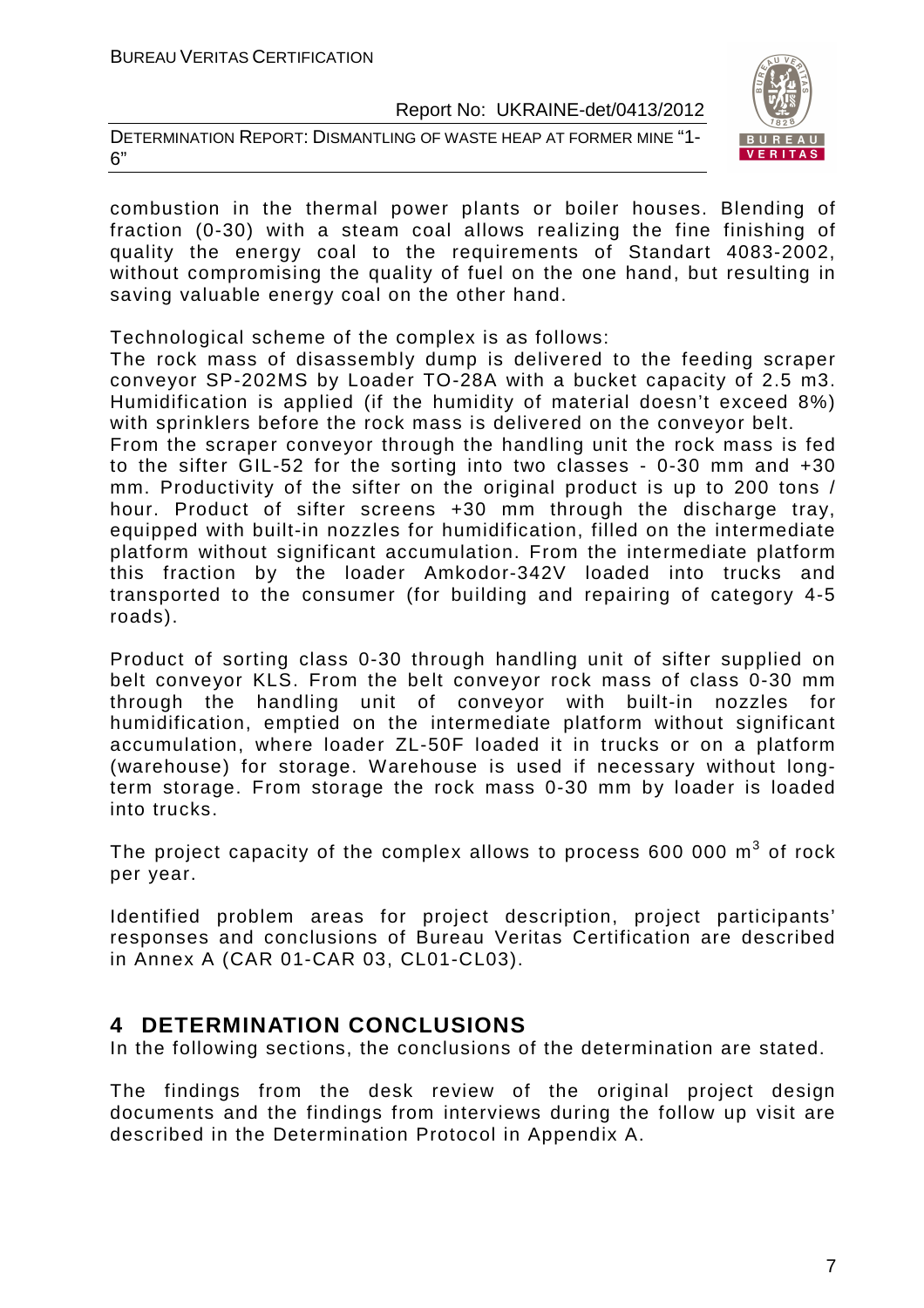DETERMINATION REPORT: DISMANTLING OF WASTE HEAP AT FORMER MINE "1- 6"



The Clarification and Corrective Action Requests are stated, where applicable, in the following sections and are further documented in the Determination Protocol in Appendix A. The determination of the Project resulted in 14 Corrective Action Requests and 5 Clarification Requests.

The number between brackets at the end of each section corresponds to the DVM paragraph

# **4.1 Project approvals by Parties involved (19-20)**

The project has already received Letter of Endorsement #1935/23/7 dated 23/07/2012 issued by State Environmental Investment Agency.

The Bureau Veritas Certification obtained Letter of Endorsement from SIA "Vidzeme-Eko" and doesn't doubt in its authenticity.

As for this time no written project approvals of the project from the Parties Involved are available (see CAR05 pending till the Host Party LoA received). After receiving Determination Report from the Accredited Independent Entity (AIE) project documentation will be submitted to the Ukrainian Designated Focal Point (DFP) which is State Environment Investment Agency for receiving the Letter of Approval.

The written approvals from the other Party will be obtained later on.

Identified problem areas for project written approvals, project participants' responses and conclusions of Bureau Veritas Certification are described in Annex A (CAR 04, CAR 05).

# **4.2 Authorization of project participants by Parties involved (21)**

In accordance with paragraph 21 of the DVM the assessment of this area focuses on whether each of the legal entities listed as project participants in the PDD is authorized by a Party involved, which is also listed in the PDD.

Authorisation of the project participants by Parties involved is expected through a written project approval, see CAR05 that is pending.

# **4.3 Baseline setting (22-26)**

The PDD explicitly indicates that using a methodology for baseline setting and monitoring developed in accordance with appendix B of the JI guidelines (hereinafter referred to as JI specific approach) was the selected approach for identifying the baseline.

The PDD provides a detailed theoretical description in a complete and transparent manner, as well as justification, that the baseline is established: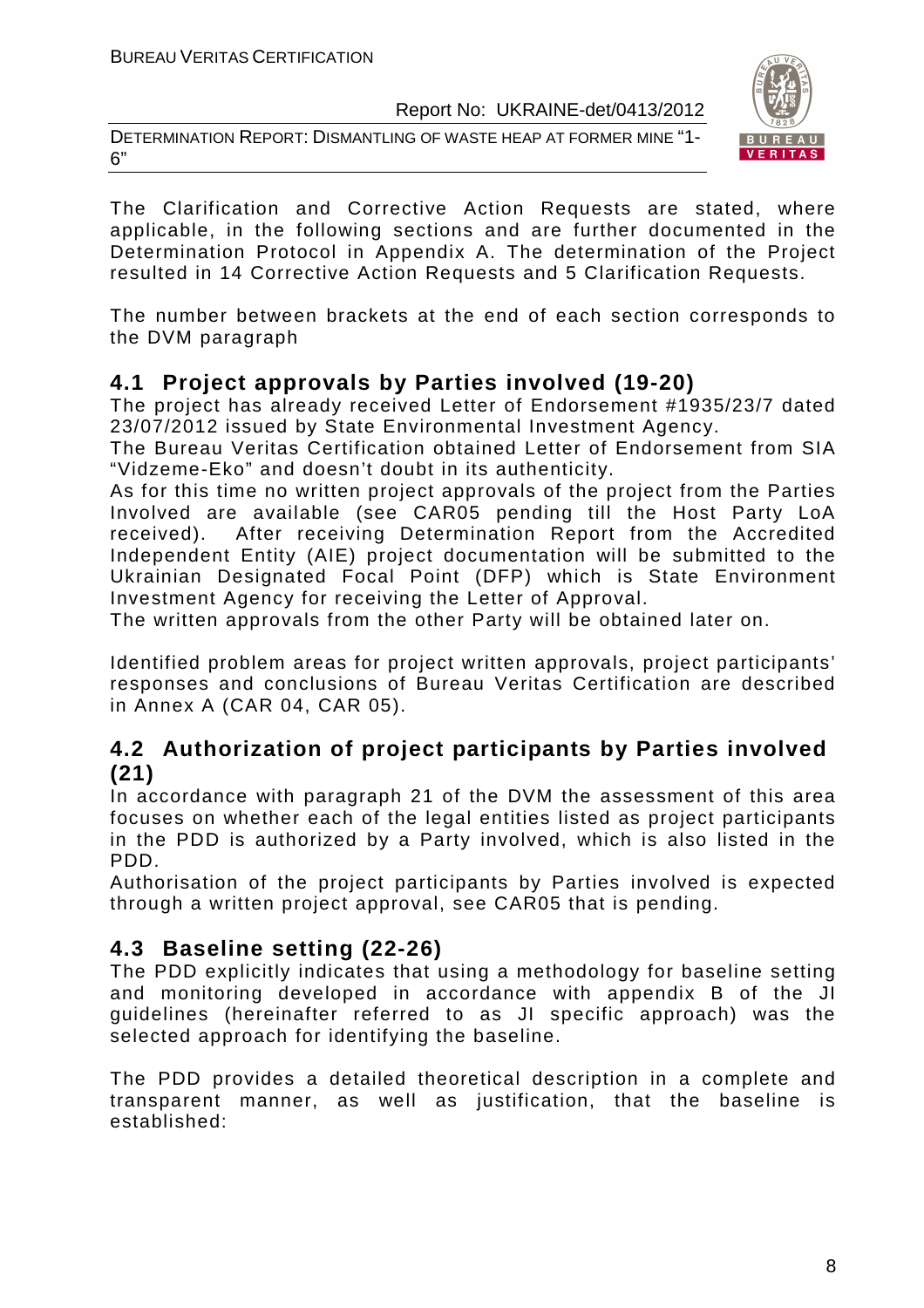DETERMINATION REPORT: DISMANTLING OF WASTE HEAP AT FORMER MINE "1- 6"



(a) By listing and describing the following plausible future scenarios on the basis of conservative assumptions and selecting the most plausible one:

#### Scenario 1. Continuation of existing situation

This scenario does not anticipate any activities and therefore does not face any barriers.

#### Scenario 2. Direct energy production from the heat energy of burning waste heap

#### Technological barrier:

This scenario is based on the highly experimental technology, which has not been implemented even in a pilot project. It is also not suitable for all waste heaps as the project owner will have to balance the energy resource availability (i.e. waste heap location) and the location of the energy user. On-site generation of electricity addresses this problem but requires additional interconnection engineering. In general this technology has yet to prove its viability. In addition it does not allow the control and management of the emitted gases. This technology can be applied only in the presence of dumps with developed combustion centre. Even if the probability of burning rock dump is very high, it is currently impossible to predict the time of its outbreak and therefore predict the start of the use of thermal energy released during its combustion.

#### Investment barrier:

Investment into unproven technology carries a high risk. In case of Ukraine, which carries a high country risk, investment into such unproven energy projects are less likely to attract investors than some other opportunities in the energy sector with higher returns. The pioneering character of the project may appeal to development programmes and governmental incentives but cost of the produced energy is likely to be much higher than alternatives.

#### Scenario 3. Production of construction materials from waste heap matter Technological barrier:

This scenario is based on known technology, however, this technology is not currently available in Ukraine and there is no evidence that such projects will be implemented in the near future. It is also not suitable for all types of waste heaps as the content of waste heap has to be predictable in order for project owner to be able to produce quality materials. High contents of sulphur and moisture can reduce the suitability of the waste heap for processing. A large scale deep exploration of the waste heap has to be performed before the project can start.

#### Scenario 4. Coal extraction from waste heaps without JI incentives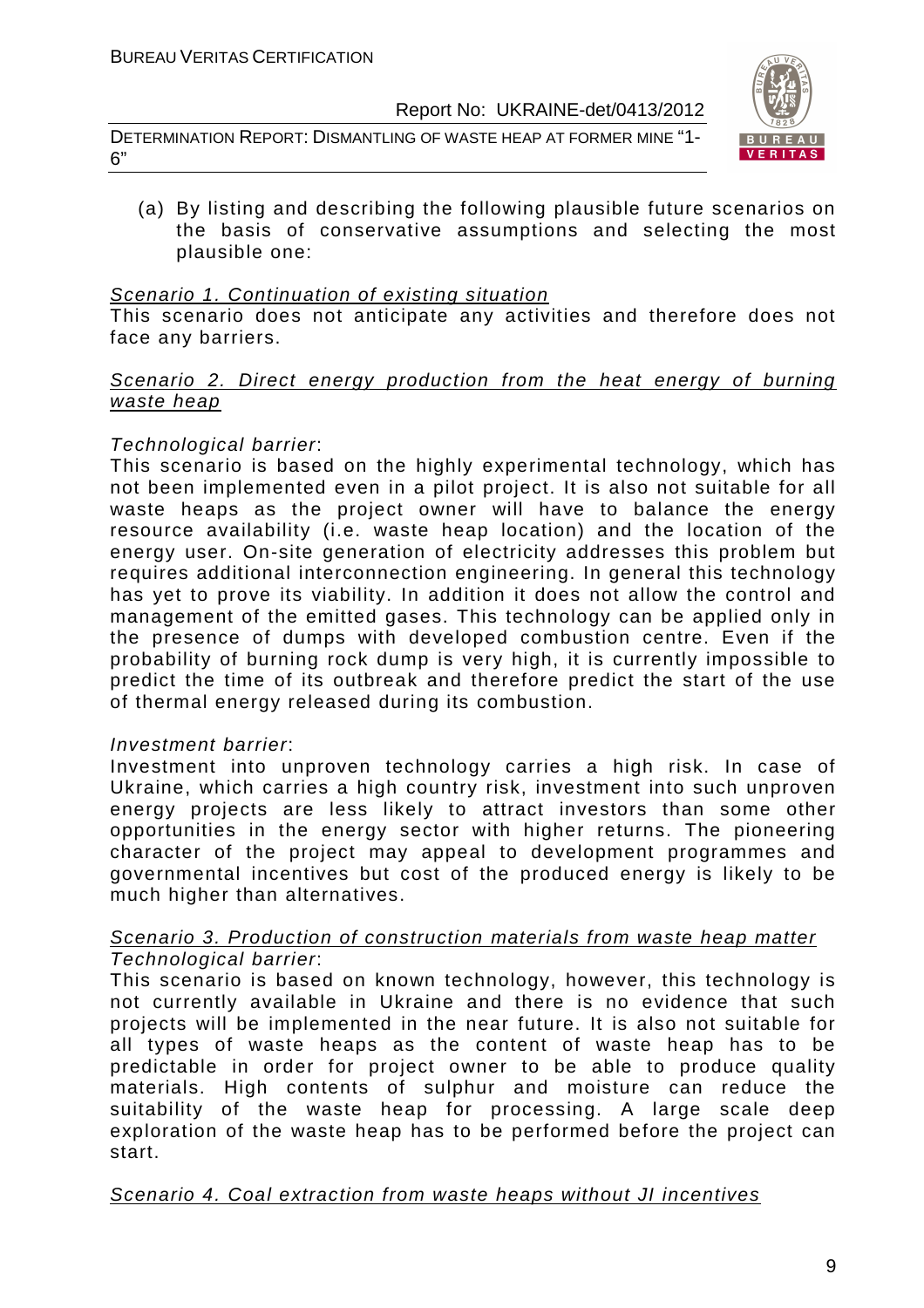DETERMINATION REPORT: DISMANTLING OF WASTE HEAP AT FORMER MINE "1- 6"



Investment barrier: This scenario is financially unattractive and faces barriers. Detailed description of proposed scenario barriers is provided in the section B.2 of the PDD version 2.0.

#### Scenario 5. Systematic monitoring of waste heaps condition and regular fire prevention and extinguishing measures

Investment barrier: This scenario does not represent any revenues but anticipates additional costs for waste heaps owners. Monitoring of the waste heap status is not done systematically and in general actions are left to the discretion of the individual owners. Waste heaps are mostly owned by mines or regional coal mining associations. Coal mines in Ukraine suffer from limited investment resulting often in safety problems due to complicated mining conditions and financial constraints, with miners' salaries often being delayed by few months. Waste heaps in this situation are considered as additional burdens and mines often do not even perform minimum required maintenance. Exact data are not always available. From a commercial view point the fines that are usually levied by the authorities are considerably lower than costs of all the measures outlined by this scenario.

In this context, the Bureau Veritas Certification assessed whether the key factors that affect a baseline were taken into account. The project participants established the baseline taking into account the following key factors:

- sectoral reform initiatives;
- local fuel availability;
- power sector expansion plans;
- economic situation in the project sector.

The project participants applied the selected approach with transparency. Necessary information on approaches, assumptions, parameters, data sources and key factors is available in the PDD

Project participants used default values to the extent possible in order to reduce uncertainty and provide conservative data for emission calculations.

Also, conservative approach is the calculation of energy consumption, as the maximum possible consumption by 2-shift work of the main and auxiliary equipment throughout the year without exception.

According to the proposed approach emission reductions will be earned only within the project activity, so no emission reductions can be earned due to any changes outside the project activity or due to force majeure. According to the described approach, emission reduction units shall be obtained only when due to the project boundaries coal will be extracted from the dump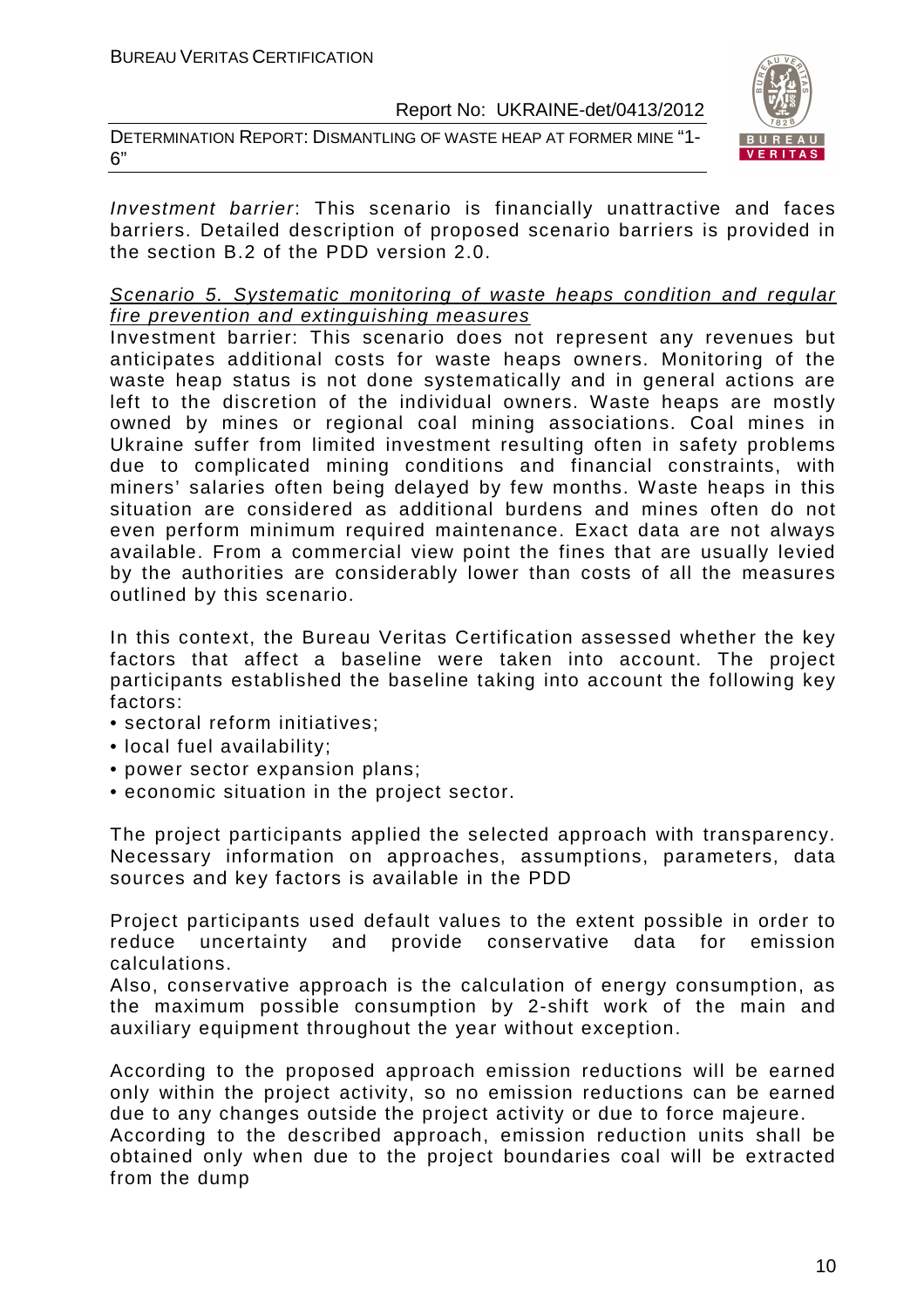DETERMINATION REPORT: DISMANTLING OF WASTE HEAP AT FORMER MINE "1- 6"

Emissions in the baseline scenario are calculated as follows:

 $BE_v = BE_{WHB.v}$ , (2)

Where:

 $BE<sub>WHB-V</sub>$  - baseline emissions due to burning of the waste heap in the year y (tCO2 equivalent ),

Baseline emissions due to burning dumps in year y calculated by the formula:

 $BE_{WHB,y} = FC_{BE,Coal,y}/1000 \cdot \rho_{WHB} \cdot NCV_{Coal} \cdot OXID_{Coal} \cdot K_{Coal}^c \cdot 44/12$  (3) where:

 $FC_{BE,Coal,v}$  - amount of coal that has been mined in the baseline scenario and combusted for energy use, equivalent to the amount of coal extracted from the waste heap because of the project activity in the year y, t;

 $\rho$  <sub>WHB</sub> - probability of waste heap burning, d/l;

NCV Coal - net Calorific Value of coal, TJ/kt;

OXID  $_{Coal}$  - carbon Oxidation factor of coal, d/l;

 $K_{\text{Coal}}^c$  - carbon content of coal, tC/TJ;

1/1000 - conversion factor from tons in kilotonnes, d / l

44/12 - stoichiometric relationship between the molecular weight of carbon dioxide and carbon.

The amount of coal produced in mines in the baseline scenario is calculated by the formula:

 $FC_{BE,Coal,y} = FR_{Coal,y} \cdot (1-A_{rock,y}/100-W_{rock,y}/100) \cdot (1-A_{Coal}/100-W_{Coal}/100)$  (4)

where:

 $FR_{\text{Coal,v}}$  - amount of sorted fraction (0-30mm), which is extracted from the dumps because of the project in a year y, that came to blending with further combustion in thermal power plants, t;

 $A_{rock, v}$  - the average ash content of sorted fractions (0-30mm), which is extracted from dump in year y,%

 $W_{rock,y}$  - the average humidity of sorted fractions (0-30mm), which is extracted from dump in year y, %;

 $A_{Coal}$  - the average ash content of coal, mined in Donetsk region of Ukraine, %;

 $W_{Coal}$  - the average humidity of coal, mined in Donetsk region of Ukraine,  $\%$ :

100 - conversion factor from percent to fraction, d/l.

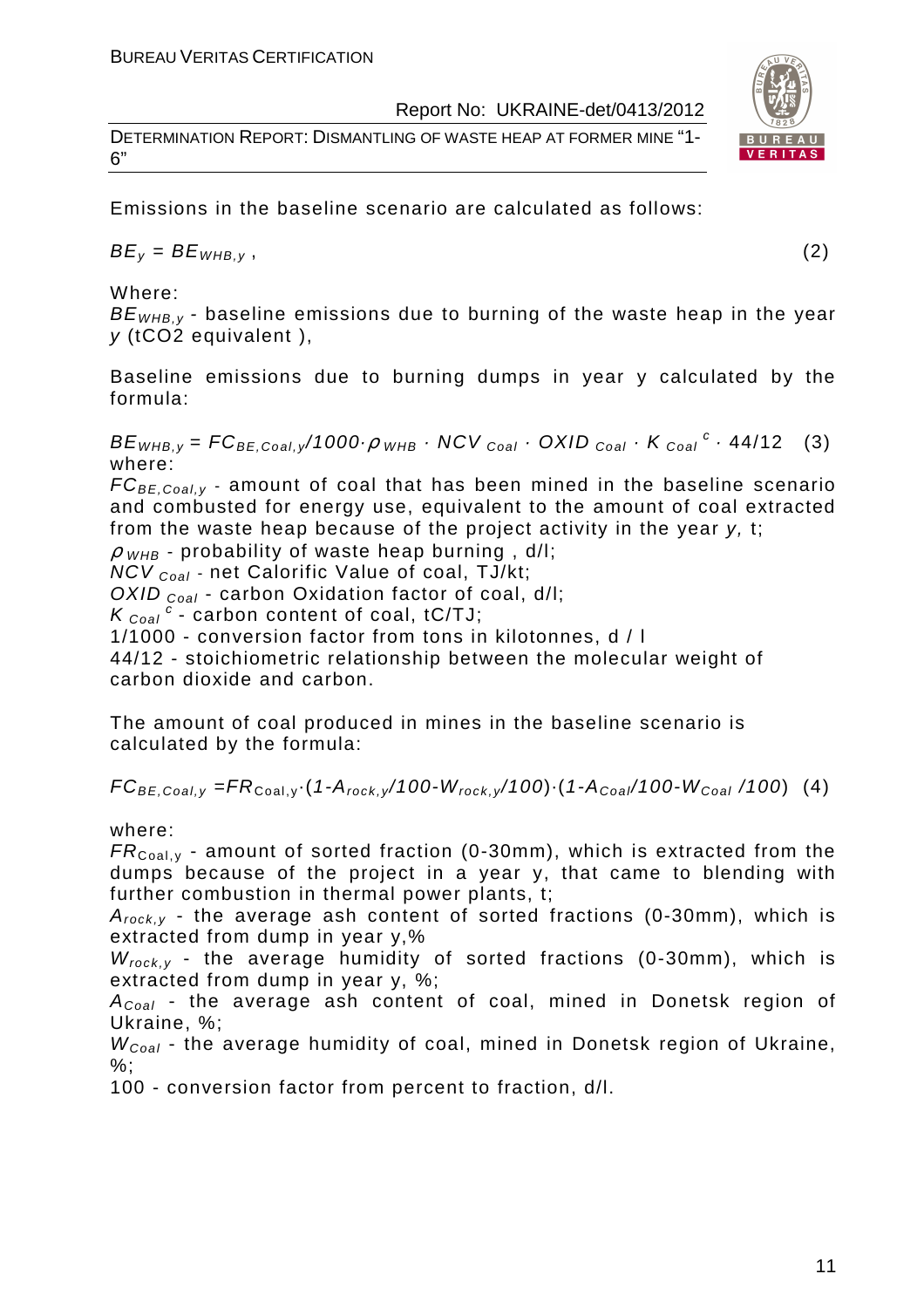DETERMINATION REPORT: DISMANTLING OF WASTE HEAP AT FORMER MINE "1- 6"



Identified problem areas for baseline setting, project participants' responses and conclusions of Bureau Veritas Certification are described in Annex A (CAR 06).

# **4.4 Additionality (27-31)**

The project "Dismantling of waste heap at former mine "ROZSYPNYANSKA-1" is selected as the comparable JI project. Accredited independent entity has already positively determined that it would result in a reduction of anthropogenic emissions by sources or an enhancement of net anthropogenic removals by sinks that is additional to any that would otherwise occur. This determination has already been deemed final by the JISC. Appropriate documentation such as PDD and Determination Report regarding this project is available traceably and transparently on the UNFCCC JI Website.

#### http://ji.unfccc.int/JIITLProject/DB/0RQXGLUAS7ETAGMUQZWFQPJLN1S IAW/details

Additionality of the project was demonstrated adequately by demonstrating that the indicated project is implemented under comparable circumstances:

a) Both projects propose **same GHG mitigation measure:** The proposed GHG mitigation measure under both projects is coal extraction from the mine's waste heaps. This will prevent greenhouse gas emissions into the atmosphere during combustion of the heaps and will contribute an additional amount of coal, without the need for mining.

b) Both projects are implemented within the **same country and the same time**: The proposed project and identified comparable project are both located in Ukraine, Donetsk Region, both projects crediting period starts 01/10/2008.

c) **Scale.** The difference between the proposed project and the other project(s) is less than 50 per cent in terms of the projects output (i.e. power output, capacity increase, etc.) or service provided; and The projects envisage production of the same product (rock mass sorting), average rock mass outputs for both projects are similar. Criteria is satisfied.

d) There were no significant changes in **regulatory framework** between the starting dates of two projects. Criteria is satisfied.

The desk review of provided information and follow-up interviews enabled Bureau Veritas Certification Holding SAS to assess that all explanations,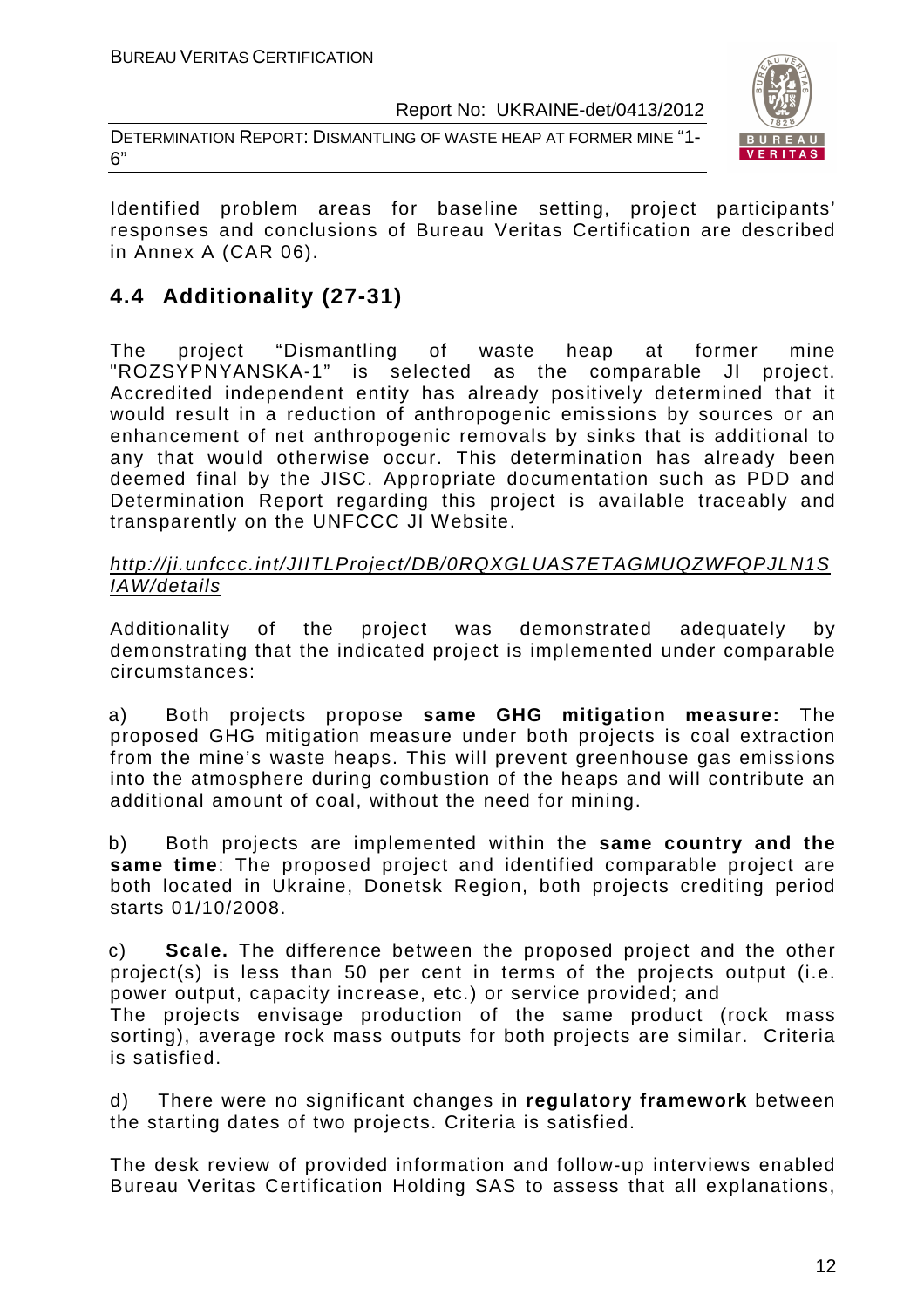DETERMINATION REPORT: DISMANTLING OF WASTE HEAP AT FORMER MINE "1- 6"



descriptions and analyses in the demonstration of additionality were made in accordance with criteria of "Guidance on criteria for baseline setting and monitoring ",version 03" and this projects is indeed comparable project, implemented under comparable circumstances. The proposed JI activity provides the reductions in emissions by sources that are additional to any that would otherwise occur.

# **4.5 Project boundary (32-33)**

The details on the project boundary were provided in section B.3 of the PDD. The desk review of submitted documentation enabled Bureau Veritas Certification to assess that the project boundary defined in the PDD encompasses all anthropogenic emissions by sources of GHGs that are:

- Under the control of the project participants;
- Reasonably attributable to the project; and
- Significant.

The baseline emission sources of GHGs that are included in the project boundaries are listed below. Emissions of carbon dioxide due to:

- Waste heap burning;

- Consumption of coal for energy production (excluded, does not take into the consideration in calculation).

The project emission sources of GHGs that were included in the project boundaries are listed below. Emissions of carbon dioxide due to:

- Consumption of electricity due to extracting coal from dump;
- Consumption of fossil fuel (diesel fuel) due to extracting coal from dump;

- Consumption of coal for energy production (excluded, does not take into the consideration in calculation).

Leakages:

- Fugitive emissions of methane in the mining activities;
- Consumption of electricity from a grid at coal mine.
- Use of other types of energy sources due to mining (excluded).

All gases and sources included in the project boundary were explicitly stated, and the exclusions of any sources related to the baseline or the project are appropriately justified and provided in Table 20 of the PDD.

The delineation of the project boundary and the gases and sources included are appropriately described and justified in the PDD by using Figures 7-8 in section B.3 of the PDD.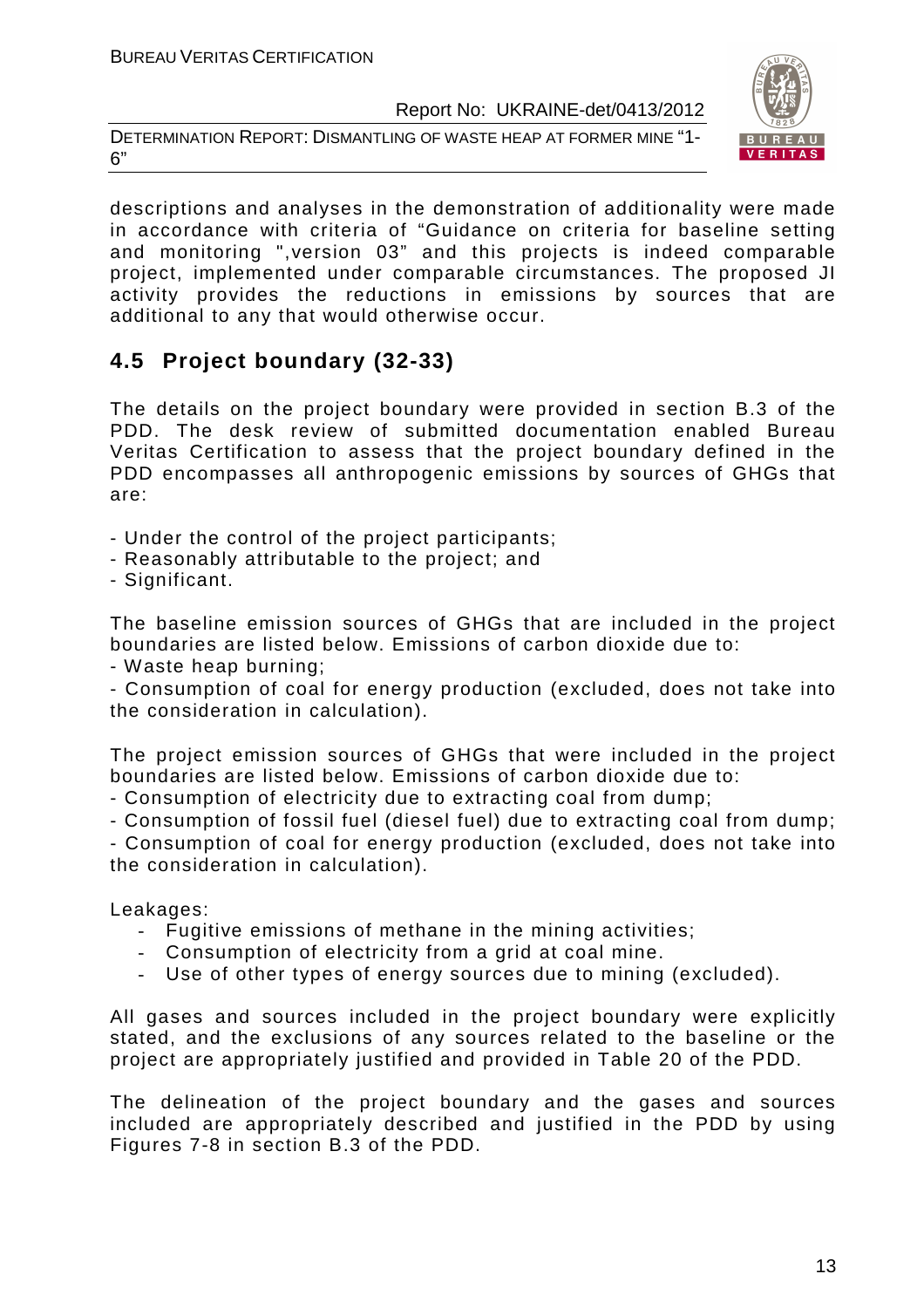DETERMINATION REPORT: DISMANTLING OF WASTE HEAP AT FORMER MINE "1- 6"



Identified problem areas for project boundaies, project participants' responses and conclusions of Bureau Veritas Certification are described in Annex A (CAR 09).

# **4.6 Crediting period (34)**

The PDD states the starting date of the project as the date on which the implementation or construction or real action of the project will begin or began, and the starting date is 03/01/2008, which is after the beginning of 2000.

The PDD states the expected operational lifetime of the project in years and months, which is 4 years and 11 months.

The PDD states the length of the crediting period in years and months, which is 4 years and 11 months, and its starting date as 01/02/2008, which is on the date the first emission reductions are generated by the project.

The PDD states that the crediting period for the issuance of ERUs starts only after the beginning of 2008 and does not extend beyond the operational lifetime of the project.

# **4.7 Monitoring plan (35-39)**

The PDD, in its monitoring plan section, explicitly indicates that JI specific approach was the selected.

The monitoring plan describes all relevant factors and key characteristics that will be monitored, and the period in which they will be monitored, in particular also all decisive factors for the control and reporting of project performance, such as value of extracted coal, values of consumed electricity, diesel fuel.

The monitoring plan specifies the indicators, constants and variables that are reliable (i.e. provide consistent and accurate values), valid (i.e. are clearly connected with the effect to be measured), and that provide a transparent picture of the emission reductions or enhancements of net removals to be monitored such as Net Calorific Value of Coal, Net calorific value of Diesel fuel, Carbon Oxidation Factor of Coal, Carbon Oxidation Factor of Diesel Fuel, Carbon content of coal, Carbon content of diesel fuel, Emission factor for fugitive methane emissions from coal mining, Specific carbon dioxide emissions due to production of electricity at TPP and by its consumptions, The average ash content of coal produced in Donetsk region, the average moisture of coal produced in Donetsk Region, probability of waste heap burning, average electricity consumption per tonne of coal, produced in Ukraine.

The monitoring plan draws on the list of standard variables indicated in appendix B of "Guidance on criteria for baseline setting and monitoring" developed by the JISC.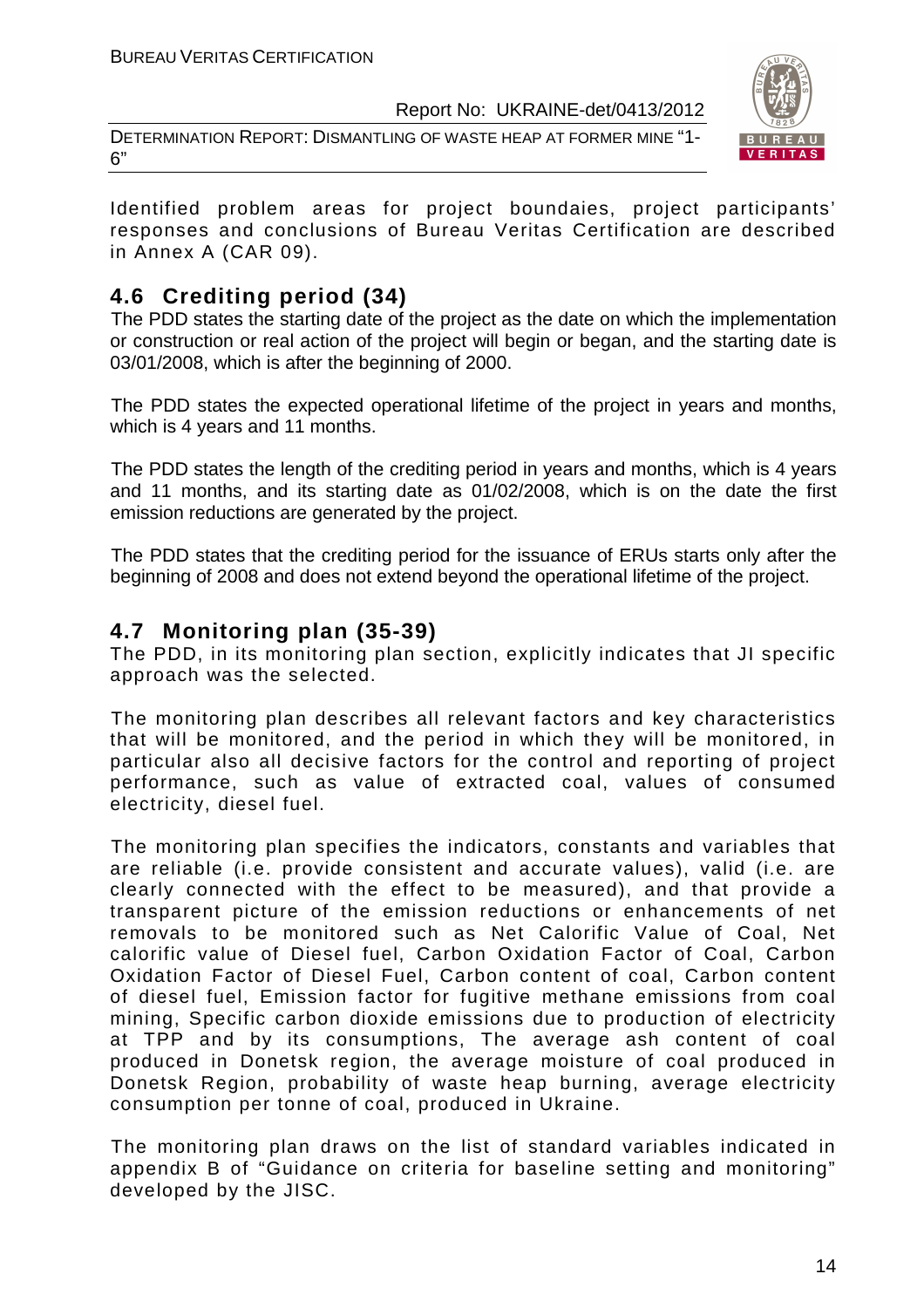DETERMINATION REPORT: DISMANTLING OF WASTE HEAP AT FORMER MINE "1- 6"



The monitoring plan explicitly and clearly distinguishes:

(i) Data and parameters that are not monitored throughout the crediting period, but are determined only once (and thus remain fixed throughout the crediting period), and that are available already at the stage of determination, such as Global Warming potential of the Methane, Methane Density, Net Calorific Value of Coal, Net calorific value of Diesel fuel, Carbon Oxidation Factor of Coal, Carbon Oxidation Factor of Diesel Fuel, Carbon content of coal, Carbon content of diesel fuel, Emission factor for fugitive methane emissions from coal mining, Specific carbon dioxide emissions due to production of electricity at TPP and by its consumptions, The average ash content of coal produced in Donetsk region, the average moisture of coal produced in Donetsk Region, probability of waste heap burning, average electricity consumption per tonne of coal, produced in Ukraine

(ii) Data and parameters that are not monitored throughout the crediting period, but are determined only once (and thus remain fixed throughout the crediting period), but that are not already available at the stage of determination, such as absent.

(iii) Data and parameters that are monitored throughout the crediting period, such as Additional amount of electricity consumed in project, amount of diesel fuel consumed in project year, value of produced coal.

The monitoring plan describes the methods employed for data monitoring (including its frequency) and recording, such as direct monitoring of electricity consumption by meters, sampling of produced coal, etc. Description of employed methods is provided in the section D.1 of the PDD.

The monitoring plan elaborates all algorithms and formulae used for the estimation/calculation of baseline emissions/removals and project emissions/removals or direct monitoring of emission reductions from the project, leakage, as appropriate, such as described below

The annual emission reductions are calculated as follows:

$$
ER_y = BE_y - PE_y - LE_y, \tag{4}
$$

where:

- $ER<sub>v</sub>$  emissions reductions of the JI project in year y (tCO2 equivalent);
- $BE_v$  baseline emission in year y (tCO2 equivalent);
- $PE<sub>y</sub>$  project emission in year y (tCO2 equivalent);
- $LE_v$  leakages in year y, (tCO2 equivalent).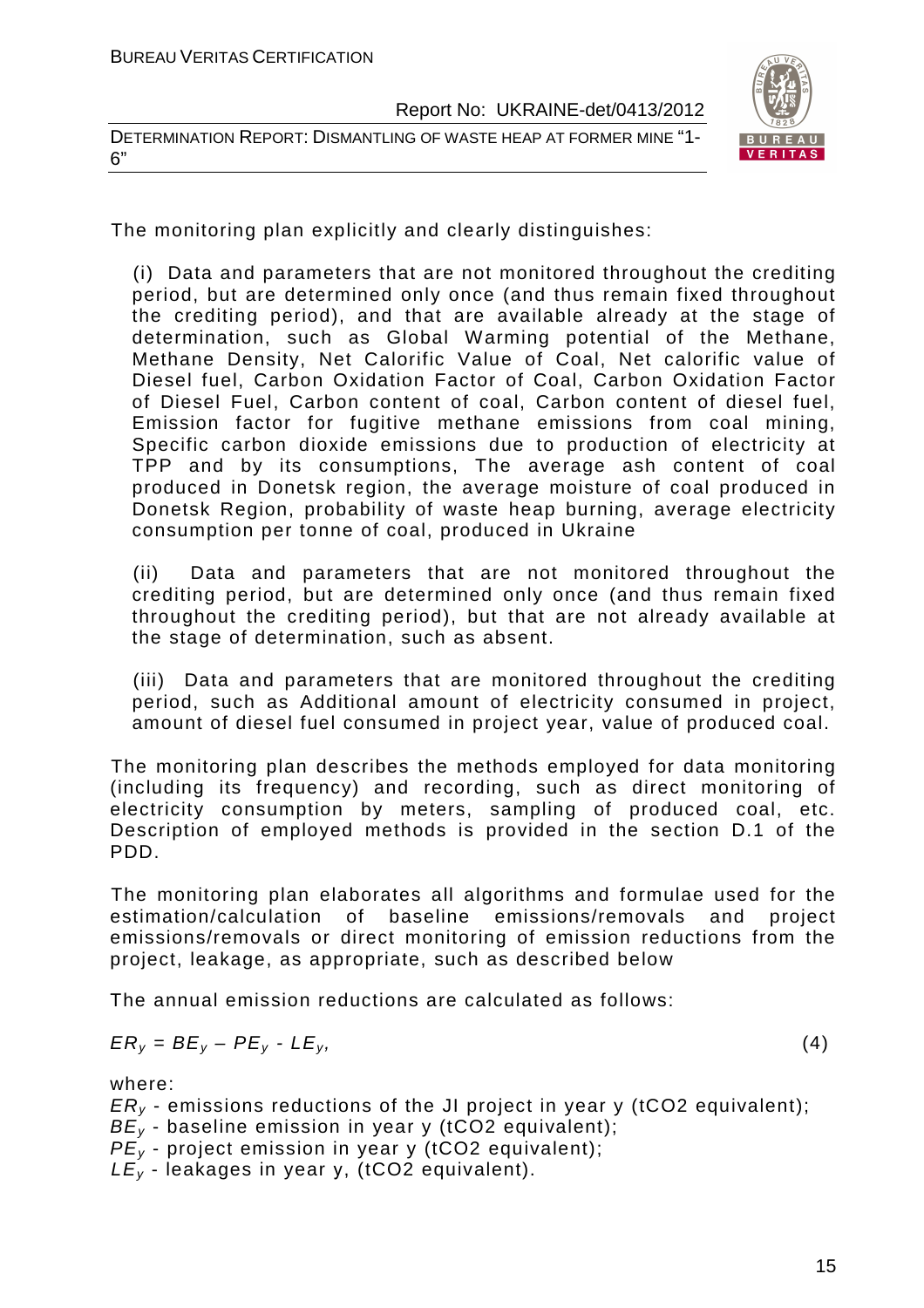DETERMINATION REPORT: DISMANTLING OF WASTE HEAP AT FORMER MINE "1- 6"

Emissions in the baseline scenario are calculated as follows:

 $BE_v = BE_{WHB.v}$ , (5)

Where:

 $BE<sub>WHB-V</sub>$  - baseline emissions due to burning of the waste heap in the year y (tCO2 equivalent ),

Baseline emissions due to burning dumps in year y calculated by the formula:

 $BE_{WHB,y} = FC_{BE,Coal,y}$ /1000 $\rho_{WHB}$  · NCV  $_{Coal}$  · OXID  $_{Coal}$  · K  $_{Coal}$  <sup>c</sup> · 44/12 (6) where:

 $FC_{BE,Coal,v}$  - amount of coal that has been mined in the baseline scenario and combusted for energy use, equivalent to the amount of coal extracted from the waste heap because of the project activity in the year y, t;

 $\rho$  <sub>WHB</sub> - probability of waste heap burning, d/l;

NCV Coal - net Calorific Value of coal, TJ/kt;

OXID  $_{Coal}$  - carbon Oxidation factor of coal, d/l;

 $K_{\text{Coal}}^c$  - carbon content of coal, tC/TJ;

1/1000 - conversion factor from tons in kilotonnes, d / l

44/12 - stoichiometric relationship between the molecular weight of carbon dioxide and carbon.

The amount of coal produced in mines in the baseline scenario is calculated by the formula:

 $FC_{BE,Coal,y} = FR_{Coal,y} \cdot (1-A_{rock,y}/100-W_{rock,y}/100) \cdot (1-A_{Coal}/100-W_{Coal}/100)$  (7)

where:

 $FR_{\text{Coal,v}}$  - amount of sorted fraction (0-30mm), which is extracted from the dumps because of the project in a year y, that came to blending with further combustion in thermal power plants, t;

 $A_{rock, v}$  - the average ash content of sorted fractions (0-30mm), which is extracted from dump in year y,%

 $W_{rock,y}$  - the average humidity of sorted fractions (0-30mm), which is extracted from dump in year y, %;

 $A_{Coal}$  - the average ash content of coal, mined in Donetsk region of Ukraine, %;

 $W_{Coal}$  - the average humidity of coal, mined in Donetsk region of Ukraine,  $\%$ :

100 - conversion factor from percent to fraction, d/l.

Emissions from the project activity are calculated as follows:

 $PE_v = PE_{F\cup v} + PE_{Diesel,v}$  (8)

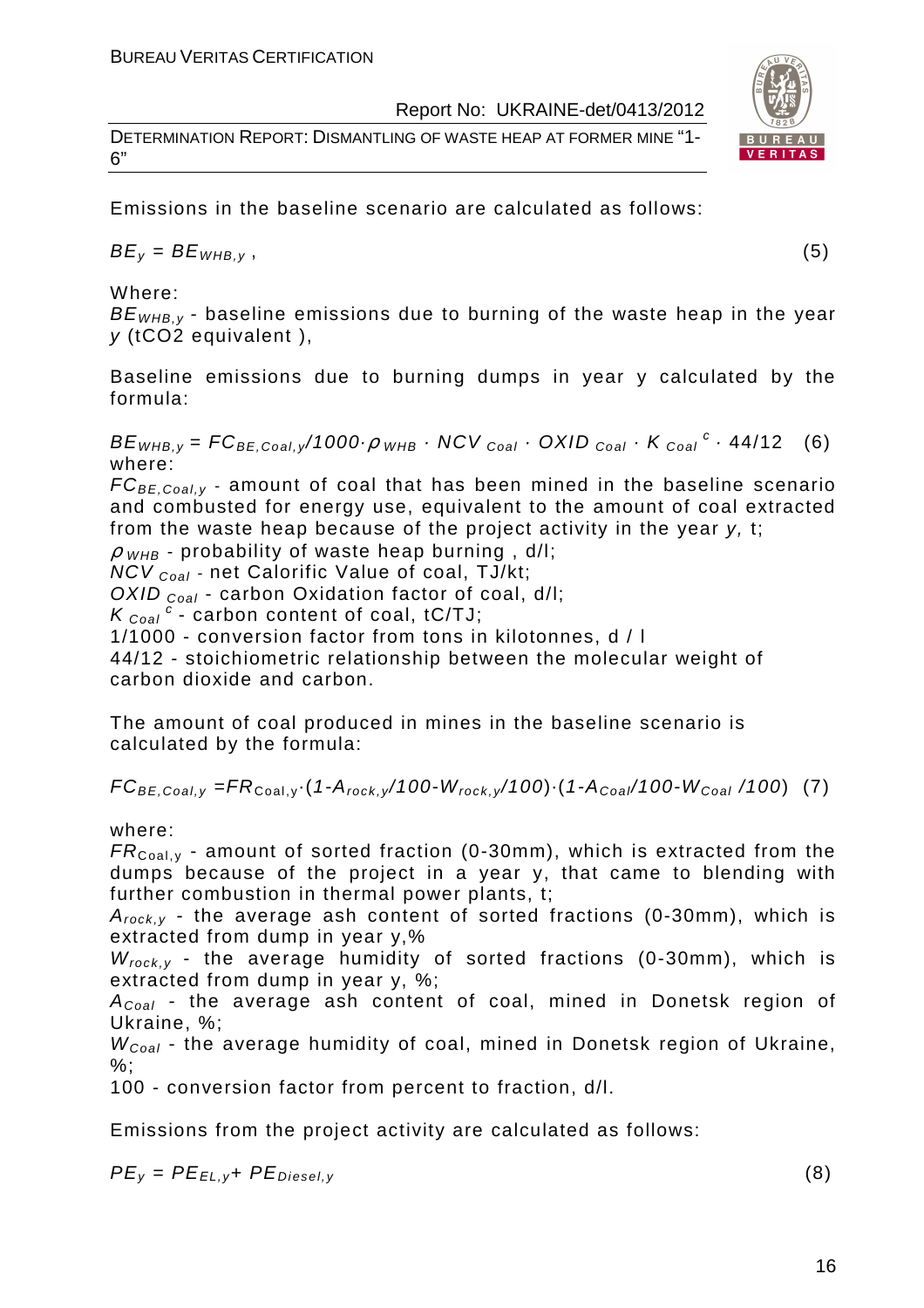DETERMINATION REPORT: DISMANTLING OF WASTE HEAP AT FORMER MINE "1- 6"



 $PE<sub>v</sub>$  - project emissions due to project activity in the year  $v$  (tCO2 equivalent),

PE<sub>EL,y</sub> - project emissions due to consumption of electricity from the grid by the project activity in the year y (tCO2 equivalent),

 $PE_{\text{Diesel v}}$  - project emissions due to consumption of diesel fuel by the project activity in the year y (tCO2 equivalent).

The Project emissions due to consumption of electricity from a grid in a year y are calculated as follows:

 $PE_{EL, v} = EC_{PE, v} \cdot EF_{CO2, EL}$  (9)

where:

 $EC_{PE,V}$  - additional amount of electricity, consumed in project in year y, MWh;

EF<sup>C</sup>*О*2,EL - Specific carbon dioxide emissions due to production of electricity at TPP and by its consumption, tCO2/MWh;

Project emissions due to consumption of diesel fuel by the project activity in the year y are calculated as follows:

 $PE_{\text{Diesel},y} = FC_{BE,\text{Diesel},y}/1000 \cdot NCV_{\text{Diesel}} \cdot OXID_{\text{Diesel}} \cdot K_{\text{Diesel}}^c \cdot 44/12$  (10)

where:

 $FC_{BE, Diesel, y}$  - amount of diesel fuel, consumed in project in year y, t;  $NCV<sub>Diesel</sub>$  - Net Calorific Value of diesel fuel, TJ/kt;  $OXID<sub>Diesel</sub>$  - carbon Oxidation factor of diesel fuel, d/l;  $K_{\text{Diesel}}^c$  - carbon content of diesel, tC/TJ; 44/12 - stoichiometric relationship between the molecular weight of carbon dioxide and carbon.

1/1000 - conversion factor from tons in kilotonnes, d / l

Leakages in year y are calculated as follows:

$$
LE_y = LE_{CH4,y} + LE_{EL,y}
$$
 (11)

where::

 $LE<sub>v</sub>$  - leakages in year y, (t CO2e);

 $LE<sub>CH4,V</sub>$  - leakages due to fugitive emissions of methane in the mining activities in the year y, (t СО2е);

 $LE_{FL, y}$  - leakages due to consumption of electricity from a grid at coal mine in a year y,(t СО2е);

Leakages due to fugitive emissions of methane in the mining activities in the year y are calculated as follows:



$$
(11)
$$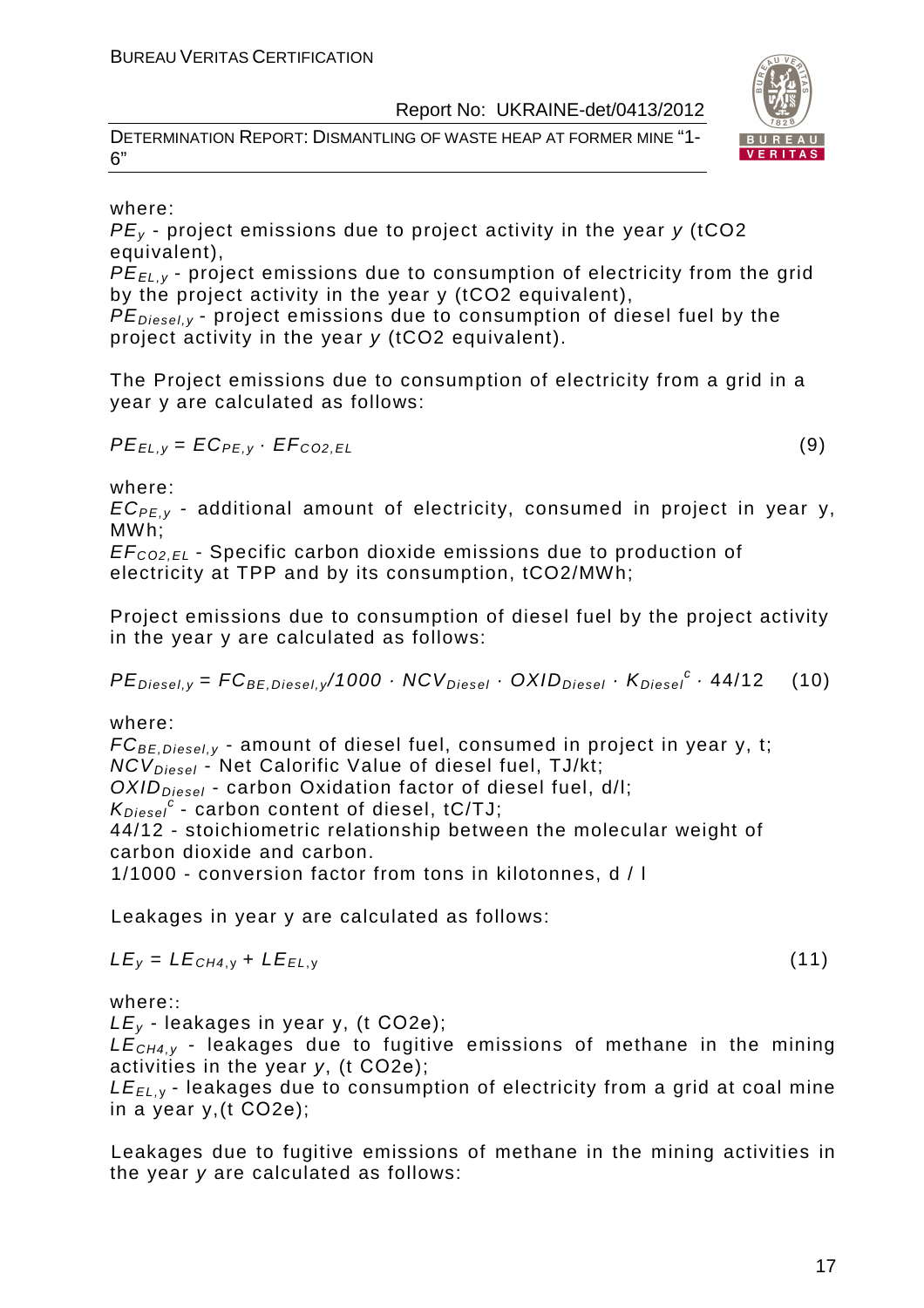DETERMINATION REPORT: DISMANTLING OF WASTE HEAP AT FORMER MINE "1- 6"

### $LE_{\text{CH4, V}} = -FC_{BE, \text{Coal}, V} \cdot EF_{\text{CH4}} \cdot \rho_{\text{CH4}} \cdot GWP_{\text{CH4}}$ , (12)

 $FC_{BE, coal,v}$  - amount of coal that has been mined in the baseline scenario and combusted for energy use, equivalent to the amount of coal extracted from the waste heaps because of the project activity in the year y, t, calculated as (4);

 $EF<sub>CH4</sub>$  - emission factor for fugitive methane emissions from coal mining, m3/t;

 $\rho_{CH4}$  - methane density at standard conditions t/m3;

GWPCH4 - Global Warming Potential of Methane, tСО2/ tСН4.

Leakages due to consumption of electricity from a grid at coal mine in a year y are calculated as follows:

$$
LE_{EL,y} = -FC_{BE,Coal,y} \cdot N_{Coal,y}^{E} \cdot EF_{CO2,EL,y}
$$
 (13)

Where

 $FC_{BE,Coal,v}$  - amount of coal that has been mined in the baseline scenario and combusted for energy use, equivalent to the amount of coal extracted from the waste heaps because of the project activity in the year y, t, calculated as (2);

N<sub>Coal,y</sub><sup>E</sup> - Average electricity consumption per tonne of coal, produced in Ukraine in the year y, MWh/t;

EF<sup>C</sup>*О*2,EL, <sup>у</sup> - Specific carbon dioxide emissions due to production of electricity at TPP and by its consumption, tСО2/ MWh

The monitoring plan presents the quality assurance and control procedures for the monitoring process described in the section D.2 of the PDD. This includes, as appropriate, information on calibration and on how records on data and/or method validity and accuracy are kept and made available on request.

The monitoring plan clearly identifies the responsibilities and the authority regarding the monitoring activities. Clear and transparent scheme of monitoring data flow is provided in the section D.3 of the PDD.

On the whole, the monitoring plan reflects good monitoring practices appropriate to the project type.

The monitoring plan provides, in tabular form, a complete compilation of the data that need to be collected for its application, including data that are measured or sampled and data that are collected from other sources (e.g. official statistics, expert judgment, proprietary data, IPCC, commercial and scientific literature etc.) but not including data that are calculated with equations.

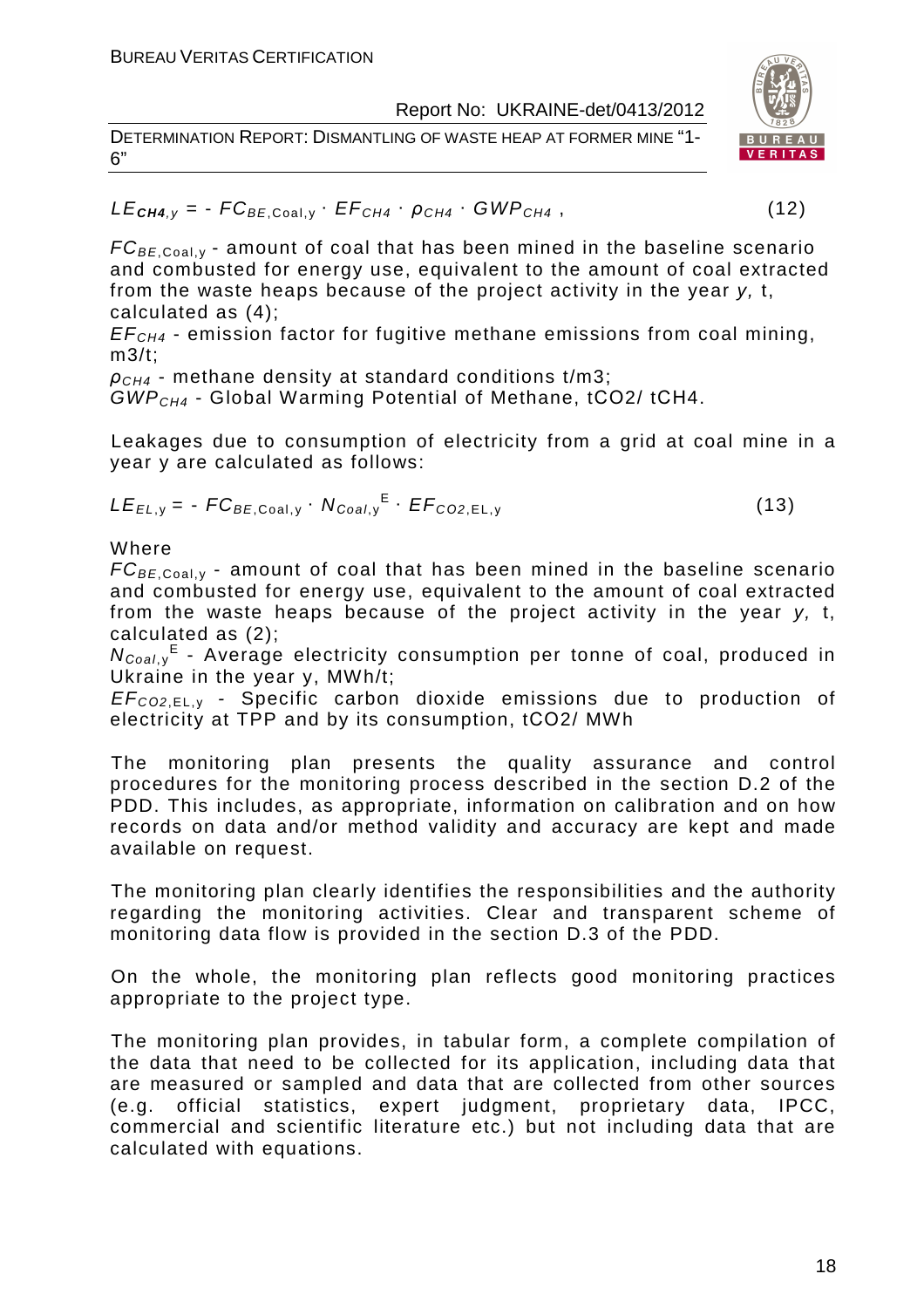DETERMINATION REPORT: DISMANTLING OF WASTE HEAP AT FORMER MINE "1- 6"



The monitoring plan indicates that the data monitored and required for verification are to be kept for two years after the last transfer of ERUs for the project.

Identified problem areas for project monitoring plan, project participants' responses and conclusions of Bureau Veritas Certification are described in Annex A to the Determination Report (refer to CAR 07-CAR 13).

# **4.8 Leakage (40-41)**

This project will result in a net change in fugitive methane emissions due to the mining activities. As coal in the baseline scenario is only coming from mines it causes fugitive emissions of methane. These are calculated as standard country specific emission factor applied to the amount of coal that is extracted from the waste heaps in the project scenario (which is the same as the amount of coal that would have been mined in the baseline scenario. Source of the leakage are the fugitive methane emissions due to coal mining. These emissions are specific to the coal that is being mined. Coal produced by the project activity is not mined but extracted from the waste heap through the advanced beneficiation process. Therefore, coal produced by the project activity substitutes the coal would have been otherwise mined in the baseline. Coal that is mined in the baseline has fugitive methane emissions associated with it and the coal produced by the project activity does not have such emissions associated with it.

As reliable and accurate national data on fugitive CH4 emissions associated with the production of coal are available, project participants used this data to calculate the amount of fugitive CH4 emission as described below.

This leakage is measurable: through the same procedure as used in 2006 IPCC Guidelines (See Volume 2, Chapter 4, Page 4-11) and also used in CDM approved methodology ACM009, Version 03.2 (Page 8). Activity data (in our case amount of coal extracted from the waste heap which is monitored directly) is multiplied by the emission factor (which is sourced from the relevant national study – National Inventory Report of Ukraine under the Kyoto Protocol) and any conversion coefficients.

Electricity consumption and related greenhouse gas emissions due to dismantling of waste heap to be taken into account in calculating the project emissions. Carbon dioxide emissions due to electricity consumption in the coal mine way in an amount, equivalent to the design of coal - a leakage that can be taken into account at base of the State Statistics Committee data, concerning unit costs of electricity at coal mines in Ukraine in the relevant year.

This leakage is directly attributable to the JI project activity according to the following assumption: the coal produced by the project activity from the waste heap will substitute the coal produced by underground mines of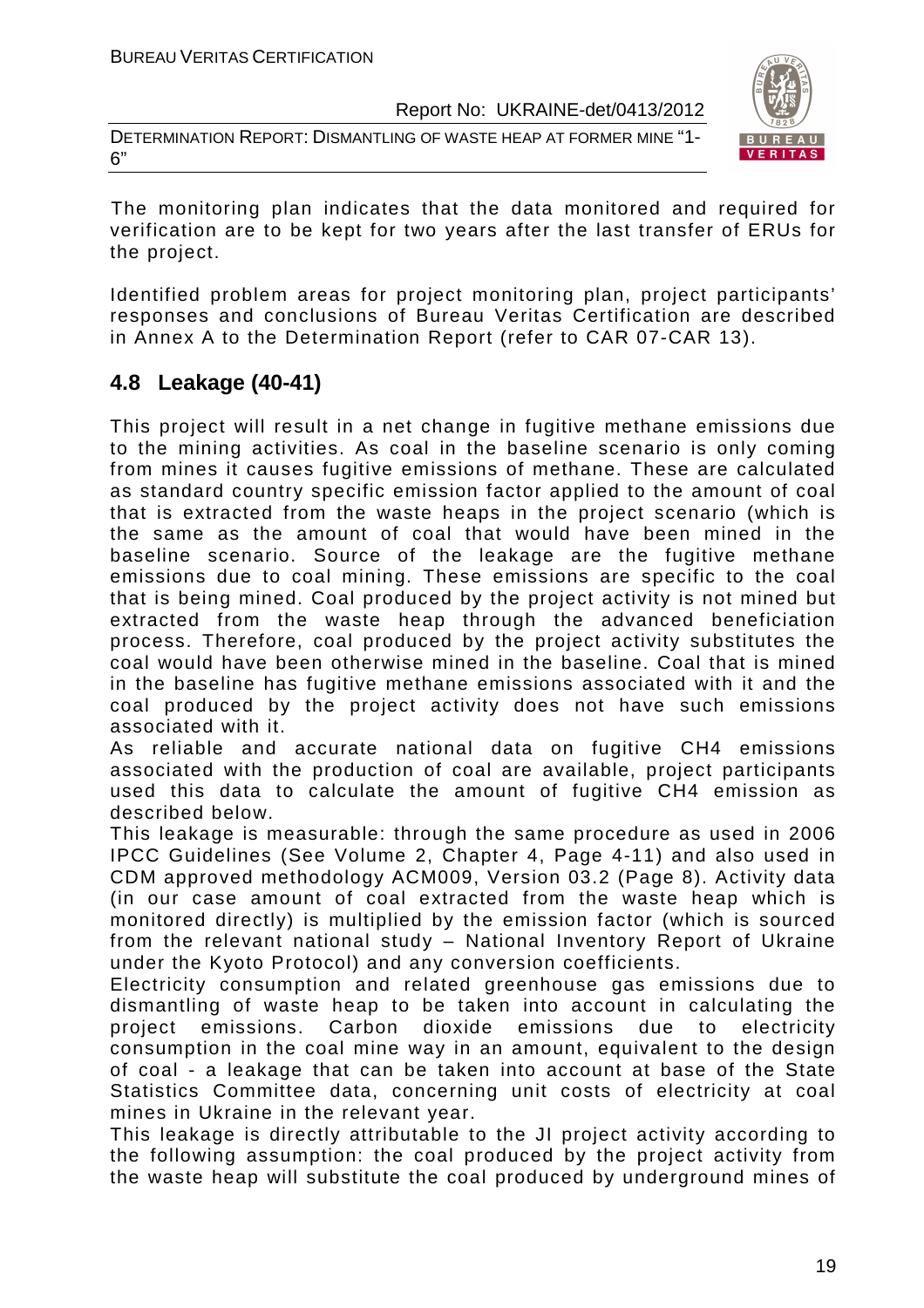DETERMINATION REPORT: DISMANTLING OF WASTE HEAP AT FORMER MINE "1- 6"



the region in the baseline scenario. This assumption is explained by the following logic: Energy coal market is demand driven as it is not feasible to produce coal without demand for it. Coal is a commodity that can be freely transported to the source of demand and coal of identical quality can substitute some other coal easily. The project activity cannot influence demand for coal on the market and supplies coal extracted from the waste heaps. In the baseline scenario demand for coal will stay the same and will be met by the traditional source – underground mines of the region. Therefore, the coal supplied by the project in the project scenario will have to substitute the coal mined in the baseline scenario. According to this approach equivalent product supplied by the project activity (with lower associated specific green-house gas emissions) will substitute the baseline product (with higher associated specific green-house gas emissions). This methodological approach is very common and is applied in all renewable energy projects (substitution of grid electricity with renewable-source electricity), projects in cement sector (e.g. JI0144 Slag usage and switch from wet to semi-dry process at JSC "Volyn-Cement", Ukraine), projects in metallurgy sector (e.g. UA1000181 Implementation of Arc Furnace Steelmaking Plant "Electrostal" at Kurakhovo, Donetsk Region) and others.

Identified problem areas for project leakages, project participants' responses and conclusions of Bureau Veritas Certification are described in Annex A (CL05).

### **4.9 Estimation of emission reductions or enhancements of net removals (42-47)**

The PDD indicates assessment of emissions or net removals in the baseline scenario and in the project scenario as the approach chosen to estimate the emission reductions or enhancement of net removals generated by the project.

The PDD provides the ex ante estimates of:

(a) Emissions or net removals for the project scenario (within the project boundary), which are 32948 tonnes of CO2eq for period 01/02/2008-31/12/2012;

(b) Leakage, as applicable, which are -331983 tonnes of CO2eq for period 01/02/2008- 31/12/2012;

(c) Emissions or net removals for the baseline scenario (within the project boundary), which are 1063212 tonnes of CO2eq for period 01/02/2008-31/12/2012;

(d) Emission reductions or enhancements of net removals adjusted by leakage (based on (a)-(c) above), which are 1362247 tonnes of CO2eq for period 01/02/2008- 31/12/2012;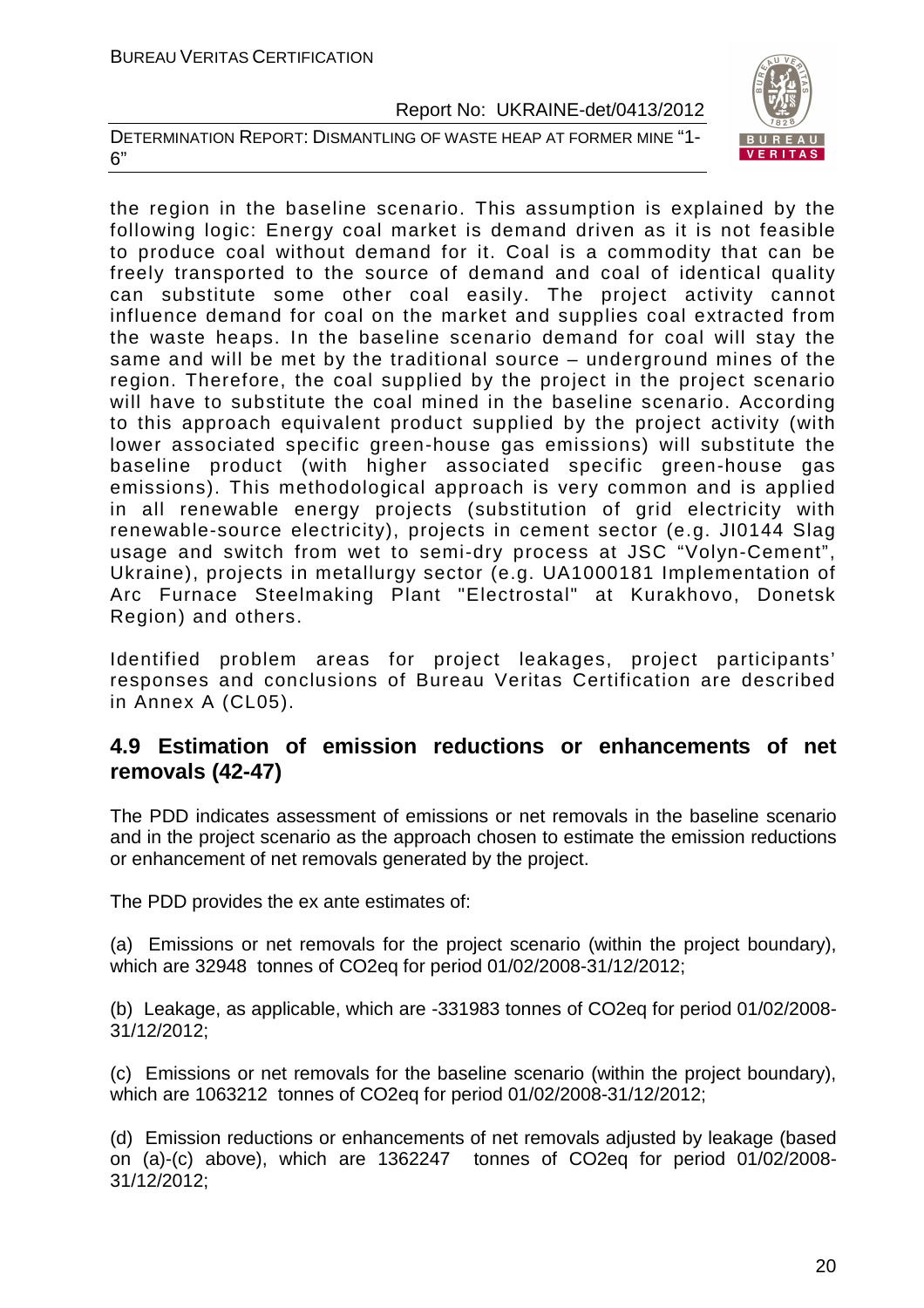DETERMINATION REPORT: DISMANTLING OF WASTE HEAP AT FORMER MINE "1- 6"



The PDD provides the ex ante estimates of:

The estimates referred to above are given:

- (a) On a yearly basis;
- (b) From 01/02/2008 to 31/12/2012, covering the whole crediting period;
- (c) On a source-by-source/sink-by-sink basis;
- (d) For each GHG gas, which is CO2 and CH4

(e) In tonnes of CO2 equivalent, using global warming potentials defined by decision 2/CP.3 or as subsequently revised in accordance with Article 5 of the Kyoto Protocol;

The formula used for calculating the estimates referred above, which are described in the section 4.7 of this Determination Report, are consistent throughout the PDD.

For calculating the estimates referred to above, key factors, e.g. local prices for electricity, coal and diesel fuel, available production resources, influencing the baseline emissions or removals and the activity level of the project and the emissions or net removals as well as risks associated with the project were taken into account, as appropriate.

Data sources used for calculating the estimates referred to above, such as work and laboratory logbooks, work and laboratory monthly and yearly reports, production sailing invoices are clearly identified, reliable and transparent.

Emission factors, such as emission factor for electricity consumption, Carbon Oxidation Factor of Coal, Carbon Oxidation Factor of Diesel Fuel, etc, were selected by carefully balancing accuracy and reasonableness, and appropriately justified of the choice.

The estimation referred to above is based on conservative assumptions and the most plausible scenarios in a transparent manner.

The estimates referred to above are consistent throughout the PDD.

The annual average of estimated emission reductions or enhancements of net removals over the crediting period is calculated by dividing the total estimated emission reductions or enhancements of net removals over the crediting period by the total months of the crediting period, and multiplying by twelve.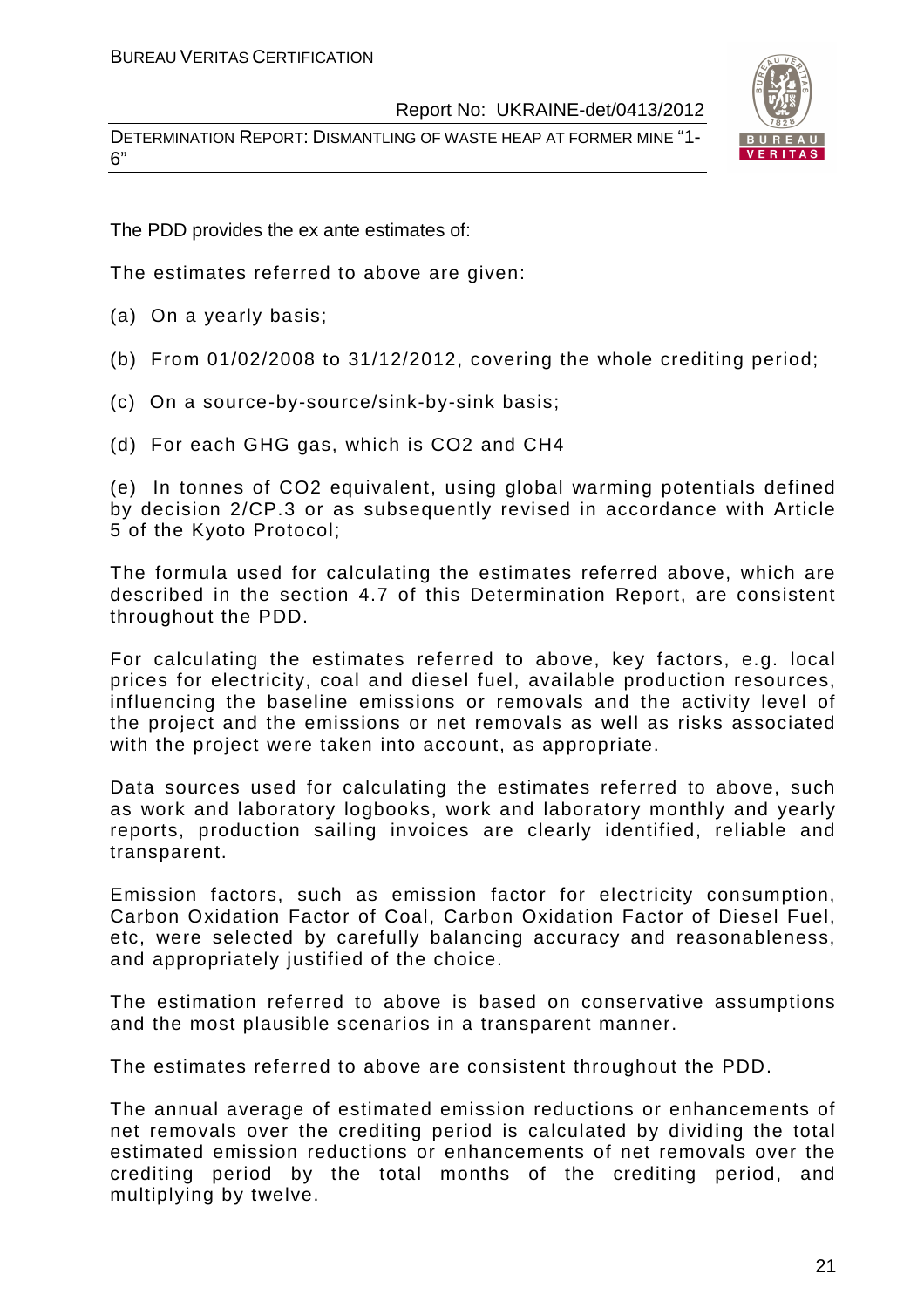DETERMINATION REPORT: DISMANTLING OF WASTE HEAP AT FORMER MINE "1- 6"



# **4.10 Environmental impacts (48)**

The PDD lists and attaches documentation on the analysis of the environmental impacts of the project, including transboundary impacts, in accordance with procedures as determined by the host Party, such as permit on pollutant by stationary sources, analysis of the environmental impacts, a part of separation fabric work project which is mentioned in the PDD.

The PDD provides conclusion and all references to supporting documentation of an environmental impact assessment undertaken in accordance with the procedures as required by the host Party, if the analysis referred to above indicates that the environmental impacts are considered significant by the project participants or the host Party.

Identified problem areas for project environmental impacts, project participants' responses and conclusions of Bureau Veritas Certification are described in Annex A (CAR 14).

#### **4.11 Stakeholder consultation (49)**

The host Party for the project is Ukraine. The project meets the applicable standards and requirements, set forth in Ukraine. The Host Party does not put forward the requirement to consult with stakeholders to JI projects. The project was presented to the local authorities, and was approved (approval on building, etc).

Any comments from local authorities or stakeholders were not obtained.

# **4.12 Determination regarding small scale projects (50-57)**

"Not applicable"

# **4.13 Determination regarding land use, land-use change and forestry (LULUCF) projects (58-64)**

"Not applicable"

# **4.14 Determination regarding programmes of activities (65-73)**

"Not applicable"

# **5 SUMMARY AND REPORT OF HOW DUE ACCOUNT WAS TAKEN OF COMMENTS RECEIVED PURSUANT TO PARAGRAPH 32 OF THE JI GUIDELINES**

No comments, pursuant to paragraph 32 of the JI Guidelines, were received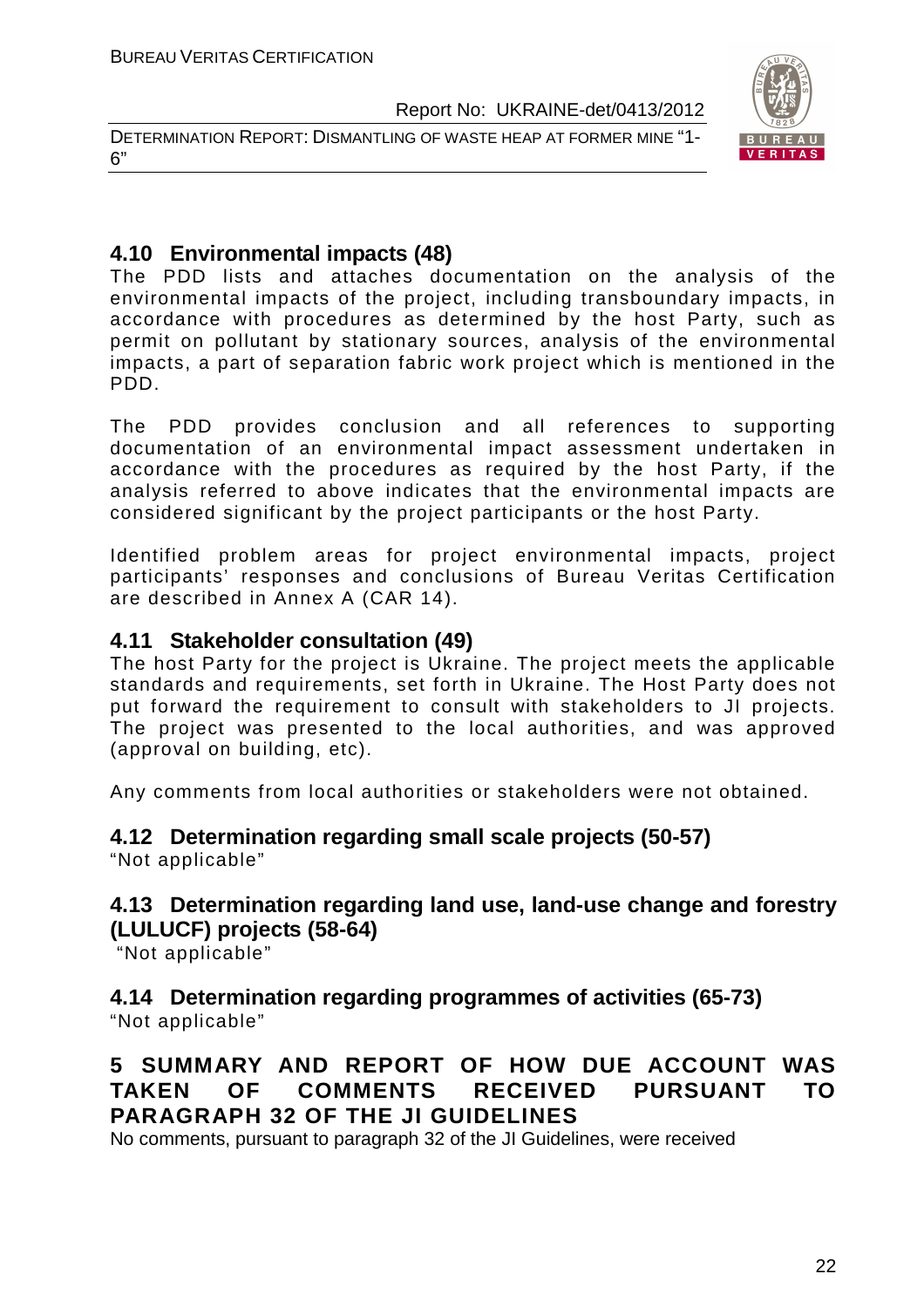DETERMINATION REPORT: DISMANTLING OF WASTE HEAP AT FORMER MINE "1- 6"



# **6 DETERMINATION OPINION**

Bureau Veritas Certification has performed a determination of the "Dismantling of waste heap at former mine "1-6"" Project in Shakhtarsk town, Donetsk Region, Ukraine. The determination was performed on the basis of UNFCCC criteria and host country criteria and also on the criteria given to provide for consistent project operations, monitoring and reporting.

The determination consisted of the following three phases: i) a desk review of the project design and the baseline and monitoring plan; ii) follow-up interviews with project stakeholders; iii) the resolution of outstanding issues and the issuance of the final determination report and opinion.

Project participant/s used the latest tool for demonstration of the additionality. In line with this tool, the PDD provides barrier analysis and common practice analysis, to determine that the project activity itself is not the baseline scenario.

Emission reductions attributable to the project are hence additional to any that would occur in the absence of the project activity. Given that the project is implemented and maintained as designed, the project is likely to achieve the estimated amount of emission reductions.

The determination revealed two pending issues related to the current determination stage of the project: the issue of the written approval of the project and the authorization of the project participant by the host Party. If the written approval and the authorization by the host Party are awarded, it is our opinion that the project as described in the Project Design Document, Version 2.0 meets all the relevant UNFCCC requirements for the determination stage and the relevant host Party criteria.

The review of the project design documentation (version 2.0) and the subsequent follow-up interviews have provided Bureau Veritas Certification with sufficient evidence to determine the fulfillment of stated criteria. In our opinion, the project correctly applies and meets the relevant UNFCCC requirements for the JI and the relevant host country criteria.

The determination is based on the information made available to us and the engagement conditions detailed in this report.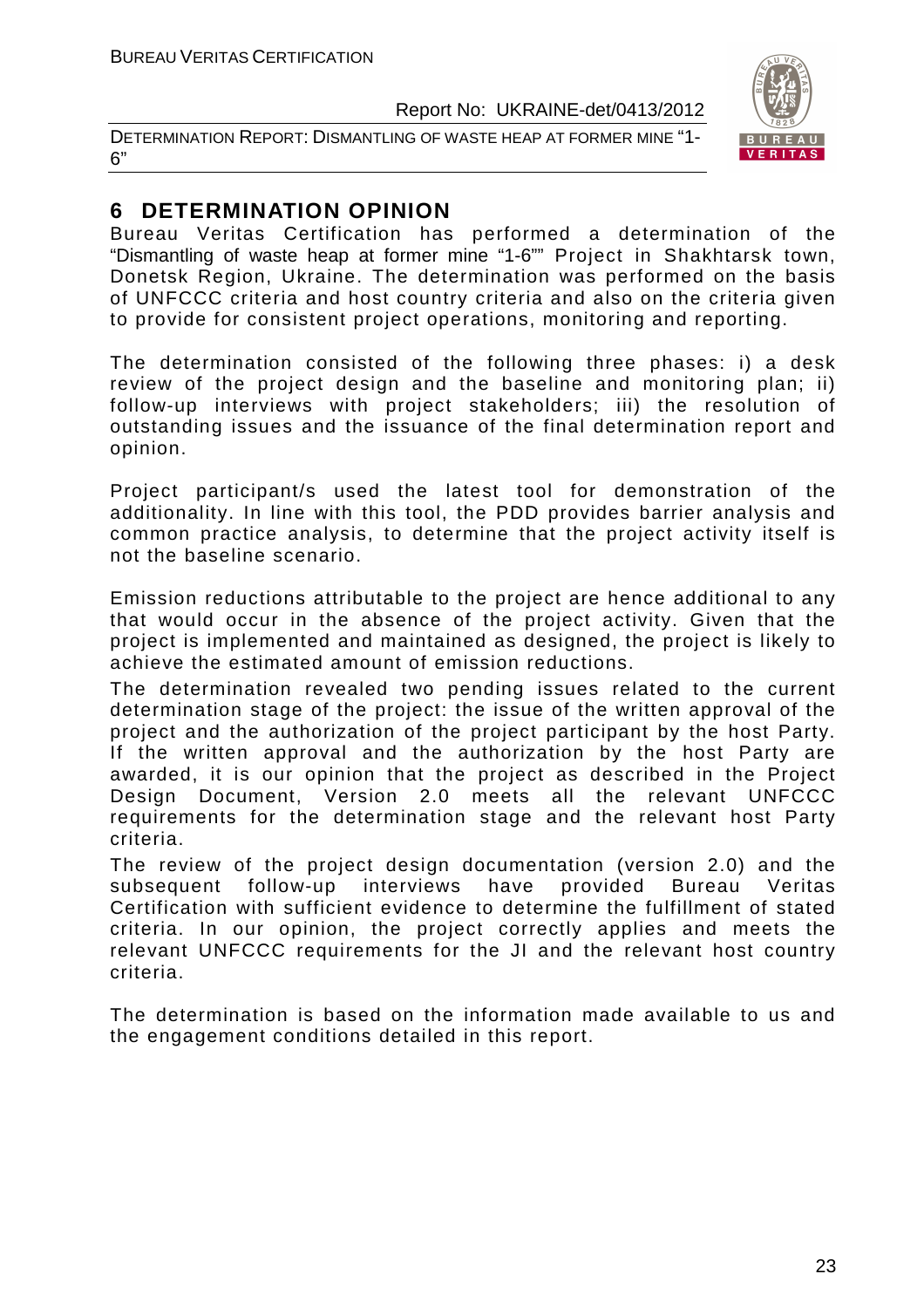DETERMINATION REPORT: DISMANTLING OF WASTE HEAP AT FORMER MINE "1- 6"



# **7 REFERENCES**

#### **Category 1 Documents:**

Documents provided by SIA "Vidzeme Eko" that relate directly to the GHG components of the project.

- /1/ Project design document "Dismantling of waste heap at former mine "1-6"" version 1.0 dated 18/07/2012
- /2/ Project design document "Dismantling of waste heap at former mine "1-6"" version 2.0 dated 24/07/2012
- /3/ ERUs calculation Excel file "Calculation1.0\_1-6.xls"
- /4/ Letter of Endorsement #1935/23/7 issued by State Environment Investment Agency of Ukraine 23/07/2012

#### **Category 2 Documents:**

Background documents related to the design and/or methodologies employed in the design or other reference documents.

- /1/ Passport of the dump under dismantling
- /2/ Passport. Automobile scales electronic tensometric VТА-60
- /3/ Delivery contract of Carbonaceous fraction between "Trading Company "TEHPROM" Ltd and "Trading Company "Antares" Ltd # 3018 from 03/01/2008 (in Russian).
- /4/ Act of admission and transmission of the waste heap from 03/01/2008 between Trading Company "Kaustic" Ltd and PE PCF "ALTAIR 2007"
- /5/ Agreement # 03/01/08-1 from 03/01/2008 between Trading Company "Kaustic" Ltd and PE PCF "ALTAIR 2007"
- /6/ Agreement of subcontract # 3181 from 03/01/2008 between "Trading Company "TEHPROM" Ltd and PE "COMMERCIAL COMPANY" TRUST "Ltd on the works of the dump dismantling.
- /7/ Agreement of subcontract # 119 from 01/01/2009 between "Trading Company "TEHPROM" Ltd and "Plastmontazh" Ltd on the works of the dump dismantling
- /8/ Agreement of subcontract # 318 from 03/01/2008 between PE PCF "ALTAIR 2007" (Customer) and "Trading Company "TEHPROM" Ltd (Performer) on the works of the dump dismantling.
- /9/ Certificate of metrological certification #156 from 014/11/2008, the scales automobile electronic tenzometric VTA-60 № 091200795
- /10/ Certificate of metrological certification # 169 from 21/10/2009 the scales automobile electronic tenzometric VTA-60 № 091200795
- /11/ Certificate of metrological certification #132 from 18/11/2010 the scales automobile electronic tenzometric VTA-60 № 091200795
- /12/ Certificate of metrological certification # 146 from 25/10/2011. the scales automobile electronic tenzometric VTA-60 № 091200795.
- /13/ Registration certificate MB.2.844.000 ПС on Hygrometer psychrometric issued JSK «Steclopribor» (in Russian).
- /14/ Order Derjspojivstandart Ukraine "Donetskstandartmetrolohiya" SC # 283 of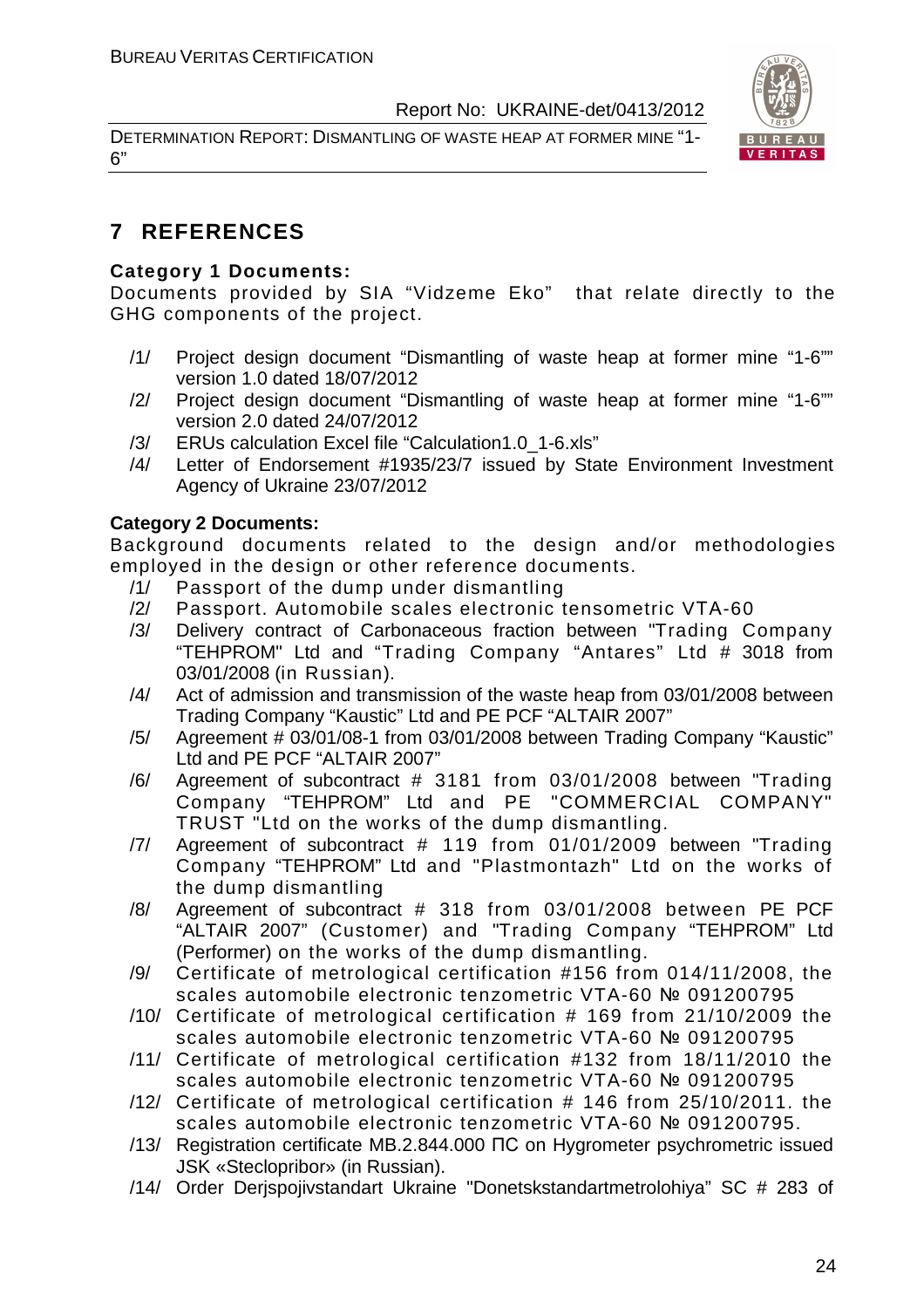DETERMINATION REPORT: DISMANTLING OF WASTE HEAP AT FORMER MINE "1- 6"



15/04/2011, the appointing committee to check the conditions for certification of Coal Laboratory.

- /15/ Certificate attestation of Coal Chemic al Laboratory PE "Industrial Commercial Firm" UKRHYMVUHLEKACHESTVO" # VL-089/2011 issued 4/22/2011 was in force prior to 22/04/2014.
- /16/ Certificate number 361 and the protocol number 361 of 28/05/2008, the screening laboratory certification number 347 for grain size and purity sifter loose types of materials to form a square cell that belongs to JSC "Rodnik".
- /17/ Certificate # 00732 and the protocol # 00732 from 15/08/2010, the certification of sieves with mesh metal square cells, type SL-200, pl. # 26047.
- /18/ Certificate  $\#$  362 and the protocol  $\#$  362 from 28/05/2008, the screening laboratory certification # 348 for grain size and purity sifter loose kinds of materials with a round shape cell
- /19/ Certificate # 334 and the protocol # 334 from 01/10/2008 certification of electric laboratory SNOL 7,2/1100 pl. # 06174
- /20/ Certificate # 72 dated 05/05/2011, at Electric laboratory SNOL 67/350, pl. # 11928.
- /21/ Certificate # 71 dated 05/05/2011, at Electric SNOL 7,2/1100 pl. # 05793.
- /22/ Certificate  $\#$  10 and protocol  $\#$  10 dated 25/01/2011, the certification  $\#$  347 sieve control type SLM, pl. # 26047 to determine the grain size and purity sifter loose types of materials to form a square cell..
- $/23/$  Certificate # 9 and protocol # 9 dated 25/01/2011, the certification # 347 sieve control type SLM, pl. # 347 to determine the grain size and purity sifter loose types of materials to form a square cell.
- $/24/$  Certificate # 8 and protocol # 8 dated 25/01/2011, the screening laboratory certification # 347, pl. # 348 to determine the grain size and purity sifter loose kinds of materials with a round shape cell.
- /25/ Certificate # 7 dated 20/01/2011, at Electric laboratory furnace SNOL 7,2/1100 pl. # 103426
- /26/ Certificate # 330 and the protocol # 330 dated 23/09/2008, the certification of the drying box SNOL 67/350, pl. # 12357
- /27/ Act dated 20/04/201 on the execution of the "Donetskstandartmetrolohiya" SC , coal laboratory tests on PE "VFK" UKRHYMUHLEKACHESTVO " certification criteria.
- /28/ Act # 26/70190 of the state weights laboratory calibration of general purpose and standard of all types, certified screens of all types, metrological certification muffle furnaces, electric resistance furnaces.
- /29/ Guarantee tickets to the electronic scales A 6000, # 759, electronic scales XAS 100/C # 479, # 759, furnace SNOL 67/350, pl. # 12 357 , laboratory electric furnace SNOL 7.2/1100 № 06174
- /30/ Expert opinion dated 31/03/2011, with the results of examination of documents submitted Coal Laboratory PE "TCF" UKRHYMUHLEKACHESTVO "which examined on measurements in in the state metrological supervision.
- /31/ Journal of weighing equipment and technology for coal laboratoriesfirm "Ukrhimuglekachestvo" (in Russian).
- /32/ Passport # 9. Electric Laboratory, pl. # 05793, inv. # 9, the type -SNOL 7.2/1100 (in Russian).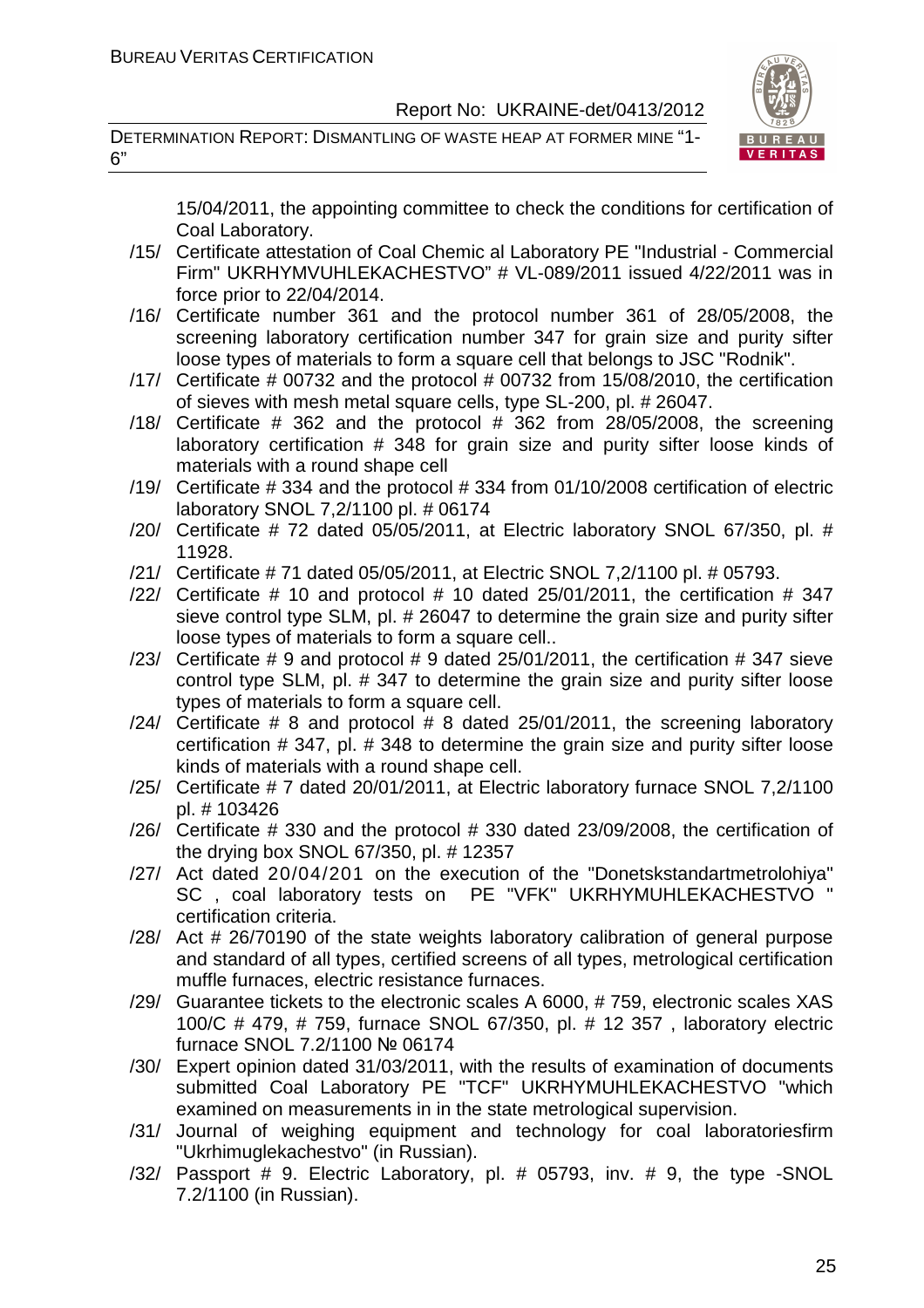DETERMINATION REPORT: DISMANTLING OF WASTE HEAP AT FORMER MINE "1- 6"



| /33/ | Passport #7. Electric Laboratory furnace, pl. #11928, inv. #7, thetype - SNOL<br>67/350 (in Russian). |
|------|-------------------------------------------------------------------------------------------------------|
| /34/ | Passport # 6. Sieve Laboratory, pl. # 347, inv. # 6 (in Russian).                                     |
| /35/ | Passport # 5. Sieve Laboratory, pl # 348, inv. # 5 (in Russian).                                      |
| /36/ | Passport #4. Stopwatch pl. #7095, inv. #4, type SOPpr 2a-2-010(in Russian)                            |
| /37/ | Passport # 3. Electronic Scales, pl. # 209 807, inv. # 3, the type of XAS 100/1                       |
|      | (in Russian).                                                                                         |
| /38/ | Passport # 2. Electronic Scales, pl. # 214295, inv. # 2, the type of XAS 100/1 (in                    |
|      | Russian).                                                                                             |
| /39/ | Passport # 1. Scales pl. # 759, inv. # 1, type A-6000 ((in Russian).                                  |
| /40/ | Plan for coal laboratory firm "Ukrhimuglekachestvo" (in Russian).                                     |
| /41/ | Guide of maintenance. Electric water distiller pharmacy, DE-4-02"EMO" OKP                             |
|      | 94 5243, model 737 (in Russian).                                                                      |
| /42/ | Certificate of verification of the working measuring instrument from 15/03/2012                       |
|      | # 02/08-245 - mechanical stopwatch JOP pr-2a-2-000pl. # 7095.                                         |
| /43/ | Passport. Mechanical Stopwatch SOppr-2a-2-010 (in Russian).                                           |
| /44/ | Quality Certificate # 005 dated 25/04/2008, the chopper vibrating 75T - DRM, pl.                      |
|      | # 1087 (in Russian)                                                                                   |
| /45/ | Passport-75T DrM.000PS. Chopper vibrating 75T-DRM.                                                    |
| /46/ | Act of performed work of weighing from 01/10/08 of 2 3698.15 tons of                                  |
|      | carbonaceous rocks                                                                                    |
| /47/ | Act of admission and transmission of performed work from 01/10/08 for                                 |
|      | 2 319 235.51 UAH. and calculation of the costs for the act of performed works                         |
| /48/ | Sales invoice# 93 for 2 3698.15 tons of Carbonaceous rocks                                            |
| /49/ | Certificate #55 on the quality of coal from 30/09/2008                                                |
| /50/ | Act of performed work of weighing from 01/07/10 of 2 3184.95 tons of                                  |
|      | carbonaceous rocks                                                                                    |
| /51/ | Act of admission and transmission of performed work from 01/07/10 for                                 |
|      | 2 262 536.99 UAH. and calculation of the costs for the act of performed works                         |
| /52/ | Sales invoice# 53 for 2 3184.95 tons of Carbonaceous rocks                                            |
| /53/ | Certificate #58 on the quality of coal from 30/06/2010                                                |
|      | /54/ Act of performed work of weighing from 01/02/12 of 2 3986.35 tons of                             |
|      | carbonaceous rocks                                                                                    |
| /55/ | Act of admission and transmission of performed work from 01/02/12 for                                 |
|      | 2 938 475.44 UAH. and calculation of the costs for the act of performed works                         |
| /56/ | Sales invoice# 11 for 2 3986.35 tons of Carbonaceous rocks                                            |
| /57/ | Certificate #19 on the quality of coal from 31/01/2012                                                |
|      |                                                                                                       |
|      |                                                                                                       |
|      |                                                                                                       |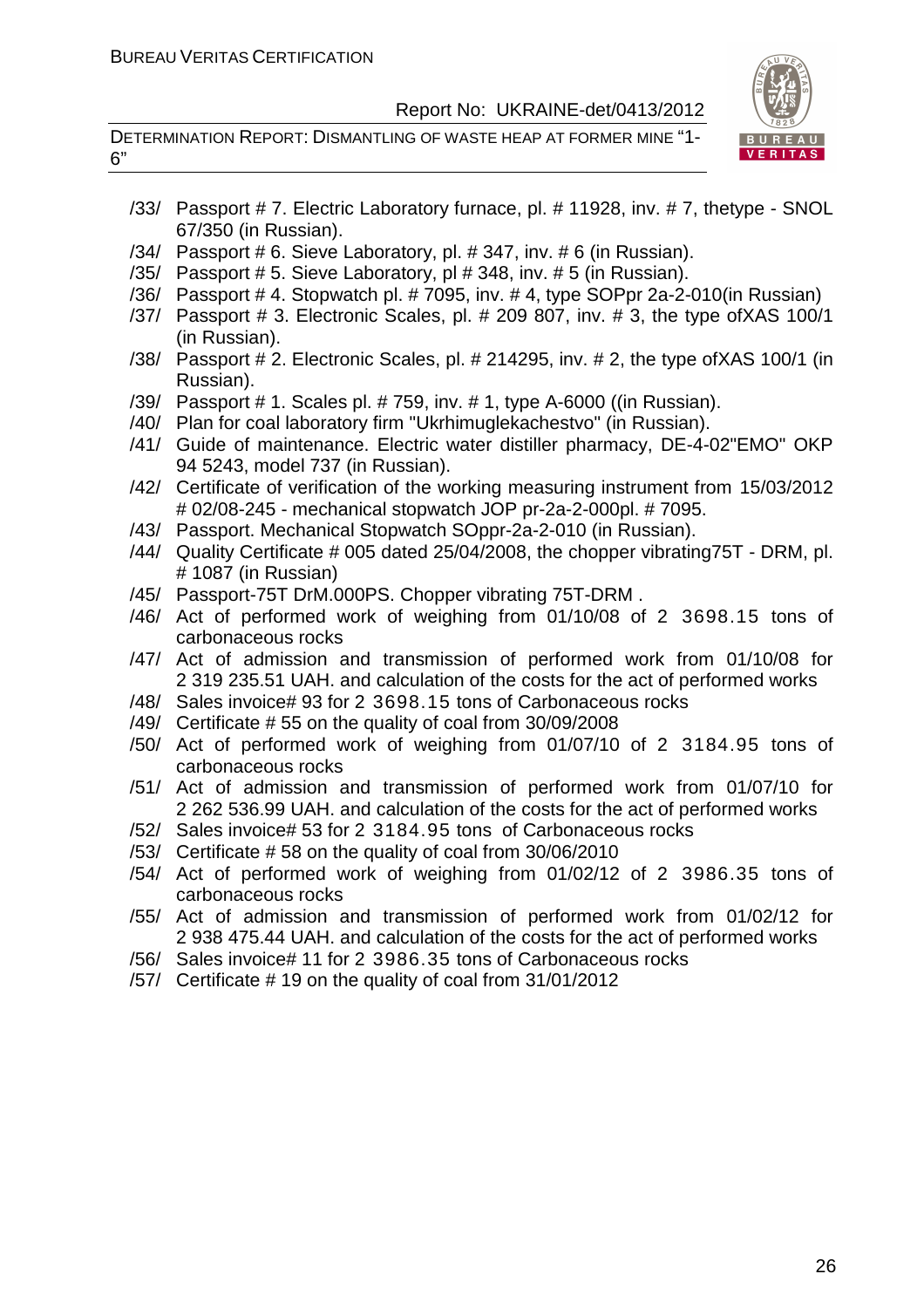DETERMINATION REPORT: DISMANTLING OF WASTE HEAP AT FORMER MINE "1- 6"



#### **Persons interviewed:**

List persons interviewed during the determination or persons that contributed with other information that are not included in the documents listed above.

- /1/ Gints KIavinsh SIA "Vidzeme Eko" JI Project Manager
- /2/ Tymofeev Sergiy Petrovych SIA "Vidzeme Eko" JI Consultant
- /3/ Stah Yuri Mykhailovych SIA "Vidzeme Eko" JI Consultant
- /4/ Berestova Irina Ivanivna subcontractor of PE PCF "ALTAIR 2007", PE "ICC Ukrhimuglekachestvo" Head of Laboratory
- /5/ Volodymyr Anatoliyovych Yaroviy subcontractor of PE PCF "ALTAIR 2007", "Plastmontazh" Ltd Production Manager
- /6/ Mikhail Alexandrovich Gorbenko subcontractor of PE PCF "ALTAIR 2007", TK "TEHPROM" Ltd manager of industrial department

1. o0o -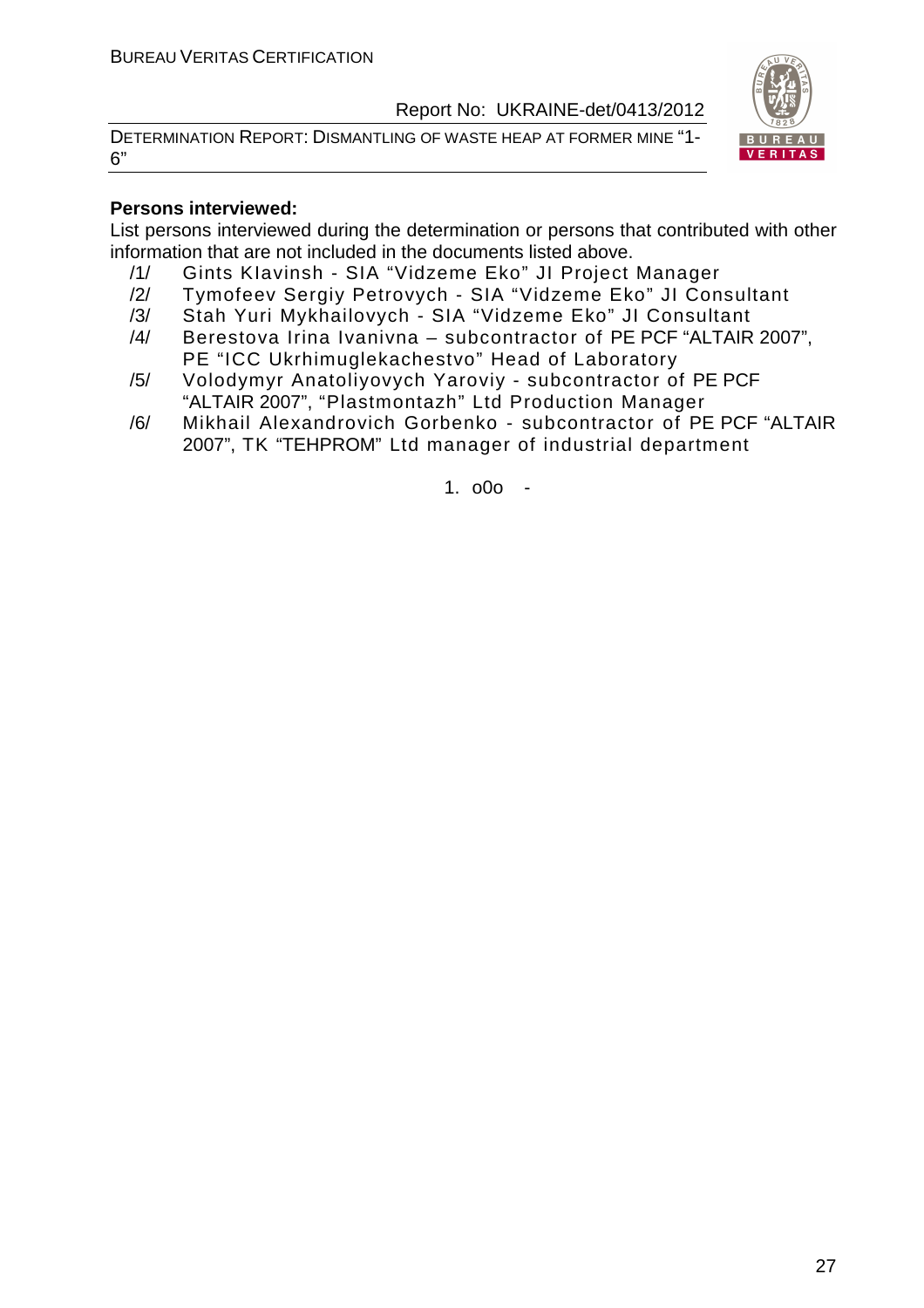

DETERMINATION REPORT: DISMANTLING OF WASTE HEAP AT FORMER MINE "1-6"

#### APPENDIX A: DETERMINATION PROTOCOL **BUREAU VERITAS CERTIFICATION HOLDING SAS**



#### **DETERMINATION PROTOCOL**

#### **Check list for determination, according JOINT IMPLEMENTATION DETERMINATION AND VERIFICATION MANUAL (Version 01)**

| <b>DVM</b>           | <b>Check Item</b>                                                                                                                                                                                                                                                                                         | <b>Initial finding</b>                                                                                                                                                                                                                                                                                                                                                                                                                                                                                   | <b>Draft</b>      | <b>Final</b>      |
|----------------------|-----------------------------------------------------------------------------------------------------------------------------------------------------------------------------------------------------------------------------------------------------------------------------------------------------------|----------------------------------------------------------------------------------------------------------------------------------------------------------------------------------------------------------------------------------------------------------------------------------------------------------------------------------------------------------------------------------------------------------------------------------------------------------------------------------------------------------|-------------------|-------------------|
| <b>Paragraph</b>     |                                                                                                                                                                                                                                                                                                           |                                                                                                                                                                                                                                                                                                                                                                                                                                                                                                          | <b>Conclusion</b> | <b>Conclusion</b> |
|                      | <b>General description of the project</b>                                                                                                                                                                                                                                                                 |                                                                                                                                                                                                                                                                                                                                                                                                                                                                                                          |                   |                   |
| Title of the project |                                                                                                                                                                                                                                                                                                           |                                                                                                                                                                                                                                                                                                                                                                                                                                                                                                          |                   |                   |
|                      | Is the title of the project presented?                                                                                                                                                                                                                                                                    | The title of project is DISMANTLING OF WASTE HEAP AT<br>FORMER MINE "1-6"                                                                                                                                                                                                                                                                                                                                                                                                                                | OK.               | <b>OK</b>         |
|                      | Is the sectoral scope to which the project<br>pertains presented?                                                                                                                                                                                                                                         | The sectoral scope of proposed project is 8. Mining/mineral<br>production                                                                                                                                                                                                                                                                                                                                                                                                                                | <b>OK</b>         | <b>OK</b>         |
|                      | Is the current version number of the document<br>presented?                                                                                                                                                                                                                                               | The current version number is 1.0                                                                                                                                                                                                                                                                                                                                                                                                                                                                        | <b>OK</b>         | <b>OK</b>         |
|                      | Is the date when the document was completed<br>presented?                                                                                                                                                                                                                                                 | The PDD version 1.0 was completed 20/07/2012                                                                                                                                                                                                                                                                                                                                                                                                                                                             | <b>OK</b>         | <b>OK</b>         |
|                      | <b>Description of the project</b>                                                                                                                                                                                                                                                                         |                                                                                                                                                                                                                                                                                                                                                                                                                                                                                                          |                   |                   |
|                      | Is the purpose of the project included with a<br>concise, summarizing explanation (max. 1-2)<br>pages) of the:<br>a) Situation existing prior to the starting date of<br>the project;<br>b) Baseline scenario; and<br>Project scenario (expected<br>outcome,<br>C)<br>including a technical description)? | The situation existing prior to the starting date of the project<br>Very often it was not economically feasible to extract all<br>100% of coal from the rock mass. Therefore, waste heaps of<br>Donbas contains a large amount of coal, which is self-ignited<br>later on. All the waste heaps that were self-ignited or the<br>ones that are close to self-ignition are the centre of<br>uncontrolled pollutants and greenhouse gas emissions<br>The baseline scenario assumed that the common practice | <b>OK</b>         | <b>OK</b>         |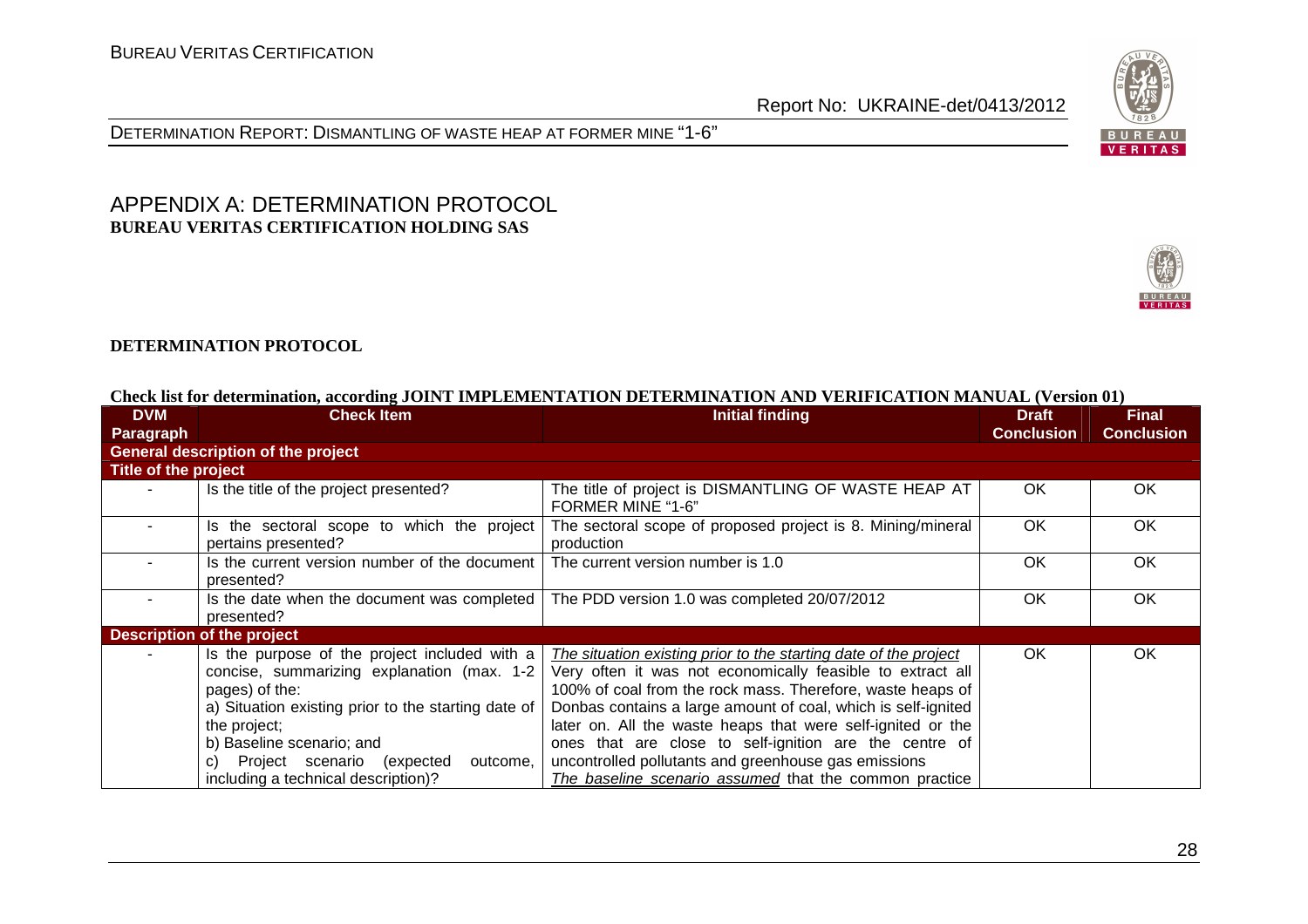

| DETERMINATION REPORT: DISMANTLING OF WASTE HEAP AT FORMER MINE "1-6"<br>BUREAU |                                                                               |                                                                                                                                                                                                                                                                                                                                                                                                                                                                                                                                                                                                                                                                                                                                                                                                                                                                                                                                                                                                  |                                   |                                   |  |
|--------------------------------------------------------------------------------|-------------------------------------------------------------------------------|--------------------------------------------------------------------------------------------------------------------------------------------------------------------------------------------------------------------------------------------------------------------------------------------------------------------------------------------------------------------------------------------------------------------------------------------------------------------------------------------------------------------------------------------------------------------------------------------------------------------------------------------------------------------------------------------------------------------------------------------------------------------------------------------------------------------------------------------------------------------------------------------------------------------------------------------------------------------------------------------------|-----------------------------------|-----------------------------------|--|
| <b>DVM</b><br>Paragraph                                                        | <b>Check Item</b>                                                             | <b>Initial finding</b>                                                                                                                                                                                                                                                                                                                                                                                                                                                                                                                                                                                                                                                                                                                                                                                                                                                                                                                                                                           | <b>Draft</b><br><b>Conclusion</b> | <b>Final</b><br><b>Conclusion</b> |  |
|                                                                                |                                                                               | will be continued - heap can be spontaneously ignited with a<br>certain probability, and the process of burning will continue<br>till all coal, contained there, will be burned. The process of<br>combustion is accompanied by release the carbon dioxide<br>into atmosphere.<br>Proposed project provides complete dismantling of the dump<br>with further reclamation of the area by restoring its fertile<br>layer. During dismantling of the dump, the rocks will be<br>divided into fractions, which will be used for blending with<br>steam coal and subsequently supplied to heat power plants<br>and boiler houses for burning as fuel. After sorting, the large<br>fractions will be used for building and repairing of roads. As<br>the result, rock mass of the dump will be fully utilized, and<br>the received coal will replace coal, which otherwise would<br>have had to be mined. As the result of the project, the<br>opportunity of self-ignition of heap will be eliminated |                                   |                                   |  |
| $\blacksquare$                                                                 | Is the history of the project (incl. its JI<br>component) briefly summarized? | CAR01<br>Please include in the project history JI component                                                                                                                                                                                                                                                                                                                                                                                                                                                                                                                                                                                                                                                                                                                                                                                                                                                                                                                                      | CAR01                             | OK                                |  |
| <b>Project participants</b>                                                    |                                                                               |                                                                                                                                                                                                                                                                                                                                                                                                                                                                                                                                                                                                                                                                                                                                                                                                                                                                                                                                                                                                  |                                   |                                   |  |
|                                                                                | Are project participants and Party(ies) involved<br>in the project listed?    | The PDD indicates project participants PE PCF "ALTAIR<br>2007" and SIA "Vidzeme Eko". The Host party is Ukraine,<br>and Second party involved is Latvia                                                                                                                                                                                                                                                                                                                                                                                                                                                                                                                                                                                                                                                                                                                                                                                                                                          | $\overline{OK}$                   | OK                                |  |
|                                                                                | Is the data of the project participants presented<br>in tabular format?       | The data of the project participants is presented in tabular<br>format                                                                                                                                                                                                                                                                                                                                                                                                                                                                                                                                                                                                                                                                                                                                                                                                                                                                                                                           | OK                                | <b>OK</b>                         |  |
|                                                                                | Is contact information provided in Annex 1 of<br>the PDD?                     | The contact information of project participants is presented in<br>Annex 1 of the PDD                                                                                                                                                                                                                                                                                                                                                                                                                                                                                                                                                                                                                                                                                                                                                                                                                                                                                                            | $\overline{OK}$                   | $\overline{OK}$                   |  |
|                                                                                | Is it indicated, if it is the case, if the Party<br>involved is a host Party? | Ukraine is the Host party and the Party involved                                                                                                                                                                                                                                                                                                                                                                                                                                                                                                                                                                                                                                                                                                                                                                                                                                                                                                                                                 | <b>OK</b>                         | OK                                |  |
|                                                                                | <b>Technical description of the project</b>                                   |                                                                                                                                                                                                                                                                                                                                                                                                                                                                                                                                                                                                                                                                                                                                                                                                                                                                                                                                                                                                  |                                   |                                   |  |
| Location of the project                                                        |                                                                               |                                                                                                                                                                                                                                                                                                                                                                                                                                                                                                                                                                                                                                                                                                                                                                                                                                                                                                                                                                                                  |                                   |                                   |  |
|                                                                                | Host Party(ies)                                                               | Ukraine                                                                                                                                                                                                                                                                                                                                                                                                                                                                                                                                                                                                                                                                                                                                                                                                                                                                                                                                                                                          | OK                                | <b>OK</b>                         |  |
|                                                                                | Region/State/Province etc.                                                    | Donetsk region                                                                                                                                                                                                                                                                                                                                                                                                                                                                                                                                                                                                                                                                                                                                                                                                                                                                                                                                                                                   | OK                                | OK                                |  |
|                                                                                | City/Town/Community etc.                                                      | Shakhtarsk town                                                                                                                                                                                                                                                                                                                                                                                                                                                                                                                                                                                                                                                                                                                                                                                                                                                                                                                                                                                  | OK                                | OK                                |  |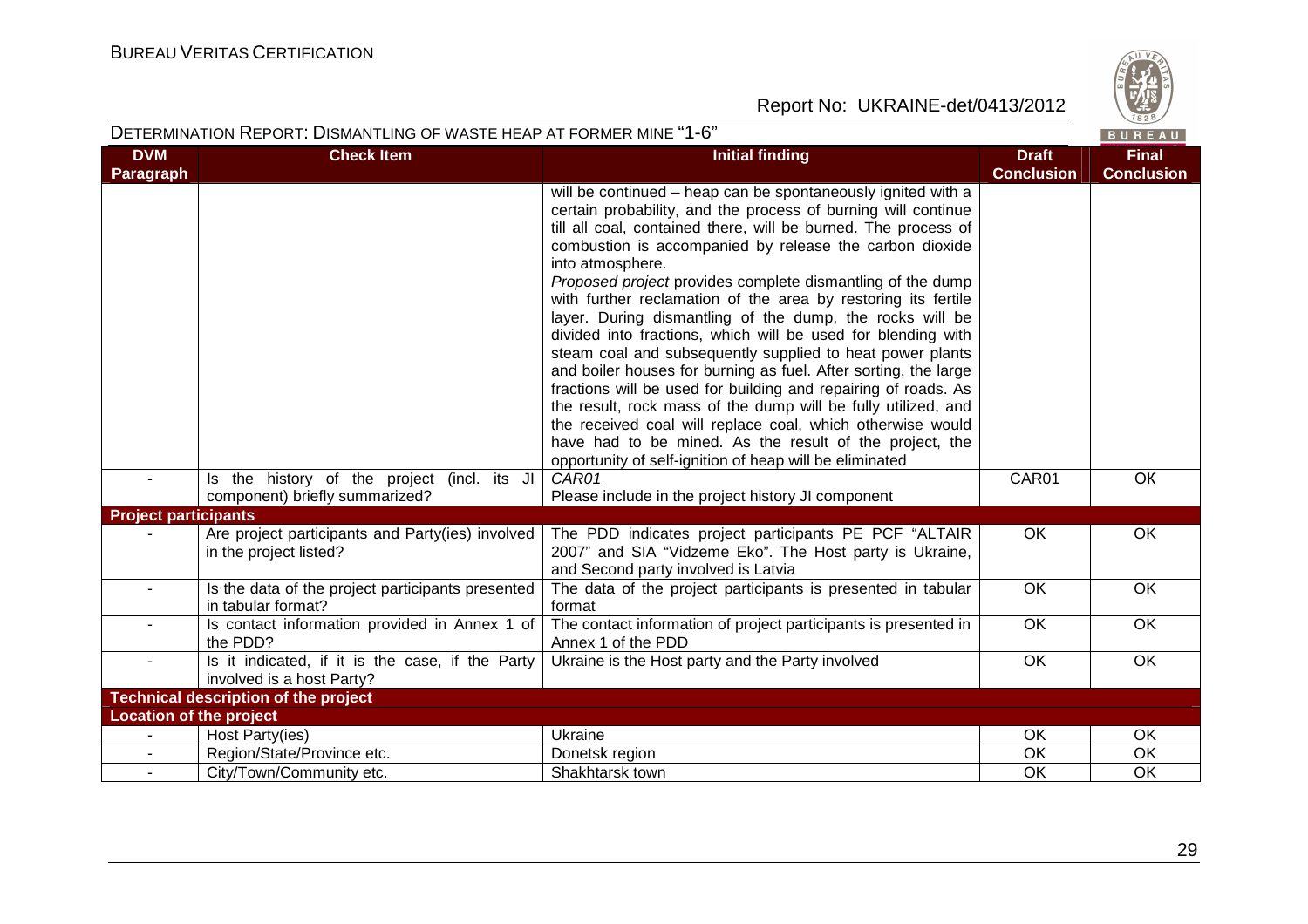

|                         | DETERMINATION REPORT: DISMANTLING OF WASTE HEAP AT FORMER MINE "1-6"                                                                                                                                       |                                                                                                                                                                                                                                                                                                                                                                                                                                                                                                                                                                                                                   |                                      | BUREAU                            |
|-------------------------|------------------------------------------------------------------------------------------------------------------------------------------------------------------------------------------------------------|-------------------------------------------------------------------------------------------------------------------------------------------------------------------------------------------------------------------------------------------------------------------------------------------------------------------------------------------------------------------------------------------------------------------------------------------------------------------------------------------------------------------------------------------------------------------------------------------------------------------|--------------------------------------|-----------------------------------|
| <b>DVM</b><br>Paragraph | <b>Check Item</b>                                                                                                                                                                                          | <b>Initial finding</b>                                                                                                                                                                                                                                                                                                                                                                                                                                                                                                                                                                                            | <b>Draft</b><br><b>Conclusion</b>    | <b>Final</b><br><b>Conclusion</b> |
|                         | Detail of the physical location, including<br>information allowing the unique identification of<br>the project. (This section should not exceed<br>one page)                                               | The project is situated at south-east suburb of Shakhtarsk<br>town, geographical coordinates of dismantled waste heap<br>CAR02<br>Please correct section A.4.1.4 that it not exceed one page<br>CL <sub>01</sub><br>Please clarify the source of project geographical coordinates.                                                                                                                                                                                                                                                                                                                                | CAR02<br>CL <sub>01</sub>            | <b>OK</b><br><b>OK</b>            |
|                         | Technologies to be employed, or measures, operations or actions to be implemented by the project                                                                                                           |                                                                                                                                                                                                                                                                                                                                                                                                                                                                                                                                                                                                                   |                                      |                                   |
|                         | Are the technology (ies) to be employed, or<br>measures, operations or actions to be<br>implemented by the project, including all<br>relevant technical data and the implementation<br>schedule described? | The employed technology described in the next follows.<br>Rock mass from waste heaps is sorted by fractions 0-30 mm<br>and +30 mm. Fraction 0-30 mm is burning in boiler houses or<br>TPPs. Fraction +30 mm is used for building and repairing of<br>category 4-5 roads.<br>Description<br>technical<br>of<br>project<br>equipment<br>with<br>characteristics is provided in the PDD section A.4.2.<br>CL <sub>02</sub><br>Please add information on carbon content of fraction +30<br>mm in the section A.4.2<br>CL <sub>03</sub><br>Please clarify class of obtained coal and indicate purposes of<br>its using | CL <sub>02</sub><br>CL <sub>03</sub> | <b>OK</b><br><b>OK</b>            |
| circumstances           |                                                                                                                                                                                                            | Brief explanation of how the anthropogenic emissions of greenhouse gases by sources are to be reduced by the proposed JI project, including<br>why the emission reductions would not occur in the absence of the proposed project, taking into account national and/or sectoral policies and                                                                                                                                                                                                                                                                                                                      |                                      |                                   |
|                         | Is it stated how anthropogenic GHG emission<br>reductions are to be achieved? (This section<br>should not exceed one page)                                                                                 | The proposed project is aimed at reducing anthropogenic<br>emissions. Emission reductions created by:<br>- Elimination of greenhouse gases sources associated with<br>burning waste heaps, by extracting coal from the rock<br>dumps;<br>- Reduction of uncontrolled methane emissions due to<br>replacement of coal that would have been extracted through<br>mining;<br>Reduction of electricity consumption at waste heap<br>dismantling in comparison to electricity consumption at coal                                                                                                                      | OK.                                  | <b>OK</b>                         |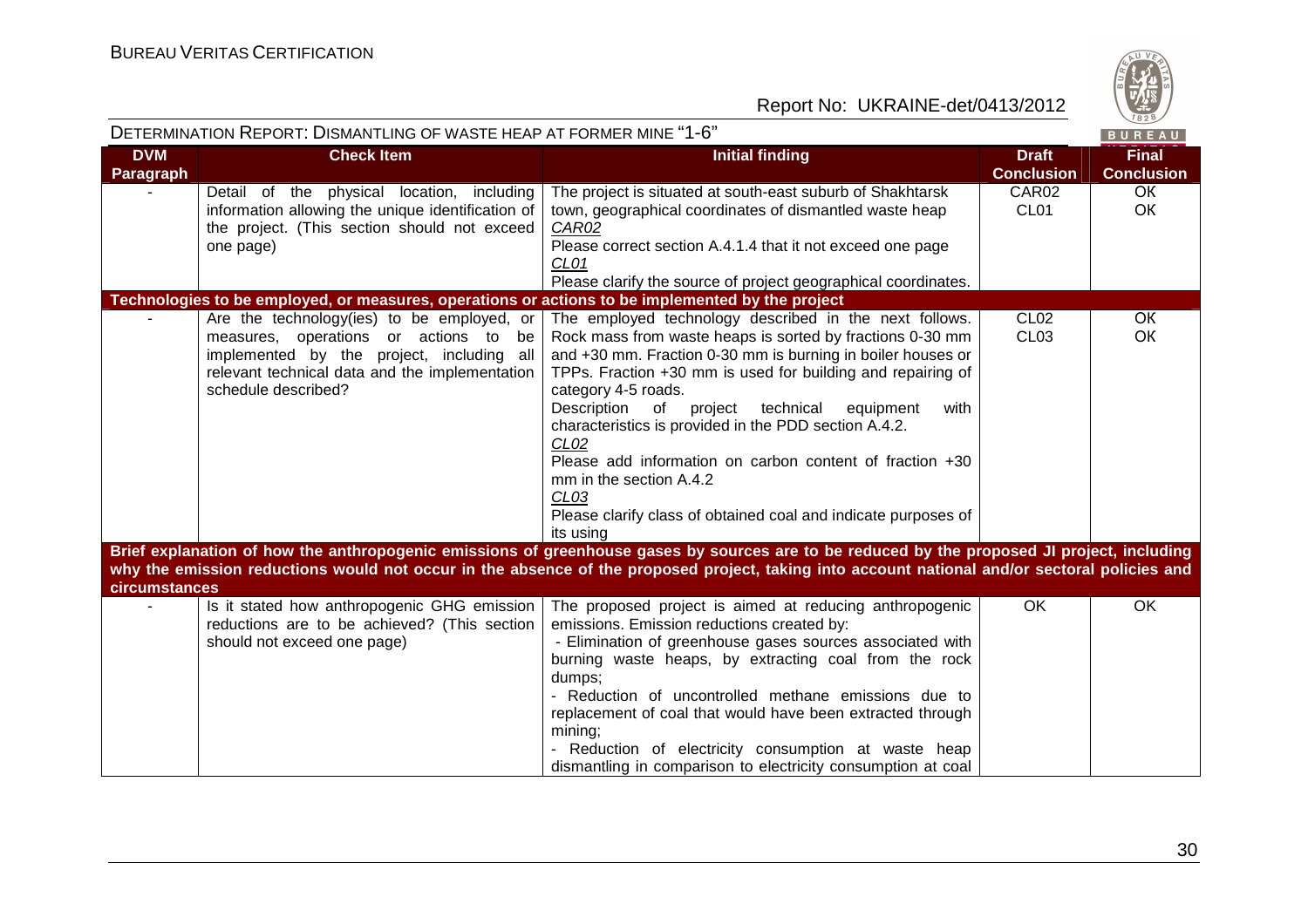

|                         | DETERMINATION REPORT: DISMANTLING OF WASTE HEAP AT FORMER MINE "1-6"                                                                                       |                                                                                                                                                                         |                                   | $\vee$ 828/<br>BUREAU             |
|-------------------------|------------------------------------------------------------------------------------------------------------------------------------------------------------|-------------------------------------------------------------------------------------------------------------------------------------------------------------------------|-----------------------------------|-----------------------------------|
| <b>DVM</b><br>Paragraph | <b>Check Item</b>                                                                                                                                          | <b>Initial finding</b>                                                                                                                                                  | <b>Draft</b><br><b>Conclusion</b> | <b>Final</b><br><b>Conclusion</b> |
|                         |                                                                                                                                                            | mine.                                                                                                                                                                   |                                   |                                   |
| $\sim$                  | Is it provided the estimation of emission<br>reductions over the crediting period?                                                                         | The estimations of emission reductions is presented over the<br>crediting period. Total estimated value of ERUs is 1362247<br>tonnes of CO2 eq                          | <b>OK</b>                         | <b>OK</b>                         |
| $\sim$                  | Is it provided the estimated annual reduction for<br>the chosen credit period in tCO2e?                                                                    | The indicated annual estimated value of ERUs is 277 067<br>tonnes of CO2 equivalent                                                                                     | $\overline{OK}$                   | OK                                |
| $\sim$                  | Are the data from questions above presented in<br>tabular format?                                                                                          | The data from questions above is presented in tabular format                                                                                                            | $\overline{OK}$                   | $\overline{OK}$                   |
|                         | Estimated amount of emission reductions over the crediting period                                                                                          |                                                                                                                                                                         |                                   |                                   |
|                         | Is the length of the crediting period Indicated?                                                                                                           | CAR03<br>Please indicate in the section A.4.3.1 of the PDD length of<br>the crediting period in format XX years YY month with<br>indication of starting and ending date | CAR03                             | OK                                |
|                         | Are estimates of total as well as annual and<br>average annual emission reductions in tonnes<br>of CO2 equivalent provided?                                | All estimates are presented in tonnes of CO2 equivalent                                                                                                                 | $\overline{OK}$                   | $\overline{OK}$                   |
|                         | <b>Project approvals by Parties</b>                                                                                                                        |                                                                                                                                                                         |                                   |                                   |
| 19                      | Have the DFPs of all Parties listed as "Parties<br>involved" in the PDD provided written project<br>approvals?                                             | CAR04<br>Please provide Letter of Endorsement from DFP of Ukraine<br>CAR05<br>Please provide written project approvals from both Parties<br>involved                    | CAR04<br>CAR05                    | OK<br>Pending                     |
| 19                      | Does the PDD identify at least the host Party<br>as a "Party involved"?                                                                                    | The Host Party Ukraine is indicated as "Party Involved"                                                                                                                 | OK                                | OK                                |
| 19                      | Has the DFP of the host Party issued a written<br>project approval?                                                                                        | See section 19 of this protocol                                                                                                                                         | Pending                           | Pending                           |
| 20                      | Are all the written project approvals by Parties<br>involved unconditional?                                                                                | See section 19 of this protocol                                                                                                                                         | Pending                           | Pending                           |
|                         | Authorization of project participants by Parties involved                                                                                                  |                                                                                                                                                                         |                                   |                                   |
| 21                      | Is each of the legal entities listed as project<br>participants in the PDD authorized by a Party<br>involved, which is also listed in the PDD,<br>through: | See section 19 of this protocol                                                                                                                                         | OK                                | OK                                |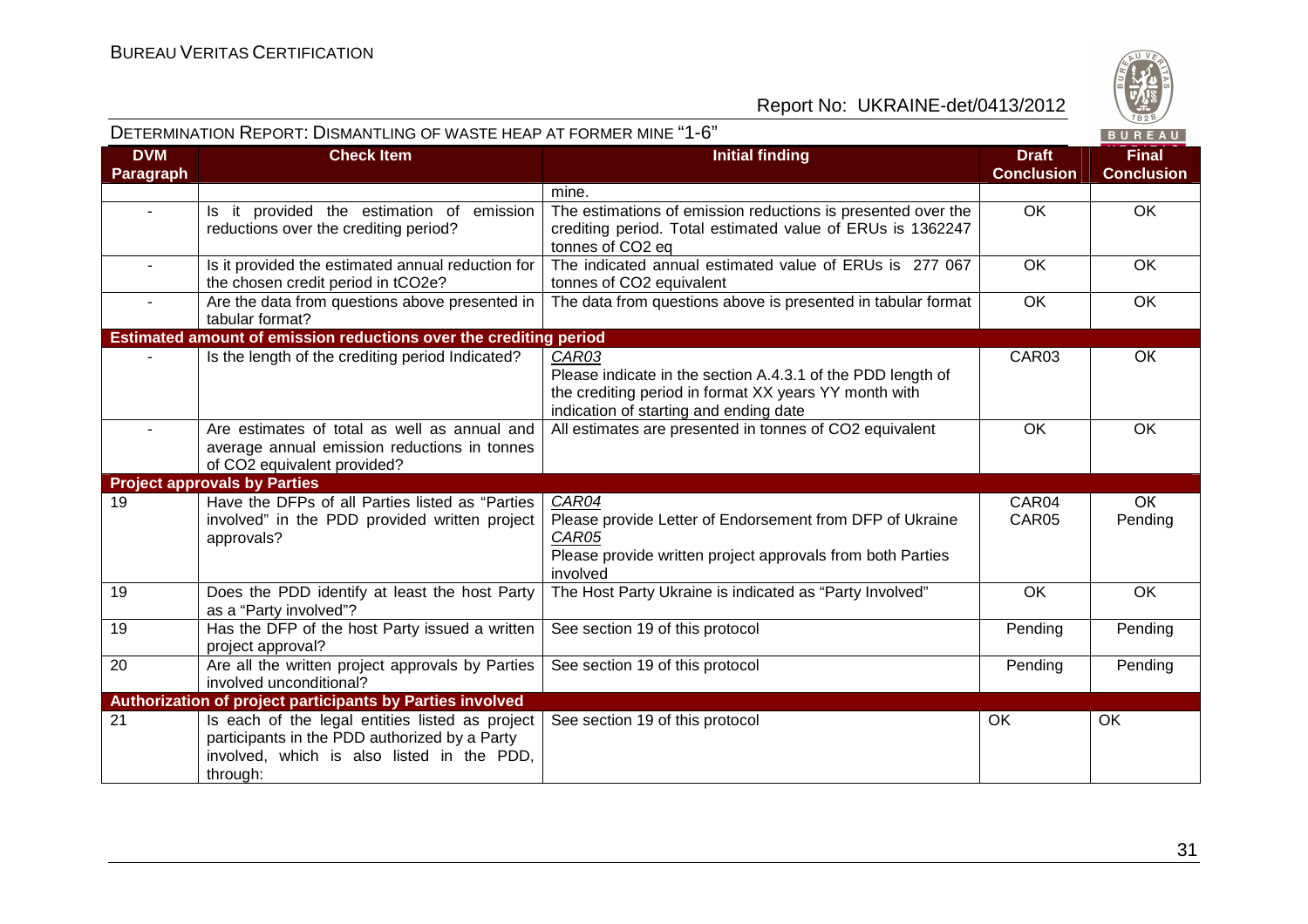| DETERMINATION REPORT: DISMANTLING OF WASTE HEAP AT FORMER MINE "1-6"<br>BUREAU |                                                                                                                                                                                                                                                                                                                                                                                                                                                                                                                                                                                                                                                                                              |                                                                                                                                                                                                                                                                                                                                                                                                                                                                                                                                                                                                                                                                                                                                                                                           |                                   |                                   |
|--------------------------------------------------------------------------------|----------------------------------------------------------------------------------------------------------------------------------------------------------------------------------------------------------------------------------------------------------------------------------------------------------------------------------------------------------------------------------------------------------------------------------------------------------------------------------------------------------------------------------------------------------------------------------------------------------------------------------------------------------------------------------------------|-------------------------------------------------------------------------------------------------------------------------------------------------------------------------------------------------------------------------------------------------------------------------------------------------------------------------------------------------------------------------------------------------------------------------------------------------------------------------------------------------------------------------------------------------------------------------------------------------------------------------------------------------------------------------------------------------------------------------------------------------------------------------------------------|-----------------------------------|-----------------------------------|
| <b>DVM</b><br>Paragraph                                                        | <b>Check Item</b>                                                                                                                                                                                                                                                                                                                                                                                                                                                                                                                                                                                                                                                                            | <b>Initial finding</b>                                                                                                                                                                                                                                                                                                                                                                                                                                                                                                                                                                                                                                                                                                                                                                    | <b>Draft</b><br><b>Conclusion</b> | <b>Final</b><br><b>Conclusion</b> |
|                                                                                | - A written project approval by a Party<br>involved, explicitly indicating the name of the<br>legal entity? or<br>- Any other form of project participant<br>authorization in writing, explicitly indicating the<br>name of the legal entity?                                                                                                                                                                                                                                                                                                                                                                                                                                                |                                                                                                                                                                                                                                                                                                                                                                                                                                                                                                                                                                                                                                                                                                                                                                                           |                                   |                                   |
| <b>Baseline setting</b>                                                        |                                                                                                                                                                                                                                                                                                                                                                                                                                                                                                                                                                                                                                                                                              |                                                                                                                                                                                                                                                                                                                                                                                                                                                                                                                                                                                                                                                                                                                                                                                           |                                   |                                   |
| 22                                                                             | Does the PDD explicitly indicate which of the<br>following approaches is used for identifying the<br>baseline?<br>- JI specific approach<br>- Approved CDM methodology approach                                                                                                                                                                                                                                                                                                                                                                                                                                                                                                              | The PDD explicitly indicates that JI specific approach was<br>chosen for baseline identification                                                                                                                                                                                                                                                                                                                                                                                                                                                                                                                                                                                                                                                                                          | OK                                | OK                                |
|                                                                                | JI specific approach only                                                                                                                                                                                                                                                                                                                                                                                                                                                                                                                                                                                                                                                                    |                                                                                                                                                                                                                                                                                                                                                                                                                                                                                                                                                                                                                                                                                                                                                                                           |                                   |                                   |
| 23                                                                             | Does the PDD provide a detailed theoretical<br>description in a complete and transparent<br>manner?                                                                                                                                                                                                                                                                                                                                                                                                                                                                                                                                                                                          | The PDD provides detailed theoretical description of<br>proposed approach and baseline establishing                                                                                                                                                                                                                                                                                                                                                                                                                                                                                                                                                                                                                                                                                       | OK                                | OK                                |
| $\overline{23}$                                                                | Does the PDD provide justification that the<br>baseline is established:<br>(a) By listing and describing plausible future<br>scenarios on the basis of conservative<br>assumptions and selecting the most plausible<br>one?<br>(b) Taking into account relevant national and/or<br>sectoral policies and circumstance?<br>- Are key factors that affect a baseline taken<br>into account?<br>(c) In a transparent manner with regard to the<br>of<br>approaches,<br>assumptions,<br>choice<br>methodologies, parameters, date sources and<br>key factors?<br>(d) Taking into account of uncertainties and<br>using conservative assumptions?<br>(e) In such a way that ERUs cannot be earned | The PDD provides justification for baseline establishing:<br>Five plausible future scenarios on the basis of<br>(a)<br>conservative assumptions are listed and described.<br>There are no state or sectoral rules stimulated or<br>(b)<br>constrained waste heaps dismantling.<br>The choice of proposed approaches, assumptions,<br>(C)<br>methodologies, parameters, data sources and key<br>factors are justified<br>Uncertainties and conservative assumptions are<br>(d)<br>taken into account<br>ERUs cannot be obtained though decreasing of<br>(e)<br>activity level outside the project<br>Variables designations in PDD is in accordance<br>(f)<br>with list of standard variables from appendix B to<br>"Guidance on criteria for baseline setting and<br>monitoring"<br>CAR06 | CAR06                             | OK                                |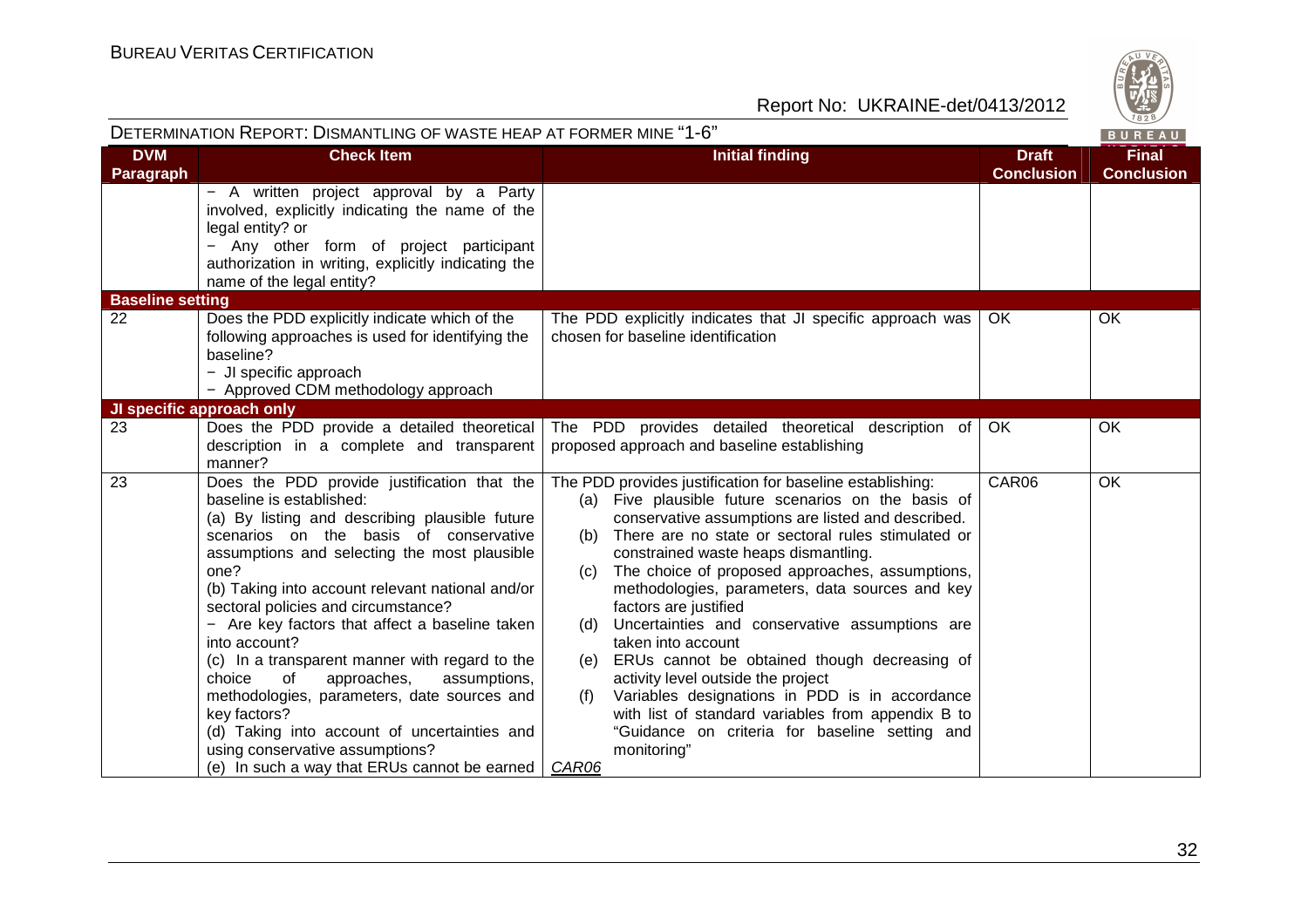| DETERMINATION REPORT: DISMANTLING OF WASTE HEAP AT FORMER MINE "1-6" |                                                                                                                                                                                                                                                                                                                                                                                                                                                                                                                                                                               |                                                                                                                                                                                                                                                                             | BUREAU                            |                                   |
|----------------------------------------------------------------------|-------------------------------------------------------------------------------------------------------------------------------------------------------------------------------------------------------------------------------------------------------------------------------------------------------------------------------------------------------------------------------------------------------------------------------------------------------------------------------------------------------------------------------------------------------------------------------|-----------------------------------------------------------------------------------------------------------------------------------------------------------------------------------------------------------------------------------------------------------------------------|-----------------------------------|-----------------------------------|
| <b>DVM</b><br><b>Paragraph</b>                                       | <b>Check Item</b>                                                                                                                                                                                                                                                                                                                                                                                                                                                                                                                                                             | <b>Initial finding</b>                                                                                                                                                                                                                                                      | <b>Draft</b><br><b>Conclusion</b> | <b>Final</b><br><b>Conclusion</b> |
|                                                                      | for decreases in activity levels outside the<br>project or due to force majeure?<br>(f) By drawing on the list of standard variables<br>contained in appendix B to "Guidance on<br>criteria for baseline setting and monitoring", as<br>appropriate?                                                                                                                                                                                                                                                                                                                          | Please provide reference on source of "Probability of waste<br>heap burning." in the section B.2 of the PDD                                                                                                                                                                 |                                   |                                   |
| 24                                                                   | If selected elements or combinations<br>of<br><b>CDM</b><br>approved<br>methodologies<br>or<br>methodological tools for baseline setting are<br>the selected<br>elements<br>are<br>used.<br>or<br>combinations together with the elements<br>supplementary developed by the project<br>participants in line with 23 above?                                                                                                                                                                                                                                                    | Elements of approved CDM methodology ACM009 version   OK<br>03.2 were used for leakages estimations in baseline<br>scenario, in line within section 23                                                                                                                      |                                   | OK                                |
| 25                                                                   | If a multi-project emission factor is used, does<br>the PDD provide appropriate justification?                                                                                                                                                                                                                                                                                                                                                                                                                                                                                | The multi-project emission factor is used in accordance with  <br>"National Inventory Report of anthropogenic emissions by<br>sources and removals by sinks of greenhouse gases in the<br>Ukraine 1990-2010"                                                                | OK.                               | OK.                               |
|                                                                      | Approved CDM methodology approach only                                                                                                                                                                                                                                                                                                                                                                                                                                                                                                                                        |                                                                                                                                                                                                                                                                             |                                   |                                   |
| <b>Additionality</b>                                                 |                                                                                                                                                                                                                                                                                                                                                                                                                                                                                                                                                                               |                                                                                                                                                                                                                                                                             |                                   |                                   |
|                                                                      | JI specific approach only                                                                                                                                                                                                                                                                                                                                                                                                                                                                                                                                                     |                                                                                                                                                                                                                                                                             |                                   |                                   |
| 28                                                                   | Does the PDD indicate which of the following<br>approaches for demonstrating additionality is<br>used?<br>(a) Provision of traceable and transparent<br>information showing the baseline was identified<br>on the basis of conservative assumptions, that<br>the project scenario is not part of the identified<br>baseline scenario and that the project will lead<br>to emission reductions or enhancements of<br>removals:<br>(b) Provision of traceable and transparent<br>information that an AIE has already positively<br>determined that a comparable project (to be) | The PDD indicates that provision of traceable and<br>transparent information that an AIE has already positively<br>determined that a comparable project (to be) implemented<br>under comparable circumstances has additionality was used<br>for additionality demonstration | OK                                | OK                                |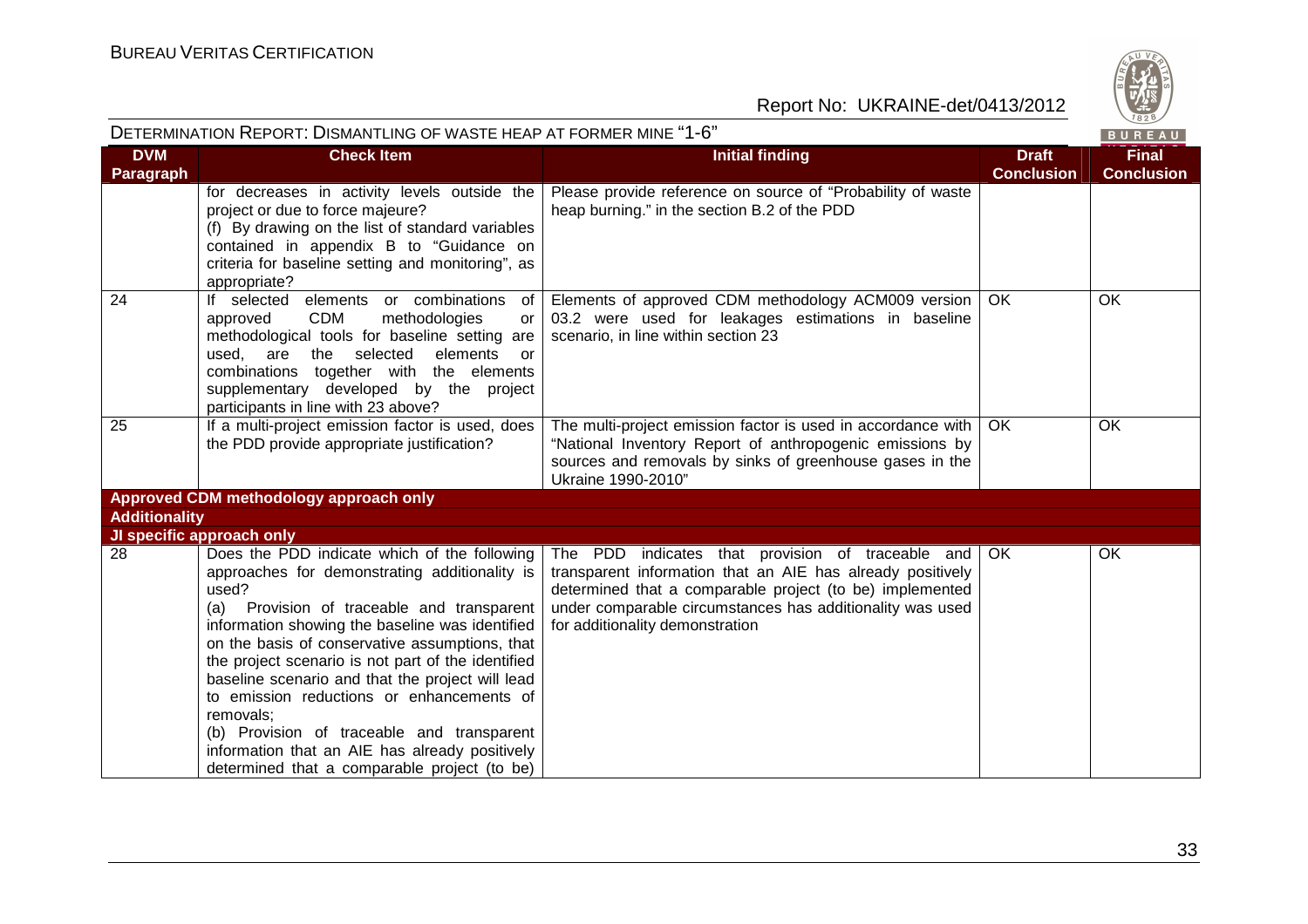

|                         | DETERMINATION REPORT: DISMANTLING OF WASTE HEAP AT FORMER MINE "1-6"<br>BUREAU                                                                                                                                                                                                                                                 |                                                                                                                                                                                                                                                                                                                                                                                                                                                                                                                                                                                                                                                                                                                                                                                                                                                            |                                   |                                   |
|-------------------------|--------------------------------------------------------------------------------------------------------------------------------------------------------------------------------------------------------------------------------------------------------------------------------------------------------------------------------|------------------------------------------------------------------------------------------------------------------------------------------------------------------------------------------------------------------------------------------------------------------------------------------------------------------------------------------------------------------------------------------------------------------------------------------------------------------------------------------------------------------------------------------------------------------------------------------------------------------------------------------------------------------------------------------------------------------------------------------------------------------------------------------------------------------------------------------------------------|-----------------------------------|-----------------------------------|
| <b>DVM</b><br>Paragraph | <b>Check Item</b>                                                                                                                                                                                                                                                                                                              | <b>Initial finding</b>                                                                                                                                                                                                                                                                                                                                                                                                                                                                                                                                                                                                                                                                                                                                                                                                                                     | <b>Draft</b><br><b>Conclusion</b> | <b>Final</b><br><b>Conclusion</b> |
|                         | implemented under comparable circumstances<br>has additionality;<br>(c) Application of the most recent version of<br>the "Tool for the demonstration and<br>assessment of additionality. (allowing for a two-<br>month grace period) or any other method for<br>proving additionality approved by the CDM<br>Executive Board". |                                                                                                                                                                                                                                                                                                                                                                                                                                                                                                                                                                                                                                                                                                                                                                                                                                                            |                                   |                                   |
| 29(a)                   | Does the PDD provide a justification of the<br>applicability of the approach with a clear and<br>transparent description?                                                                                                                                                                                                      | The PDD provides justification of the proposed approach<br>applicability                                                                                                                                                                                                                                                                                                                                                                                                                                                                                                                                                                                                                                                                                                                                                                                   | OK.                               | OK                                |
| 29(b)                   | Are additionality proofs provided?                                                                                                                                                                                                                                                                                             | GHG mitigation measure. The project boundary is<br>a)<br>virtually identical, the expected average GHG<br>emission reduction is differ by 8%. Criteria is<br>satisfied<br>b) Geography and time. Both projects is implemented<br>in Ukraine, Donetsk Region, starting date are divided<br>by 9 months. Criteria is satisfied<br>c) Scale. The projects envisage production of the same<br>product (coal).<br>d) Regulatory framework. There were no significant<br>changes in regulatory framework between the<br>starting dates of two projects. Criteria is satisfied.<br>CL <sub>04</sub><br>Please add information on coal output from both comparing<br>project. The PDD indicates that project on Rossypnyanska<br>mine has capacity 300 000 tons of rock mass per year, and<br>proposed project has capacity 600 000 tons of rock mass per<br>year. | CL <sub>04</sub>                  | OK                                |
| 29 <sub>(c)</sub>       | Is the additionality demonstrated appropriately<br>as a result?                                                                                                                                                                                                                                                                | The additionality is demonstrated appropriately as the result                                                                                                                                                                                                                                                                                                                                                                                                                                                                                                                                                                                                                                                                                                                                                                                              | OK                                | OK                                |
| 30                      | If the approach 28 (c) is chosen, are all<br>explanations, descriptions and analyses made                                                                                                                                                                                                                                      | See section 28 of this protocol                                                                                                                                                                                                                                                                                                                                                                                                                                                                                                                                                                                                                                                                                                                                                                                                                            | OK                                | OK                                |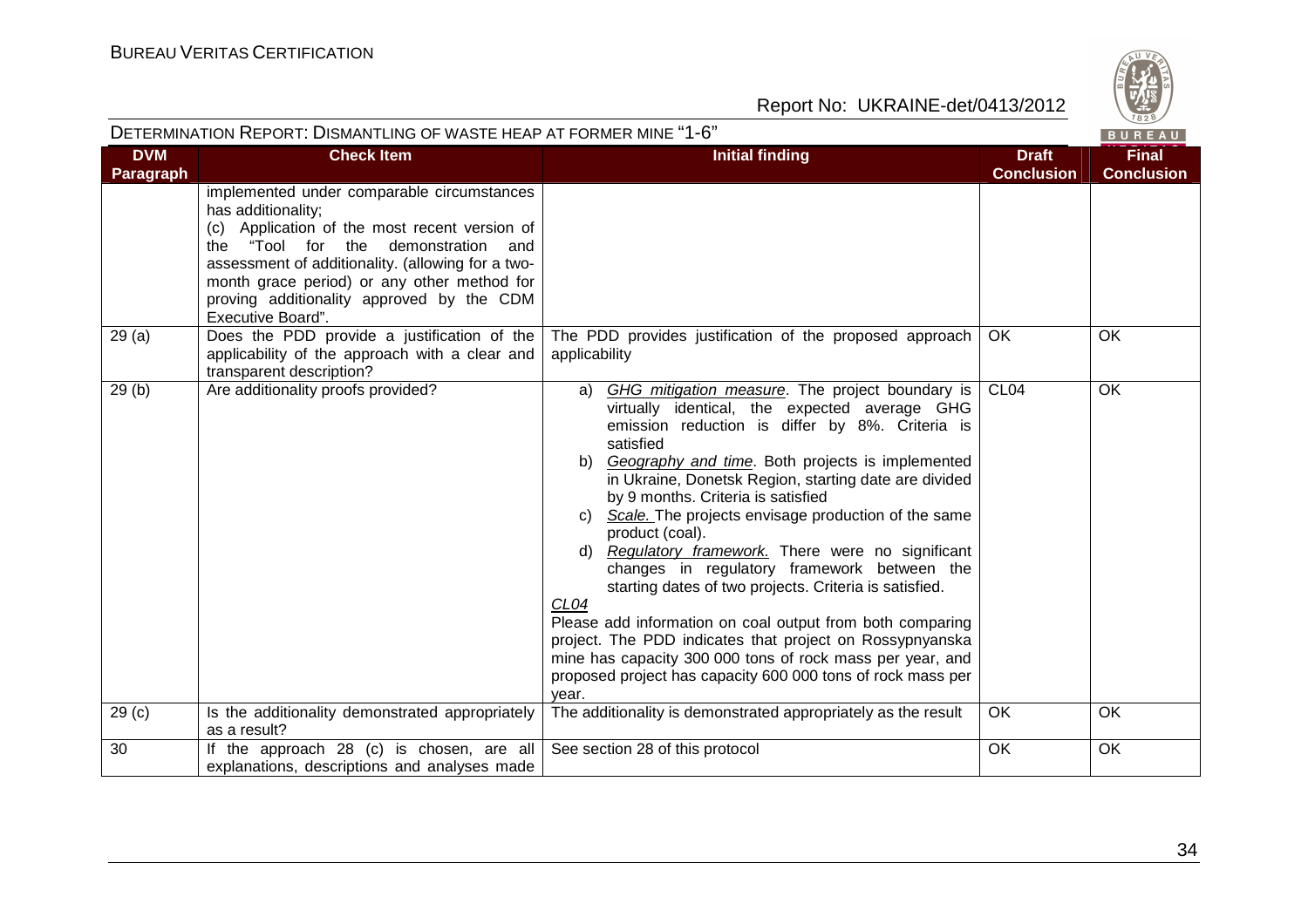| DETERMINATION REPORT: DISMANTLING OF WASTE HEAP AT FORMER MINE "1-6" |                                                                                                                                                                                                                                                         |                                                                                                                                                                                                                                                                                                                                                                                                                                                                      |                                   |                                   |  |  |
|----------------------------------------------------------------------|---------------------------------------------------------------------------------------------------------------------------------------------------------------------------------------------------------------------------------------------------------|----------------------------------------------------------------------------------------------------------------------------------------------------------------------------------------------------------------------------------------------------------------------------------------------------------------------------------------------------------------------------------------------------------------------------------------------------------------------|-----------------------------------|-----------------------------------|--|--|
| <b>DVM</b><br>Paragraph                                              | <b>Check Item</b>                                                                                                                                                                                                                                       | <b>Initial finding</b>                                                                                                                                                                                                                                                                                                                                                                                                                                               | <b>Draft</b><br><b>Conclusion</b> | <b>Final</b><br><b>Conclusion</b> |  |  |
|                                                                      | in accordance with the selected tool or<br>method?                                                                                                                                                                                                      |                                                                                                                                                                                                                                                                                                                                                                                                                                                                      |                                   |                                   |  |  |
|                                                                      | Approved CDM methodology approach only                                                                                                                                                                                                                  |                                                                                                                                                                                                                                                                                                                                                                                                                                                                      |                                   |                                   |  |  |
|                                                                      | Project boundary (applicable except for JI LULUCF projects                                                                                                                                                                                              |                                                                                                                                                                                                                                                                                                                                                                                                                                                                      |                                   |                                   |  |  |
|                                                                      | <b>JI specific approach only</b>                                                                                                                                                                                                                        |                                                                                                                                                                                                                                                                                                                                                                                                                                                                      |                                   |                                   |  |  |
| 32(a)                                                                | Does the project boundary defined in the PDD<br>encompass all anthropogenic emissions<br>by sources of GHGs that are:<br>Under the control of the project<br>(i)<br>participants?<br>(ii) Reasonably attributable to the project?<br>(iii) Significant? | The project boundaries are<br>defined in the<br><b>PDD</b><br>encompassing all anthropogenic emissions by sources of<br>GHG, that are<br>Under the control of the project participants,<br>(i)<br>such as emissions from electricity and diesel fuel<br>consumed during the project implementation,<br>Reasonably attributable to the project such as<br>(ii)<br>emissions from waste heap burning, emissions<br>due coal extraction in mine<br>Significant<br>(iii) | <b>OK</b>                         | OK                                |  |  |
| 32(b)                                                                | Is the project boundary defined on the basis of<br>a case-by-case assessment with regard to the<br>criteria referred to in 32 (a) above?                                                                                                                | The project boundaries are defined on the case-by case<br>assessment with regard to the criteria mentioned in 32(a)                                                                                                                                                                                                                                                                                                                                                  | <b>OK</b>                         | OK                                |  |  |
| 32(c)                                                                | Are the delineation of the project boundary and<br>the gases and sources included appropriately<br>described and justified in the PDD by using a<br>figure or flow chart as appropriate?                                                                | The delineation of project boundaries and gases and<br>sources included, appropriately described and justified in the<br>section B.3 of the PDD. Flowcharts are presented in figures<br>8, 9                                                                                                                                                                                                                                                                         | <b>OK</b>                         | OK                                |  |  |
| 32 <sub>(d)</sub>                                                    | Are all gases and sources included explicitly<br>stated, and the exclusions of any sources<br>related to the baseline or the project are<br>appropriately justified?                                                                                    | All gases and sources included are explicitly stated and<br>exclusions of sources related to the project and baseline are<br>appropriately justified                                                                                                                                                                                                                                                                                                                 | OK.                               | <b>OK</b>                         |  |  |
| Approved CDM methodology approach only_Not applicable                |                                                                                                                                                                                                                                                         |                                                                                                                                                                                                                                                                                                                                                                                                                                                                      |                                   |                                   |  |  |
| <b>Crediting period</b>                                              |                                                                                                                                                                                                                                                         |                                                                                                                                                                                                                                                                                                                                                                                                                                                                      |                                   |                                   |  |  |
| 34(a)                                                                | Does the PDD state the starting date of the $ $<br>the<br>date on<br>which<br>project as<br>the<br>implementation or construction or real action of<br>the project will begin or began?                                                                 | The starting date of the project is $03/01/2008$ – the date<br>when the order on work equipment installation has been<br>issued                                                                                                                                                                                                                                                                                                                                      | OK.                               | OK                                |  |  |
| 34(a)                                                                | Is the starting date after the beginning of 2000?                                                                                                                                                                                                       | 03/01/2008 is after beginning of 2000                                                                                                                                                                                                                                                                                                                                                                                                                                | <b>OK</b>                         | OK                                |  |  |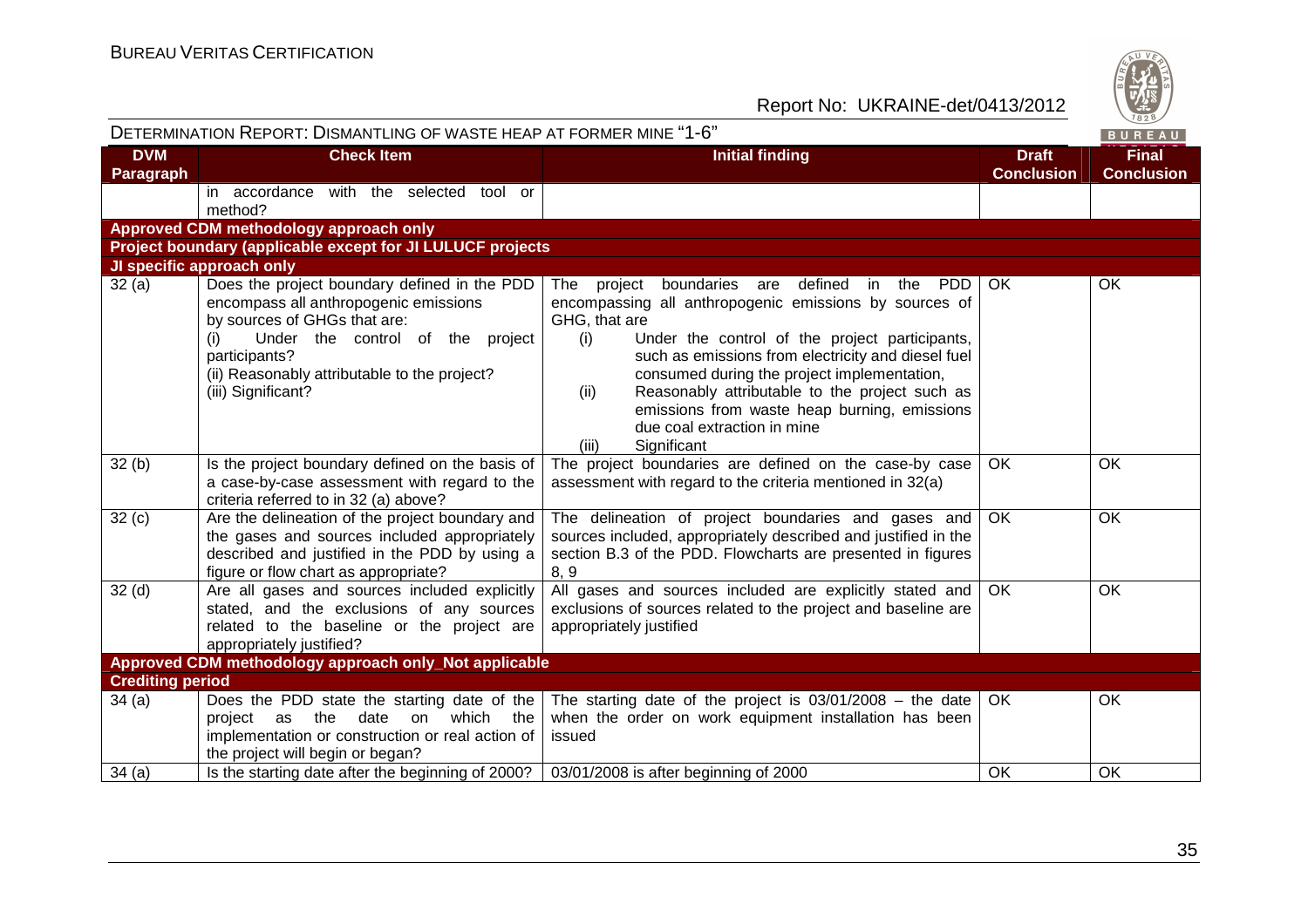

| DETERMINATION REPORT: DISMANTLING OF WASTE HEAP AT FORMER MINE "1-6" |                                                                                                                                                                                                                                                                                      |                                                                                                                                                                                                                                                                                                                                                                                                                                  |                                   | BUREAU                            |
|----------------------------------------------------------------------|--------------------------------------------------------------------------------------------------------------------------------------------------------------------------------------------------------------------------------------------------------------------------------------|----------------------------------------------------------------------------------------------------------------------------------------------------------------------------------------------------------------------------------------------------------------------------------------------------------------------------------------------------------------------------------------------------------------------------------|-----------------------------------|-----------------------------------|
| <b>DVM</b><br>Paragraph                                              | <b>Check Item</b>                                                                                                                                                                                                                                                                    | <b>Initial finding</b>                                                                                                                                                                                                                                                                                                                                                                                                           | <b>Draft</b><br><b>Conclusion</b> | <b>Final</b><br><b>Conclusion</b> |
| 34(b)                                                                | Does the PDD state the expected operational<br>lifetime of the project in years and months?                                                                                                                                                                                          | The PDD states operational lifetime of the project in 4 years<br>and 11 months (59 months)                                                                                                                                                                                                                                                                                                                                       | OK                                | OK                                |
| 34(c)                                                                | Does the PDD state the length of the crediting<br>period in years and months?                                                                                                                                                                                                        | The PDD states the length of the crediting period in 4 years<br>and 11 months (59 months). It's the same as the project<br>operational lifetime                                                                                                                                                                                                                                                                                  | OK                                | OK                                |
| 34(c)                                                                | Is the starting date of the crediting period on or<br>after the date of the first emission reductions or<br>enhancements of net removals generated by<br>the project?                                                                                                                | The starting date of crediting period is 01/02/2008 the date<br>when generation of first emission reductions in the project<br>begins                                                                                                                                                                                                                                                                                            | OK.                               | OK                                |
| 34(d)                                                                | Does the PDD state that the crediting period for<br>issuance of ERUs starts only after the<br>beginning of 2008 and does not extend beyond<br>the operational lifetime of the project?                                                                                               | The PDD states that the crediting period for ERUs issuance<br>started 01/02/2008, when first ERUs have been generated<br>and is after beginning the 2008                                                                                                                                                                                                                                                                         | OK                                | OK                                |
| 34(d)                                                                | If the crediting period extends beyond 2012,<br>does the PDD state that the extension is<br>subject to the host Party approval?<br>Are the estimates of emission reductions or<br>enhancements of net removals presented<br>separately for those until 2012 and those after<br>2012? | The PDD indicates that crediting period does not extends<br>beyond 2012                                                                                                                                                                                                                                                                                                                                                          | OK                                | OK                                |
| <b>Monitoring plan</b>                                               |                                                                                                                                                                                                                                                                                      |                                                                                                                                                                                                                                                                                                                                                                                                                                  |                                   |                                   |
| 35                                                                   | Does the PDD explicitly indicate which of the<br>following approaches is used?<br>- JI specific approach<br>- Approved CDM methodology approach                                                                                                                                      | The PDD explicitly indicates that JI specific approach is used<br>for monitoring plan establishing                                                                                                                                                                                                                                                                                                                               | OK.                               | <b>OK</b>                         |
|                                                                      | JI specific approach only                                                                                                                                                                                                                                                            |                                                                                                                                                                                                                                                                                                                                                                                                                                  |                                   |                                   |
| 36(a)                                                                | Does the monitoring plan describe:<br>- All relevant factors and key characteristics<br>that will be monitored?<br>- The period in which they will be monitored?<br>- All decisive factors for the control and<br>reporting of project performance?                                  | The monitoring plan provides all relevant factors and key<br>characteristics that will be monitored, such as value of<br>extracted rock mass, value of produced coal, coal ash<br>content and moisture, value of consumed electricity and<br>diesel fuel, etc. Period and frequency of monitoring<br>procedures are identified (yearly of monthly). All decisive<br>factors for control and reporting of project performance are | OK                                | OK                                |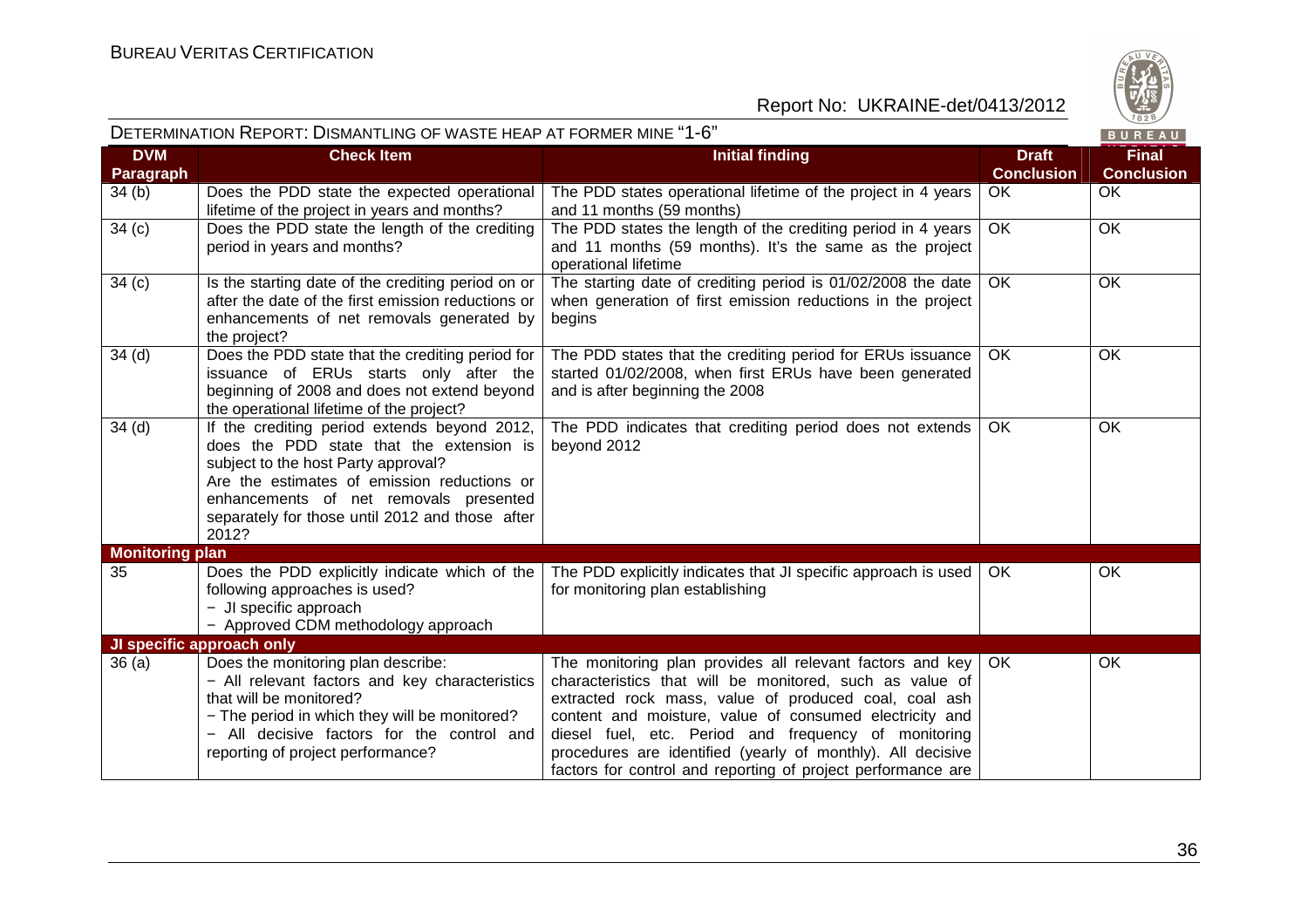

| DETERMINATION REPORT: DISMANTLING OF WASTE HEAP AT FORMER MINE "1-6" |                                                                                                                                                                                                                                                                                                                                                         |                                                                                                                                                                                                                                                                                            |                                   | BUREAU                            |
|----------------------------------------------------------------------|---------------------------------------------------------------------------------------------------------------------------------------------------------------------------------------------------------------------------------------------------------------------------------------------------------------------------------------------------------|--------------------------------------------------------------------------------------------------------------------------------------------------------------------------------------------------------------------------------------------------------------------------------------------|-----------------------------------|-----------------------------------|
| <b>DVM</b><br>Paragraph                                              | <b>Check Item</b>                                                                                                                                                                                                                                                                                                                                       | <b>Initial finding</b>                                                                                                                                                                                                                                                                     | <b>Draft</b><br><b>Conclusion</b> | <b>Final</b><br><b>Conclusion</b> |
|                                                                      |                                                                                                                                                                                                                                                                                                                                                         | described                                                                                                                                                                                                                                                                                  |                                   |                                   |
| 36(b)                                                                | Does the monitoring plan specify the indicators,<br>constants and variables used that are reliable.<br>valid and provide transparent picture of the<br>emission reductions or enhancements of net<br>removals to be monitored?                                                                                                                          | The monitoring plan describes the indicators, constants and<br>variables, that provide transparent picture of the emissions<br>reductions                                                                                                                                                  | OK.                               | OK                                |
| 36(b)                                                                | If default values are used:<br>- Are accuracy and reasonableness carefully<br>balanced in their selection?<br>Do the default values originate from<br>recognized sources?<br>- Are the default values supported by statistical<br>analyses providing reasonable confidence<br>levels?<br>- Are the default values presented in a<br>transparent manner? | CAR07<br>Monitoring plan indicates in table 22 default values, used in<br>project calculations. Some of them are defined by<br>documents approved by SEIA for 2008-2011 and indicated<br>as fixed ex-ante. These values may be changed in 2012<br>years. Please correct this misamendments | CAR07                             | OK                                |
| 36 (b) (i)                                                           | For those values that are to be provided by the<br>project participants, does the monitoring plan<br>clearly indicate how the values are to be<br>selected and justified?                                                                                                                                                                               | Justification and selection of data provided by project<br>participants are provided                                                                                                                                                                                                       | <b>OK</b>                         | <b>OK</b>                         |
| 36 (b) (ii)                                                          | For other values,<br>- Does the monitoring plan clearly indicate the<br>precise references from which these values are<br>taken?<br>- Is the conservativeness of the values<br>provided justified?                                                                                                                                                      | CAR08<br>Please indicate sources of data monitored                                                                                                                                                                                                                                         | CAR08                             | $\overline{OK}$                   |
| 36 (b) (iii)                                                         | For all data sources, does the monitoring plan<br>specify the procedures to be followed if<br>expected data are unavailable?                                                                                                                                                                                                                            | CAR09<br>Please describe procedures to be followed if expected data<br>are unavailable                                                                                                                                                                                                     | CAR09                             | OK                                |
| 36 (b) (iv)                                                          | Are International System Unit (SI units) used?                                                                                                                                                                                                                                                                                                          | The International System Units is used                                                                                                                                                                                                                                                     | <b>OK</b>                         | OK                                |
| 36 <sub>(b)</sub> <sub>(v)</sub>                                     | Does the monitoring plan note any parameters,<br>coefficients, variables, etc. that are used to<br>calculate baseline emissions or net removals                                                                                                                                                                                                         | The monitoring plan clearly indicate next parameters that<br>obtained through monitoring but used for baseline<br>calculations:                                                                                                                                                            |                                   |                                   |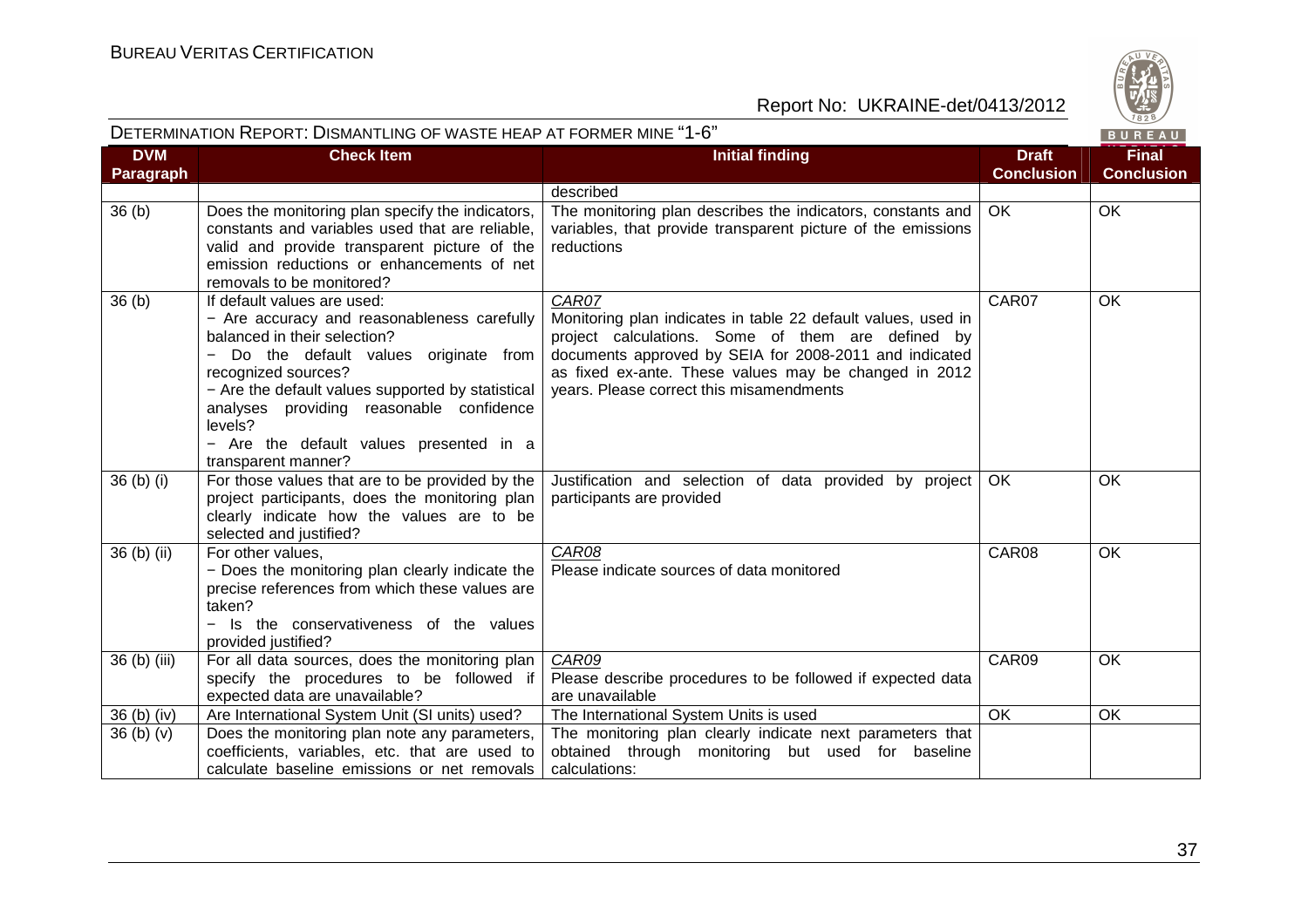

#### DETERMINATION REPORT: DISMANTLING OF WASTE HEAP AT FORMER MINE "1-6"

|                                |                                                                                                                                                                                                                                                                                                                                                                                                                                                                                                                                                                                                                                                                   |                                                                                                                                                                                                                                                                                                                                                                                                                                                                                                                                                                                                                                                                  |                                   | $\sim$ $\sim$ $\sim$ $\sim$ $\sim$ |
|--------------------------------|-------------------------------------------------------------------------------------------------------------------------------------------------------------------------------------------------------------------------------------------------------------------------------------------------------------------------------------------------------------------------------------------------------------------------------------------------------------------------------------------------------------------------------------------------------------------------------------------------------------------------------------------------------------------|------------------------------------------------------------------------------------------------------------------------------------------------------------------------------------------------------------------------------------------------------------------------------------------------------------------------------------------------------------------------------------------------------------------------------------------------------------------------------------------------------------------------------------------------------------------------------------------------------------------------------------------------------------------|-----------------------------------|------------------------------------|
| <b>DVM</b><br><b>Paragraph</b> | <b>Check Item</b>                                                                                                                                                                                                                                                                                                                                                                                                                                                                                                                                                                                                                                                 | <b>Initial finding</b>                                                                                                                                                                                                                                                                                                                                                                                                                                                                                                                                                                                                                                           | <b>Draft</b><br><b>Conclusion</b> | <b>Final</b><br><b>Conclusion</b>  |
|                                | but are obtained through monitoring?                                                                                                                                                                                                                                                                                                                                                                                                                                                                                                                                                                                                                              | amount of coal that has been mined in the baseline<br>scenario and combusted for energy use, equivalent<br>to the amount of coal extracted from the waste heap<br>because of the project activity<br>net Calorific Value of coal<br>carbon Oxidation factor of coal<br>carbon content of coal<br>the average ash content of sorted fractions<br>the average humidity of sorted fractions                                                                                                                                                                                                                                                                         |                                   |                                    |
| 36(b)(v)                       | parameters, coefficients,<br>Is the<br>use of<br>variables, etc. consistent between the baseline<br>and monitoring plan?                                                                                                                                                                                                                                                                                                                                                                                                                                                                                                                                          | The use of parameters, coefficients, variables is consistent<br>between the baseline and the monitoring plan                                                                                                                                                                                                                                                                                                                                                                                                                                                                                                                                                     | OK                                | <b>OK</b>                          |
| 36 <sub>(c)</sub>              | Does the monitoring plan draw on the list of<br>standard variables contained in appendix B of<br>"Guidance on criteria for baseline setting and<br>monitoring"?                                                                                                                                                                                                                                                                                                                                                                                                                                                                                                   | CAR10<br>Please correct designation EFCH4 in the table D.1.3.1 of the<br><b>PDD</b>                                                                                                                                                                                                                                                                                                                                                                                                                                                                                                                                                                              | CAR10                             | <b>OK</b>                          |
| 36(d)                          | Does the monitoring plan explicitly and clearly<br>distinguish:<br>(i) Data and parameters that are not monitored<br>throughout the crediting period, but are<br>determined only once (and thus remain fixed<br>throughout the crediting period), and that are<br>available already at the stage of determination?<br>(ii) Data and parameters that are not monitored<br>throughout the crediting period, but are<br>determined only once (and thus remain fixed<br>throughout the crediting period), but that are<br>not already available at the stage of<br>determination?<br>(iii) Data and parameters that are monitored<br>throughout the crediting period? | The monitoring plan explicitly and clearly distinguish:<br>(i) Data and parameters that are not monitored throughout<br>the crediting period, but are determined only once (and thus<br>remain fixed throughout the crediting period), and that are<br>available already at the stage of determination<br>(ii) Data and parameters that are not monitored throughout<br>the crediting period, but are determined only once (and thus<br>remain fixed throughout the crediting period), but that are not<br>already available at the stage of determination, such is<br>absent<br>(iii) Data and parameters that are monitored throughout the<br>crediting period | <b>OK</b>                         | <b>OK</b>                          |
| 36(e)                          | Does the monitoring plan describe the methods<br>employed for data monitoring (including its                                                                                                                                                                                                                                                                                                                                                                                                                                                                                                                                                                      | The monitoring plan provides description for data monitoring,<br>such as direct measuring, laboratory samples. Frequency of                                                                                                                                                                                                                                                                                                                                                                                                                                                                                                                                      | <b>OK</b>                         | OK                                 |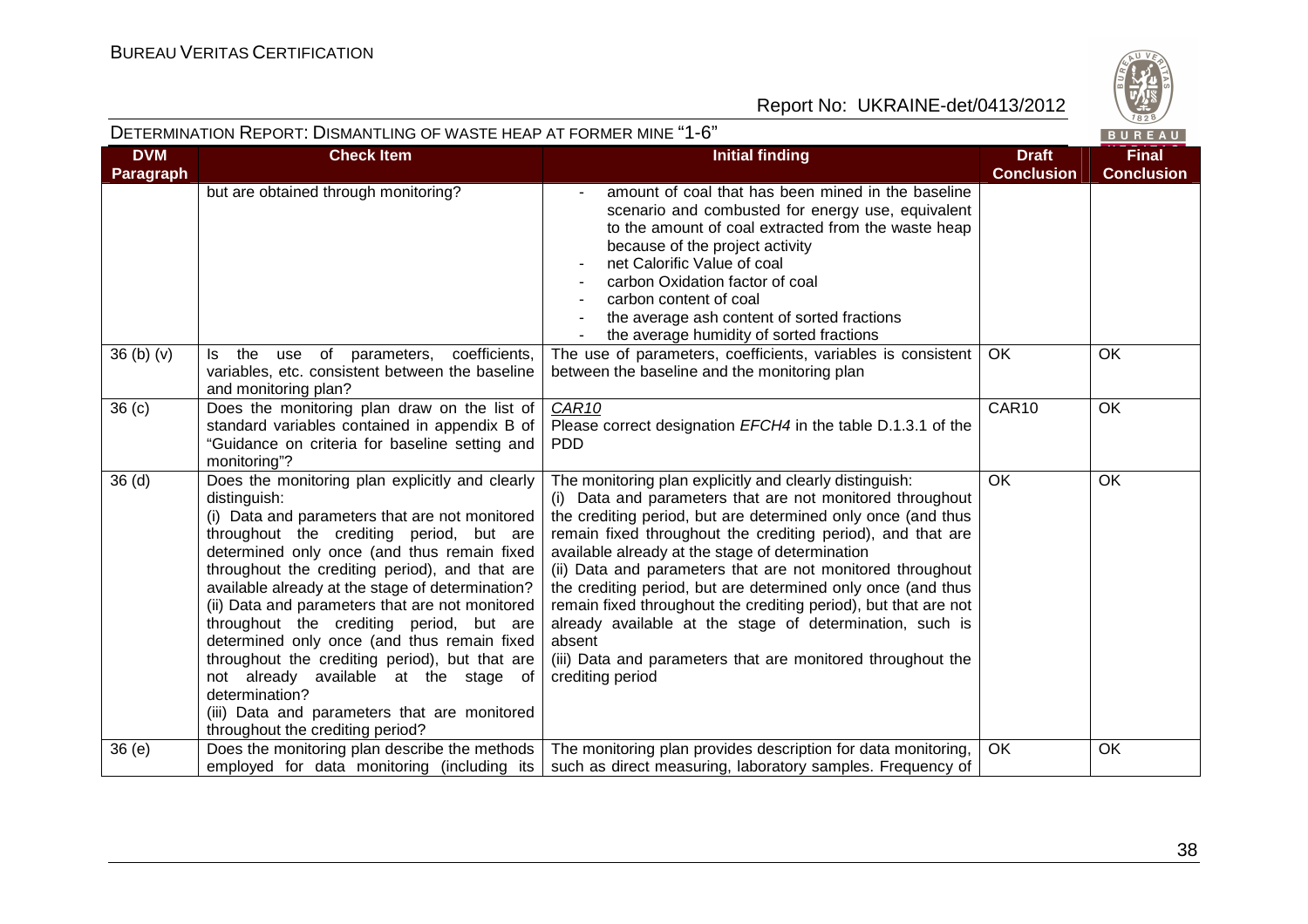

|                   | <b>BURE</b> |
|-------------------|-------------|
| <b>Draft</b>      | <b>Fina</b> |
| <b>Conclusion</b> | Conclu      |

| DETERMINATION REPORT: DISMANTLING OF WASTE HEAP AT FORMER MINE "1-6" |  |                        |       |  |
|----------------------------------------------------------------------|--|------------------------|-------|--|
| <b>DVM</b>                                                           |  | <b>Initial finding</b> | Draft |  |

| <b>Paragraph</b> |                                                                                                                                                                                                                                                                                          |                                                                                                                                                                                                                                                     | <b>Conclusion</b> | <b>Conclusion</b> |
|------------------|------------------------------------------------------------------------------------------------------------------------------------------------------------------------------------------------------------------------------------------------------------------------------------------|-----------------------------------------------------------------------------------------------------------------------------------------------------------------------------------------------------------------------------------------------------|-------------------|-------------------|
|                  | frequency) and recording?                                                                                                                                                                                                                                                                | data recording and methods of data recording are clarified                                                                                                                                                                                          |                   |                   |
| 36(f)            | Does the monitoring plan elaborate all<br>algorithms and formulae used<br>for the<br>estimation/calculation<br>baseline<br>0f<br>emissions/removals<br>project<br>and<br>emissions/removals or direct monitoring of<br>emission reductions from the project, leakage,<br>as appropriate? | The monitoring plan elaborates all formulae used for the<br>calculation of baseline emissions, project emissions and<br>leakages from the project                                                                                                   | OK                | OK                |
| 36 (f) (i)       | underlying<br>rationale<br>the<br>the<br>ls l<br>for<br>algorithms/formulae explained?                                                                                                                                                                                                   | The underlying rationale for the formulae are explained                                                                                                                                                                                             | <b>OK</b>         | OK                |
| 36 (f) (ii)      | Are consistent variables, equation formats,<br>subscripts etc. used?                                                                                                                                                                                                                     | The variables, equation formats, subscripts are used<br>consistent throughout the PDD                                                                                                                                                               | OK                | OK                |
| 36 (f) (iii)     | Are all equations numbered?                                                                                                                                                                                                                                                              | Yes, all equations are numbered                                                                                                                                                                                                                     | $\overline{OK}$   | OK                |
| 36 (f) (iv)      | Are all variables, with units indicated defined?                                                                                                                                                                                                                                         | All variables with units indicated are defined                                                                                                                                                                                                      | $\overline{OK}$   | OK                |
| 36(f)(v)         | $\mathsf{ls}$<br>the<br>conservativeness<br>of<br>the<br>algorithms/procedures justified?                                                                                                                                                                                                | The conservativeness of proposed procedures are justified                                                                                                                                                                                           | $\overline{OK}$   | OK                |
| 36(f)(v)         | To the extent possible, are methods to<br>quantitatively account for uncertainty in key<br>parameters included?                                                                                                                                                                          | Uncertainty level in key parameters identified as low in table<br>D.2 "Quality control and quality assurance procedures<br>undertaken for data monitored". Only uncertainty level of<br>value of waste heap ignition burning is indicated as medium | $\overline{OK}$   | OK                |
| 36 (f) (vi)      | Is consistency between the elaboration of the<br>baseline scenario and the procedure for<br>calculating the emissions or net removals of the<br>baseline ensured?                                                                                                                        | Consistency between the elaboration of the baseline<br>scenario and the procedure for calculating baseline<br>emissions is ensured                                                                                                                  | OK.               | OK                |
| 36 (f) (vii)     | Are any parts of the algorithms or formulae that<br>are not self-evident explained?                                                                                                                                                                                                      | Formulae and formulae parts that are not self-evident are<br>explained                                                                                                                                                                              | OK                | OK                |
| 36 (f) (vii)     | Is it justified that the procedure is consistent<br>with standard technical procedures in the<br>relevant sector?                                                                                                                                                                        | The monitoring procedure is similar to monitoring of JI<br>projects that are positively determined                                                                                                                                                  | OK                | OK                |
| 36 (f) (vii)     | Are references provided as necessary?                                                                                                                                                                                                                                                    | The references are provided in relevant points. Also see<br><b>CAR</b>                                                                                                                                                                              | OK                | OK                |
| 36 (f) (vii)     | Are implicit and explicit key assumptions<br>explained in a transparent manner?                                                                                                                                                                                                          | The implicit and explicit key assumptions are explained                                                                                                                                                                                             | OK                | OK                |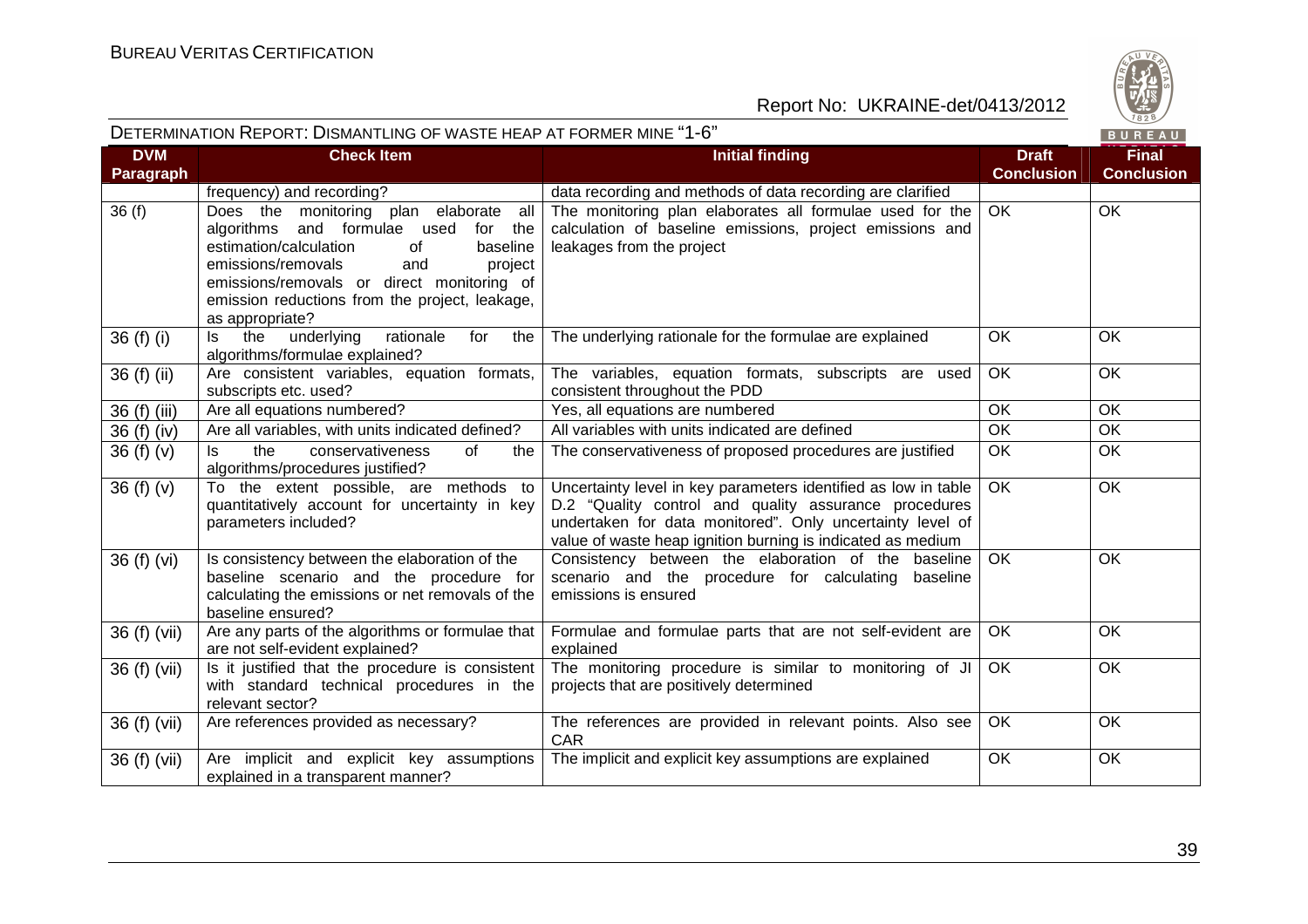

| DETERMINATION REPORT: DISMANTLING OF WASTE HEAP AT FORMER MINE "1-6"<br>BUREAU |                                                                                                                                                                                                                                                                                                   |                                                                                                                                                                                                                                                                                                                                                               |                                   |                                   |
|--------------------------------------------------------------------------------|---------------------------------------------------------------------------------------------------------------------------------------------------------------------------------------------------------------------------------------------------------------------------------------------------|---------------------------------------------------------------------------------------------------------------------------------------------------------------------------------------------------------------------------------------------------------------------------------------------------------------------------------------------------------------|-----------------------------------|-----------------------------------|
| <b>DVM</b><br>Paragraph                                                        | <b>Check Item</b>                                                                                                                                                                                                                                                                                 | <b>Initial finding</b>                                                                                                                                                                                                                                                                                                                                        | <b>Draft</b><br><b>Conclusion</b> | <b>Final</b><br><b>Conclusion</b> |
| 36 (f) (vii)                                                                   | Is it clearly stated which assumptions and<br>significant<br>procedures<br>have<br>uncertainty<br>with them, and<br>associated<br>how such<br>uncertainty is to be addressed?                                                                                                                     | In the project design document there is not stated any<br>information about significant uncertainty level of assumptions<br>and procedures.                                                                                                                                                                                                                   | OK                                | OK                                |
| 36 (f) (vii)                                                                   | Is the uncertainty of key parameters described<br>and, where possible, is an uncertainty range at<br>95% confidence level for key parameters for<br>the calculation of emission reductions or<br>enhancements of net removals provided?                                                           | In the PDD project developer described the uncertainty level<br>of key parameters. Uncertainty level of concerned data was<br>assessed as low. Measuring devices for monitoring of key<br>parameters are calibrated/verified in compliance with the<br>state regulation, and approved methodologies in order to<br>assure quality control of monitoring data. | OK                                | <b>OK</b>                         |
| 36(9)                                                                          | Does the monitoring plan identify a national or<br>international monitoring standard if such<br>standard has to be and/or is applied to certain<br>aspects of the project?<br>Does the monitoring plan provide a reference<br>as to where a detailed description of the<br>standard can be found? | The monitoring plan identifies next state ruling documents:<br>GOST 11022-95 and GOST 11014-2001 for<br>sampling analysis process<br>GOST 305-82 on diesel fuel parameters<br>References on detailed description of mentioned standard<br>are provided                                                                                                        | $\overline{OK}$                   | OK                                |
| 36(h)                                                                          | Does the monitoring plan document statistical<br>techniques, if used for monitoring, and that they<br>are used in a conservative manner?                                                                                                                                                          | The monitoring plan used a group of statistical data,<br>used in conservative manner. Fuel and energy<br>resources of Ukraine, Statistical Yearbook, issued by<br>State Statistics Committee of Ukraine, and Report on<br>the fire risk of Donetsk Region's waste heaps, Scientific<br>Research Institute "Respirator" were used for project<br>calculations  | OK                                | OK                                |
| 36 (i)                                                                         | Does the monitoring plan present the quality<br>assurance and control procedures for the<br>monitoring process, including, as appropriate,<br>information on calibration and on how records<br>on data and/or method validity and accuracy<br>are kept and made available upon request?           | The quality assurance and quality control procedures for the<br>monitoring process are presented in the section D.2 of the<br>monitoring plan.<br>CAR11<br>Please provide data on measuring equipment calibration in<br>the Annex 3 of the PDD<br>CAR12<br>Please add explanations how data monitored will be<br>available upon request                       | CAR11<br>CAR12                    | <b>OK</b><br>OK                   |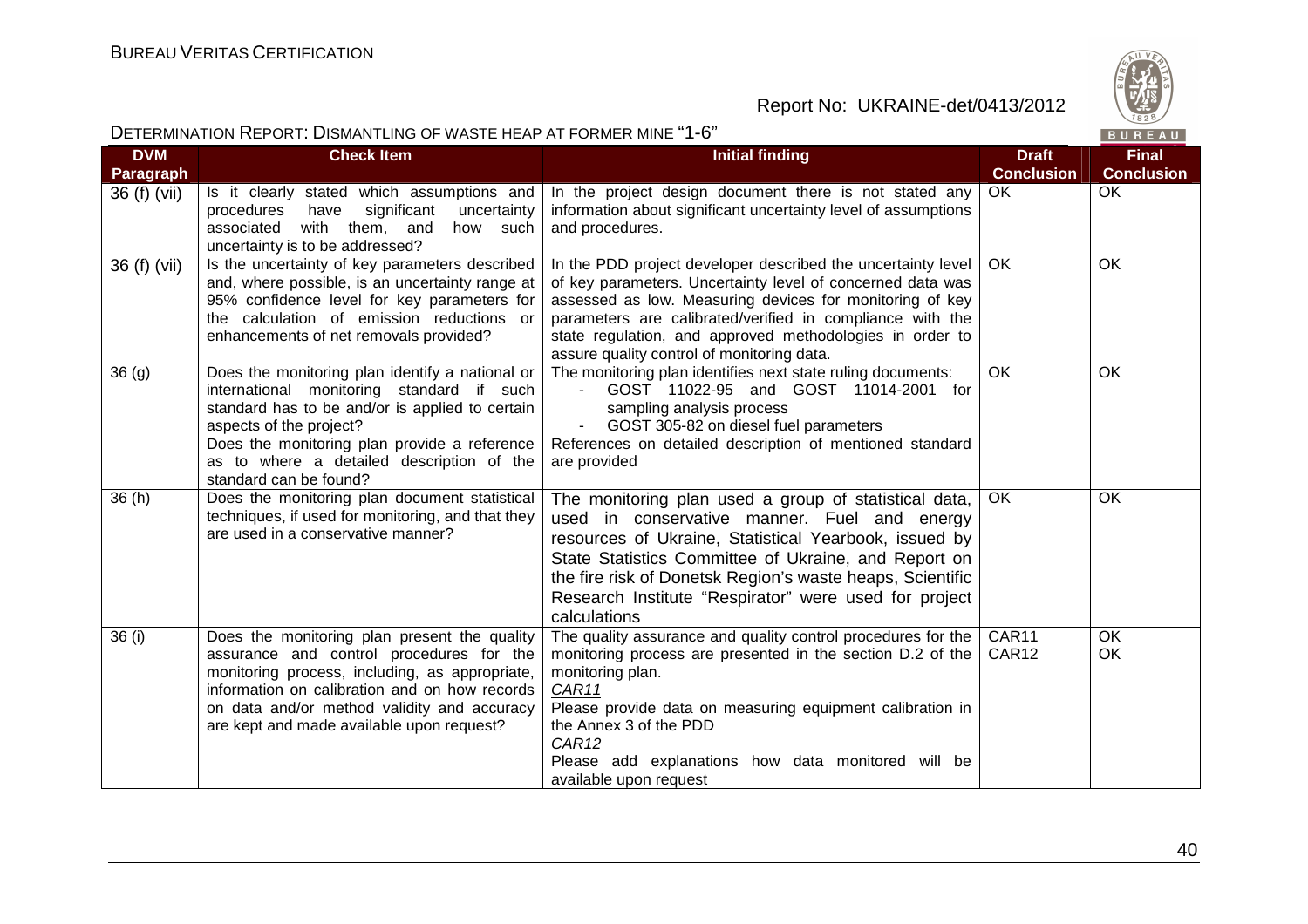

| DETERMINATION REPORT: DISMANTLING OF WASTE HEAP AT FORMER MINE "1-6"<br>BUREAU |                                                                                                                                                                                                                                                                                                                            |                                                                                                                                                                                                      |                                   |                                   |
|--------------------------------------------------------------------------------|----------------------------------------------------------------------------------------------------------------------------------------------------------------------------------------------------------------------------------------------------------------------------------------------------------------------------|------------------------------------------------------------------------------------------------------------------------------------------------------------------------------------------------------|-----------------------------------|-----------------------------------|
| <b>DVM</b><br>Paragraph                                                        | <b>Check Item</b>                                                                                                                                                                                                                                                                                                          | <b>Initial finding</b>                                                                                                                                                                               | <b>Draft</b><br><b>Conclusion</b> | <b>Final</b><br><b>Conclusion</b> |
| 36(j)                                                                          | Does the monitoring plan clearly identify the<br>responsibilities and the authority regarding the<br>monitoring activities?                                                                                                                                                                                                | The monitoring plan clearly identifies the responsibilities and<br>the authorities regarding the monitoring activities in the figure<br>10 in the section D.3                                        | <b>OK</b>                         | <b>OK</b>                         |
| 36(k)                                                                          | Does the monitoring plan, on the whole, reflect<br>good monitoring practices appropriate to the<br>project type?<br>If it is a JI LULUCF project, is the good practice<br>guidance developed by IPCC applied?                                                                                                              | The monitoring plan is in line within monitoring plans<br>included in the project that is positively determined, such as<br>UA1000317: Dismantling of Waste Heap at Former Mine<br>"Rozsypnyanska-1" | <b>OK</b>                         | <b>OK</b>                         |
| 36 (I)                                                                         | Does the monitoring plan provide, in tabular<br>form, a complete compilation of the data that<br>need to be collected for its application,<br>including data that are measured or sampled<br>and data that are collected from other sources<br>but not including data that are calculated with<br>equations?               | The monitoring plan provides in tables D.1.1.1, D.1.1.3,<br>D.1.3.1 a complete compilation of the data collected                                                                                     | OK.                               | <b>OK</b>                         |
| 36(m)                                                                          | Does the monitoring plan indicate that the data<br>monitored and required for verification are to be<br>kept for two years after the last transfer of<br>ERUs for the project?                                                                                                                                             | CAR <sub>13</sub><br>Please note in the section D that the data monitored and<br>required for ERUs calculations will be kept two years after<br>the last ERUs transfer                               | CAR13                             | <b>OK</b>                         |
| 37                                                                             | If selected elements or combinations<br>of<br>approved<br><b>CDM</b><br>methodologies<br>or<br>methodological tools are used for establishing<br>the monitoring plan, are the selected elements<br>or combination, together with elements<br>supplementary developed by the project<br>participants in line with 36 above? | Elements of approved CDM methodology ACM009 version<br>03.2 were used for leakages estimations in line within<br>section 36 above.                                                                   | OK.                               | <b>OK</b>                         |
|                                                                                | Approved CDM methodology approach only                                                                                                                                                                                                                                                                                     |                                                                                                                                                                                                      |                                   |                                   |
| Leakage                                                                        | Applicable to both JI specific approach and approved CDM methodology approach                                                                                                                                                                                                                                              |                                                                                                                                                                                                      |                                   |                                   |
|                                                                                | JI specific approach only                                                                                                                                                                                                                                                                                                  |                                                                                                                                                                                                      |                                   |                                   |
| 40(a)                                                                          | Does the PDD appropriately describe an<br>assessment of the potential leakage of the<br>project and appropriately explain which sources                                                                                                                                                                                    | The PDD provides description of project leakages, and<br>explains dividing of leakages that must be calculated or<br>neglected                                                                       | CL <sub>05</sub>                  | OK                                |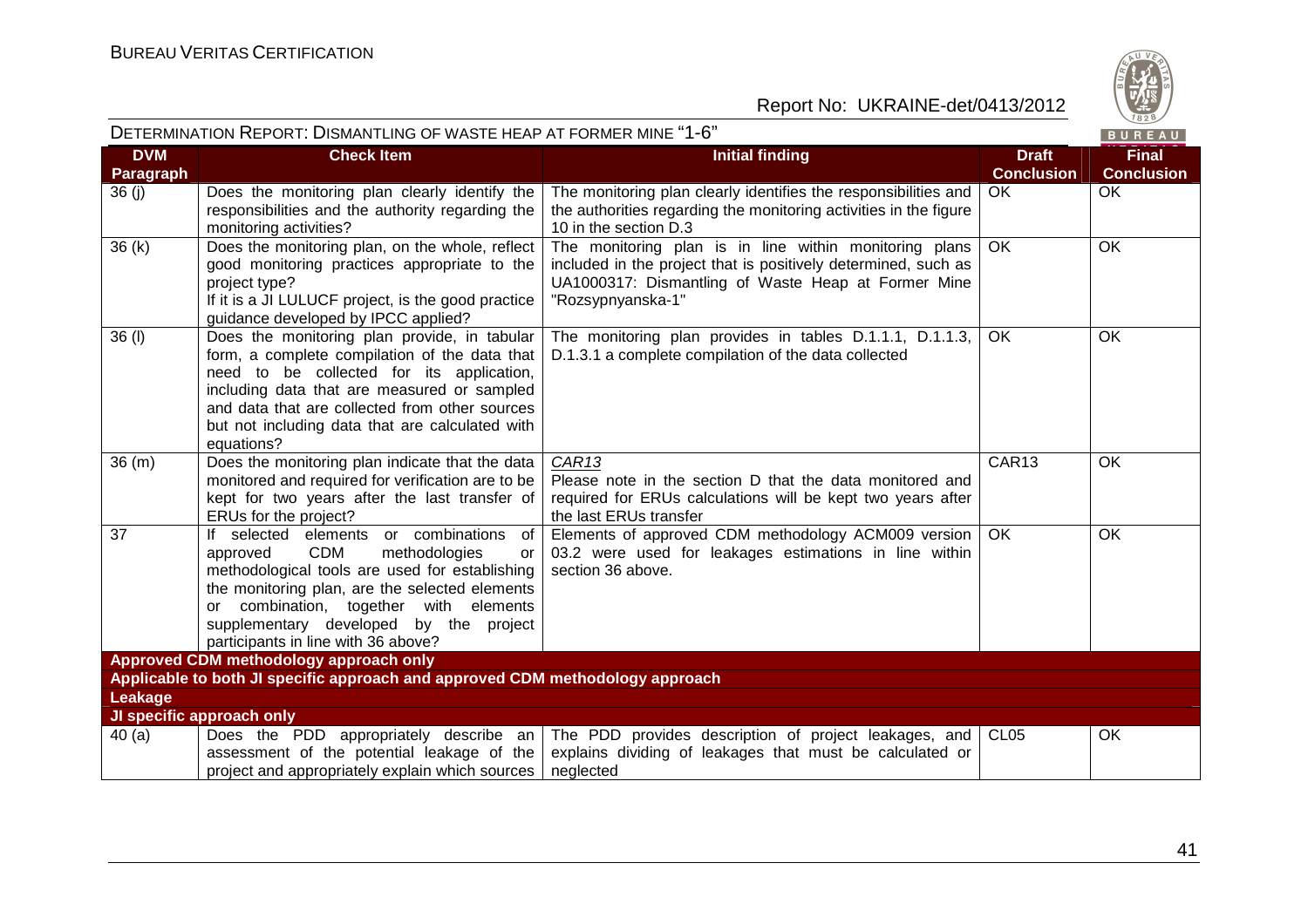

| DETERMINATION REPORT: DISMANTLING OF WASTE HEAP AT FORMER MINE "1-6" |                                                                                                                                                                                                                                                                                                                                                                                               |                                                                                                                                                                                                                                                                                                                                                                                                                                                         |                                   | $\vee$ 829/<br>BUREAU             |
|----------------------------------------------------------------------|-----------------------------------------------------------------------------------------------------------------------------------------------------------------------------------------------------------------------------------------------------------------------------------------------------------------------------------------------------------------------------------------------|---------------------------------------------------------------------------------------------------------------------------------------------------------------------------------------------------------------------------------------------------------------------------------------------------------------------------------------------------------------------------------------------------------------------------------------------------------|-----------------------------------|-----------------------------------|
| <b>DVM</b><br>Paragraph                                              | <b>Check Item</b>                                                                                                                                                                                                                                                                                                                                                                             | <b>Initial finding</b>                                                                                                                                                                                                                                                                                                                                                                                                                                  | <b>Draft</b><br><b>Conclusion</b> | <b>Final</b><br><b>Conclusion</b> |
|                                                                      | of leakage are to be calculated and which can<br>be neglected?                                                                                                                                                                                                                                                                                                                                | CL <sub>05</sub><br>Please add more detailed information on source of "Average"<br>electricity consumption per tonne of coal, produced in<br>Ukraine in the year y"                                                                                                                                                                                                                                                                                     |                                   |                                   |
| 40(b)                                                                | Does the PDD provide a procedure for an ex<br>ante estimate of leakage?                                                                                                                                                                                                                                                                                                                       | The procedure of ex-ante leakage estimation is described in<br>the section B.1 of the PDD                                                                                                                                                                                                                                                                                                                                                               | OK.                               | <b>OK</b>                         |
|                                                                      | Approved CDM methodology approach only                                                                                                                                                                                                                                                                                                                                                        |                                                                                                                                                                                                                                                                                                                                                                                                                                                         |                                   |                                   |
|                                                                      | Estimation of emission reductions or enhancements of net removals                                                                                                                                                                                                                                                                                                                             |                                                                                                                                                                                                                                                                                                                                                                                                                                                         |                                   |                                   |
| 42                                                                   | Does the PDD indicate which of the following<br>approaches it chooses?<br>(a) Assessment of emissions or net removals in<br>the baseline scenario and in the project<br>scenario<br>(b) Direct assessment of emission reductions                                                                                                                                                              | The PDD indicates that assessment of emissions in the<br>baseline scenario and in the project scenario is chosen                                                                                                                                                                                                                                                                                                                                        | OK.                               | <b>OK</b>                         |
| 43                                                                   | If the approach (a) in 42 is chosen, does the<br>PDD provide ex ante estimates of:<br>(a) Emissions or net removals for the project<br>scenario (within the project boundary)?<br>(b) Leakage, as applicable?<br>(c) Emissions or net removals for the baseline<br>scenario (within the project boundary)?<br>(d) Emission reductions or enhancements of<br>net removals adjusted by leakage? | The PDD provides estimates of:<br>emissions for the project scenario which are 32 948<br>(a)<br>tonnes of CO2 for 01/02/2008-31/12/2012<br>leakages, which are -331 983 tonnes of CO2 for<br>(b)<br>01/02/2008-31/12/2012<br>emissions for the baseline scenario which are 1 063<br>(c)<br>212 tonnes of CO2 for 01/02/2008-31/12/2012<br>emission reductions adjusted by leakage which are<br>(d)<br>1 362 247 tonnes of CO2 for 01/02/2008-31/12/2012 | <b>OK</b>                         | OK                                |
| 44                                                                   | If the approach (b) in 42 is chosen, does the<br>PDD provide ex ante estimates of:<br>(a) Emission reductions or enhancements of<br>net removals (within the project boundary)?<br>(b) Leakage, as applicable?<br>(c) Emission reductions or enhancements of<br>net removals adjusted by leakage?                                                                                             | See section 42 of this protocol                                                                                                                                                                                                                                                                                                                                                                                                                         | <b>OK</b>                         | <b>OK</b>                         |
| 45                                                                   | For both approaches in 42<br>(a) Are the estimates in 43 or 44 given:                                                                                                                                                                                                                                                                                                                         | (a) The estimates are given:<br>(i) on yearly basis                                                                                                                                                                                                                                                                                                                                                                                                     | OK                                | <b>OK</b>                         |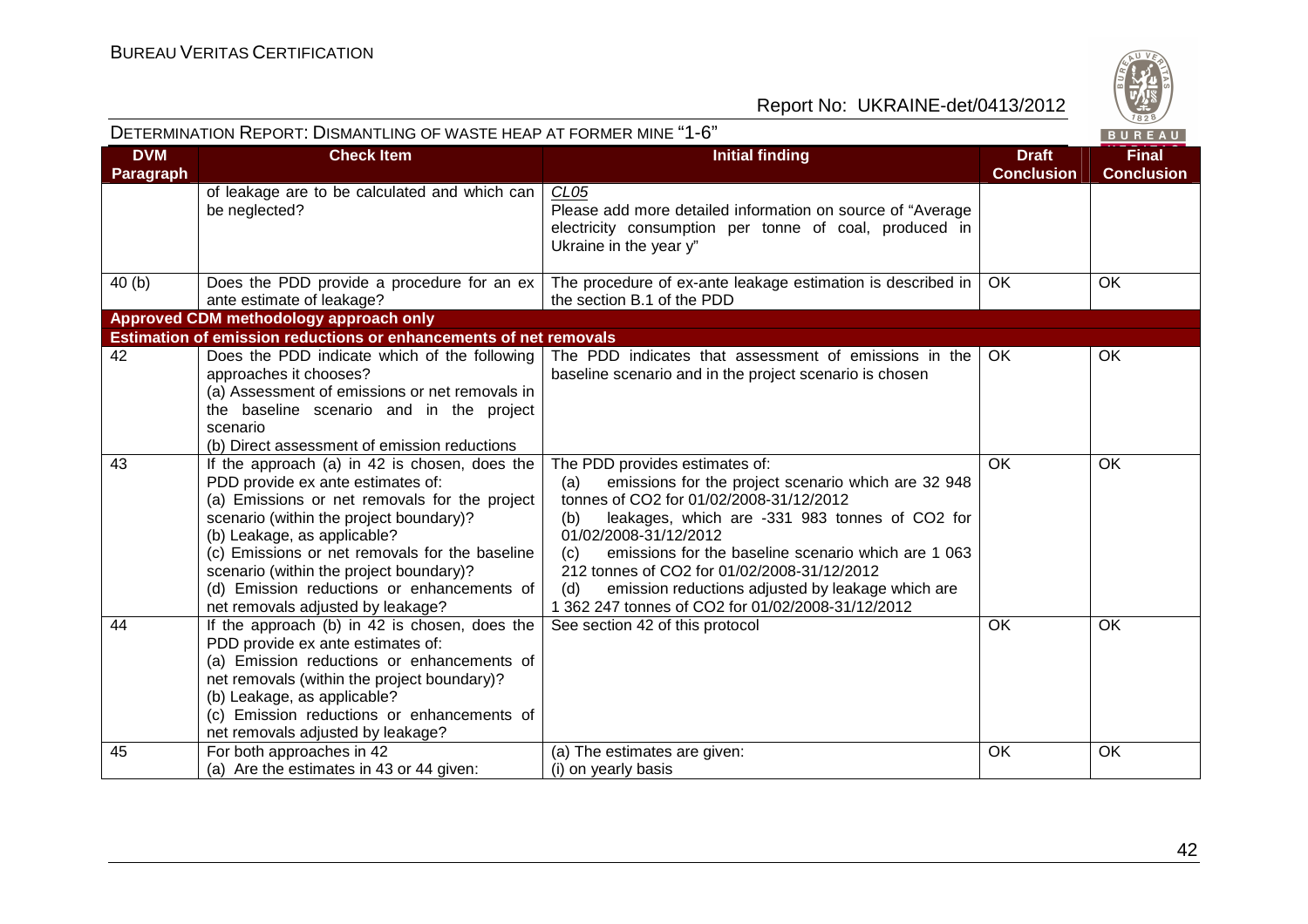

| DETERMINATION REPORT: DISMANTLING OF WASTE HEAP AT FORMER MINE "1-6"<br>BUREAU |                                                                                                                                                                                                                                                                                                                                                                                                                                                                                                                                                                                                                                                                                                                                                                                                                                                                                                                                                                                                                                                                                                                                                                                                                                                                                                                                                                                                          |                                                                                                                                                                                                                                                                                                                                                                                                                                                                                                                                                                                                                                                                                                                                                                                                                                                                                                                                                                                                                                                                                                                                                                                                                                                                        |                                   |                                   |  |
|--------------------------------------------------------------------------------|----------------------------------------------------------------------------------------------------------------------------------------------------------------------------------------------------------------------------------------------------------------------------------------------------------------------------------------------------------------------------------------------------------------------------------------------------------------------------------------------------------------------------------------------------------------------------------------------------------------------------------------------------------------------------------------------------------------------------------------------------------------------------------------------------------------------------------------------------------------------------------------------------------------------------------------------------------------------------------------------------------------------------------------------------------------------------------------------------------------------------------------------------------------------------------------------------------------------------------------------------------------------------------------------------------------------------------------------------------------------------------------------------------|------------------------------------------------------------------------------------------------------------------------------------------------------------------------------------------------------------------------------------------------------------------------------------------------------------------------------------------------------------------------------------------------------------------------------------------------------------------------------------------------------------------------------------------------------------------------------------------------------------------------------------------------------------------------------------------------------------------------------------------------------------------------------------------------------------------------------------------------------------------------------------------------------------------------------------------------------------------------------------------------------------------------------------------------------------------------------------------------------------------------------------------------------------------------------------------------------------------------------------------------------------------------|-----------------------------------|-----------------------------------|--|
| <b>DVM</b><br>Paragraph                                                        | <b>Check Item</b>                                                                                                                                                                                                                                                                                                                                                                                                                                                                                                                                                                                                                                                                                                                                                                                                                                                                                                                                                                                                                                                                                                                                                                                                                                                                                                                                                                                        | <b>Initial finding</b>                                                                                                                                                                                                                                                                                                                                                                                                                                                                                                                                                                                                                                                                                                                                                                                                                                                                                                                                                                                                                                                                                                                                                                                                                                                 | <b>Draft</b><br><b>Conclusion</b> | <b>Final</b><br><b>Conclusion</b> |  |
|                                                                                | (i) On a periodic basis?<br>(ii) At least from the beginning until the end of<br>the crediting period?<br>(iii) On a source-by-source/sink-by-sink<br>basis?<br>(iv) For each GHG?<br>(v) In tones of CO2 equivalent, using global<br>warming potentials defined by decision<br>2/CP.3 or as subsequently revised in<br>accordance with Article 5 of the Kyoto<br>Protocol?<br>(b) Are the formula used for calculating the<br>estimates in 43 or 44 consistent throughout the<br>PDD?<br>(c) For calculating estimates in 43 or 44, are<br>key factors influencing the baseline emissions<br>or removals and the activity level of the project<br>and the emissions or net removals as well as<br>risks associated with the project taken into<br>account, as appropriate?<br>(d) Are data sources used for calculating the<br>estimates in 43 or 44 clearly identified, reliable<br>and transparent?<br>(e) Are emission factors (including default<br>emission factors) if used for calculating the<br>estimates in 43 or 44 selected by carefully<br>balancing accuracy and reasonableness, and<br>appropriately justified of the choice?<br>(f) Is the estimation in 43 or 44 based on<br>conservative assumptions and the most<br>plausible scenarios in a transparent manner?<br>(g) Are the estimates in 43 or 44 consistent<br>throughout the PDD?<br>Is the annual average of estimated<br>(h) | (ii) from 01/02/2012 till 31/12/2012<br>(iii) on a source-by-source/sink-by-sink basis<br>(iv) for each GHG, which are CH4 and CO2<br>(v) in tonnes of CO2 equivalent<br>(b) The formulae used for calculating the estimates in 43 are<br>consistent throughout the PDD<br>(c) key factors used for calculating estimates in 43,<br>influencing the baseline emissions and level of the project<br>activity, as well as the risks associated with the projects are<br>taken into account in appropriately way.<br>(d) The data sources used for calculating in 43, are clearly<br>identified, reliable and transparent.<br>(e) The emission factors used for emissions reductions<br>calculations are selected by carefully balancing accuracy<br>and reasonableness, and the choice of them are<br>appropriately justified.<br>(f) The estimations in 43 are based on conservative<br>assumptions the most plausible scenarios in a transparent<br>manner<br>(g) the estimations of emissions reductions is consistent<br>throughout the PDD<br>(h) the annual average estimates of emission reduction is<br>divided by the total estimated emission reductions over the<br>crediting period by the total months of the crediting period<br>and multiplying by twelve |                                   |                                   |  |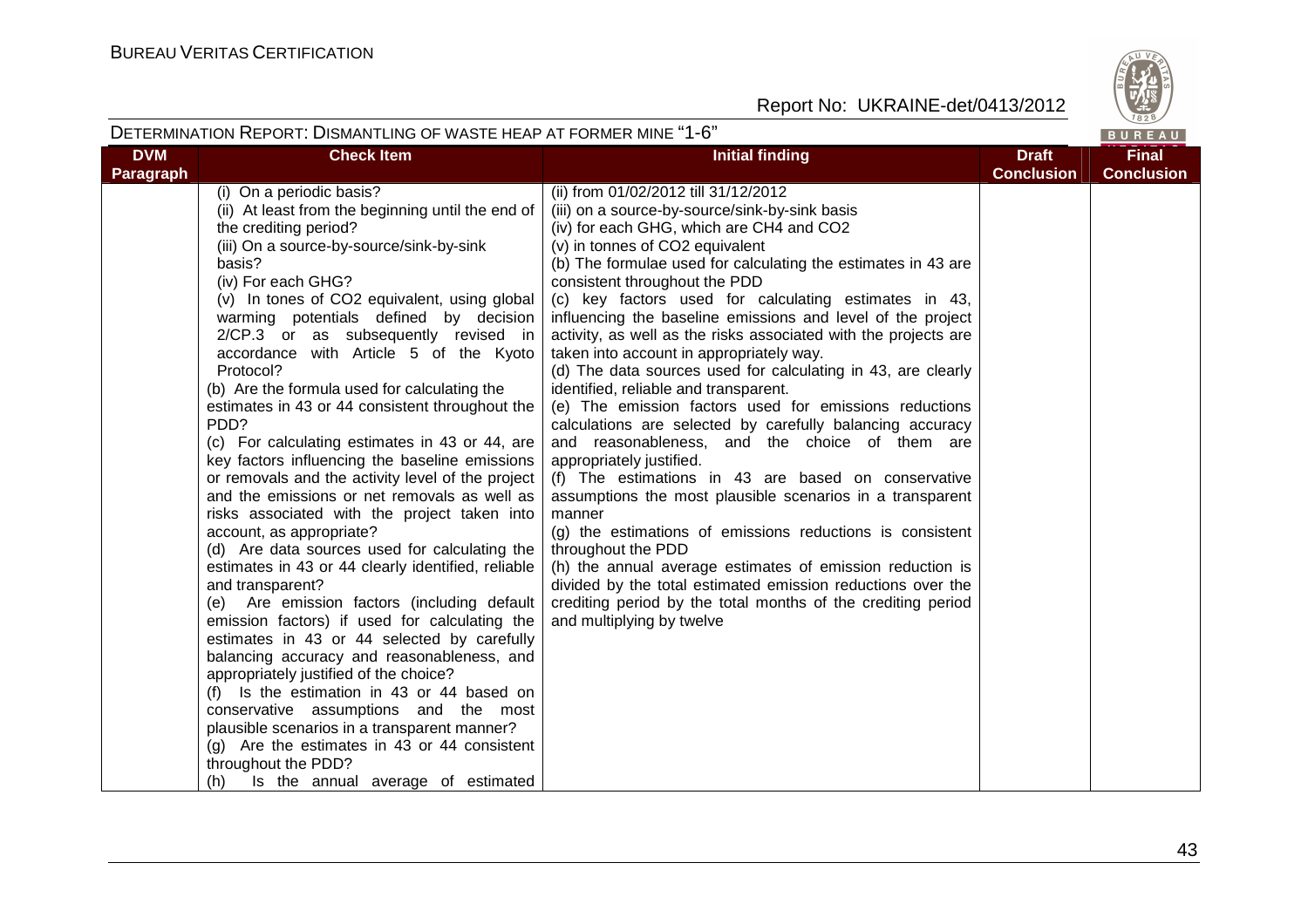

| DETERMINATION REPORT: DISMANTLING OF WASTE HEAP AT FORMER MINE "1-6"<br>BUREAU |                                                                                                                                                                                                                                                                                                                                                                          |                                                                                                                                                                                                                                                                                                                                      |                                   |                                   |  |
|--------------------------------------------------------------------------------|--------------------------------------------------------------------------------------------------------------------------------------------------------------------------------------------------------------------------------------------------------------------------------------------------------------------------------------------------------------------------|--------------------------------------------------------------------------------------------------------------------------------------------------------------------------------------------------------------------------------------------------------------------------------------------------------------------------------------|-----------------------------------|-----------------------------------|--|
| <b>DVM</b><br>Paragraph                                                        | <b>Check Item</b>                                                                                                                                                                                                                                                                                                                                                        | <b>Initial finding</b>                                                                                                                                                                                                                                                                                                               | <b>Draft</b><br><b>Conclusion</b> | <b>Final</b><br><b>Conclusion</b> |  |
|                                                                                | emission reductions or enhancements of net<br>removals calculated by dividing the total<br>emission<br>reductions<br>estimated<br>or<br>enhancements of net removals over<br>the<br>crediting period by the total months of the<br>crediting period and multiplying by twelve?                                                                                           |                                                                                                                                                                                                                                                                                                                                      |                                   |                                   |  |
| 46                                                                             | If the calculation of the baseline emissions or<br>net removals is to be performed ex post, does<br>the PDD include an illustrative ex ante<br>emissions or net removals calculation?                                                                                                                                                                                    | The calculation of baseline emissions is performed ex-post   OK<br>for 2008-2011 years, and PDD include ex-ante illustrative<br>calculations for 2012 year                                                                                                                                                                           |                                   | OK                                |  |
|                                                                                | Approved CDM methodology approach only                                                                                                                                                                                                                                                                                                                                   |                                                                                                                                                                                                                                                                                                                                      |                                   |                                   |  |
| <b>Environmental impacts</b>                                                   |                                                                                                                                                                                                                                                                                                                                                                          |                                                                                                                                                                                                                                                                                                                                      |                                   |                                   |  |
| 48 (a)                                                                         | Does the PDD list and attach documentation on<br>the analysis of the environmental impacts of<br>the project, including transboundary impacts, in<br>accordance with procedures as determined by<br>the host Party?                                                                                                                                                      | The PDD describes project environmental impacts in<br>with actual<br>accordance<br>Ukraine<br>legislation.<br>The<br>environmental impacts of the project is analysed in work<br>project of sorting plan.                                                                                                                            | OK.                               | OK                                |  |
| 48 (b)                                                                         | If the analysis in 48 (a) indicates that the<br>environmental impacts<br>considered<br>are<br>significant by the project participants or the<br>host Party, does the PDD provide conclusion<br>and all references to supporting documentation<br>of an environmental impact assessment<br>undertaken in accordance with the procedures<br>as required by the host Party? | CAR14<br>Please provide reference on project documentation consist<br>analysis of environmental impacts                                                                                                                                                                                                                              | CAR14                             | <b>OK</b>                         |  |
|                                                                                | <b>Stakeholders consultation</b>                                                                                                                                                                                                                                                                                                                                         |                                                                                                                                                                                                                                                                                                                                      |                                   |                                   |  |
| 49                                                                             | If stakeholder consultation was undertaken in<br>accordance with the procedure as required by<br>the host Party, does the PDD provide:<br>A list of stakeholders from whom<br>(a)<br>comments on the projects have been received,<br>if any?<br>(b) The nature of the comments?                                                                                          | The actual Ukraine legislation doesn't require public<br>information for JI projects. Project was presented to local<br>authorities and obtained positive opinion (positive conclusion<br>on work project). Any comments from local communities<br>were not obtained. Comments will be collected during the<br>determination process | OK                                | OK                                |  |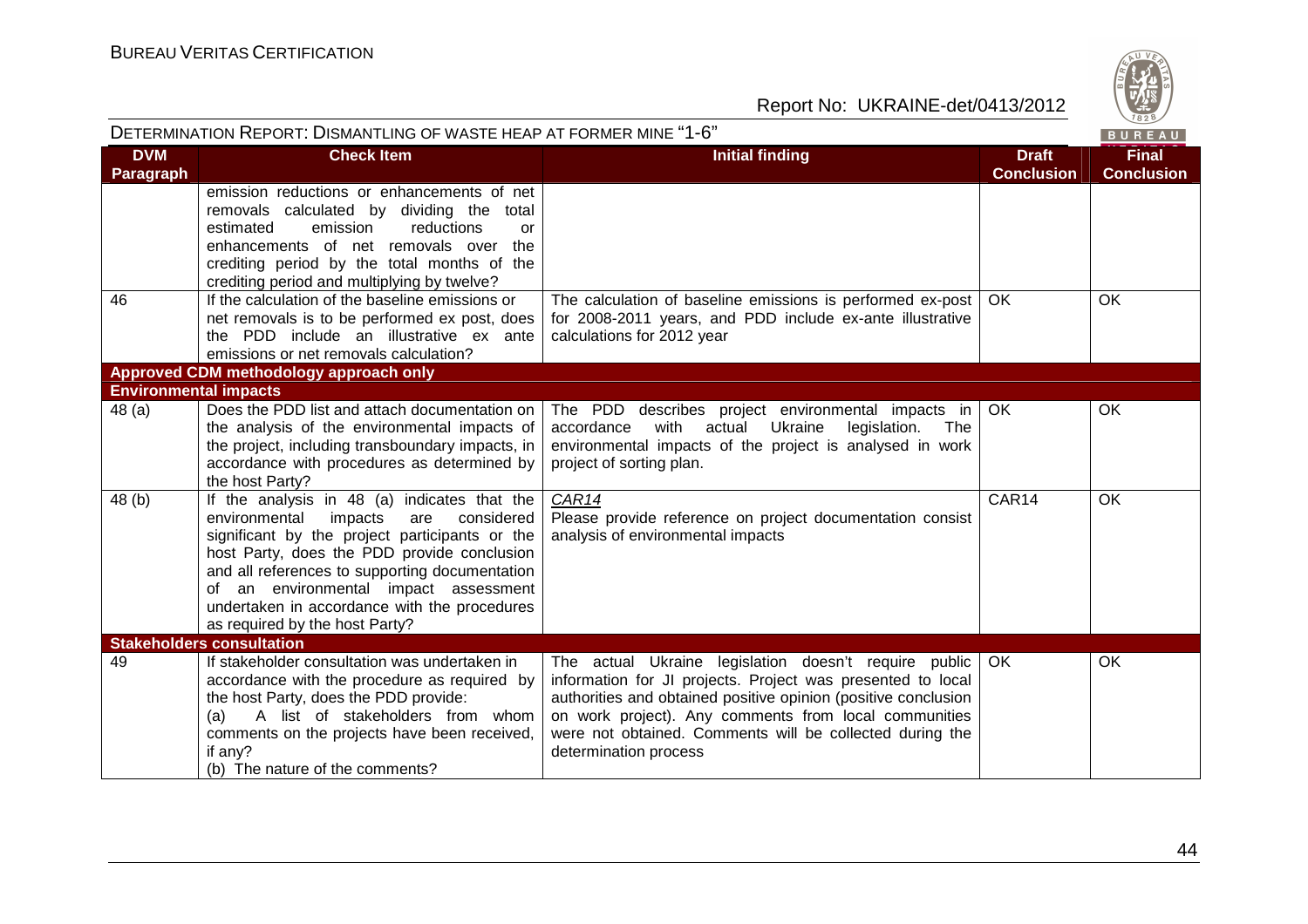

| DETERMINATION REPORT: DISMANTLING OF WASTE HEAP AT FORMER MINE "1-6"                                                                    |                                                                           |                 |                                   |                                   |  |  |
|-----------------------------------------------------------------------------------------------------------------------------------------|---------------------------------------------------------------------------|-----------------|-----------------------------------|-----------------------------------|--|--|
| <b>DVM</b><br>Paragraph                                                                                                                 | <b>Check Item</b>                                                         | Initial finding | <b>Draft</b><br><b>Conclusion</b> | <b>Final</b><br><b>Conclusion</b> |  |  |
|                                                                                                                                         | (c) A description on whether and how the<br>comments have been addressed? |                 |                                   |                                   |  |  |
| Determination regarding small-scale projects (additional elements for assessment) Not applicable                                        |                                                                           |                 |                                   |                                   |  |  |
| Applicable to bundled JI SSC projects only_Not applicable                                                                               |                                                                           |                 |                                   |                                   |  |  |
| Applicable to all JI SSC projects_Not applicable                                                                                        |                                                                           |                 |                                   |                                   |  |  |
| Determination regarding land use, land-use change and forestry projects (additional/alternative elements for assessment) Not applicable |                                                                           |                 |                                   |                                   |  |  |
| Determination regarding programmes of activities (additional/alternative elements for assessment) Not applicable                        |                                                                           |                 |                                   |                                   |  |  |

| Table 2 |  |  | <b>Resolution of Corrective Action and Clarification Requests</b> |  |
|---------|--|--|-------------------------------------------------------------------|--|
|---------|--|--|-------------------------------------------------------------------|--|

| <b>Draft</b><br>report clarifications and<br>corrective<br>action requests by validation team                                                                           | Ref. to<br>checklist<br>question<br>in table 1 | <b>Summary</b><br>participant<br><b>of</b><br>project<br>response                                                                                                                                                                                                           | Determination team conclusion      |
|-------------------------------------------------------------------------------------------------------------------------------------------------------------------------|------------------------------------------------|-----------------------------------------------------------------------------------------------------------------------------------------------------------------------------------------------------------------------------------------------------------------------------|------------------------------------|
| CAR01<br>Please include in the project history JI component                                                                                                             |                                                | Added in the Section A.2.: Since 2008<br>project is considered as JI projects. Project<br>Idea (PIN) was submitted to assigned<br>Coordinating Center (State Agency of<br>Environmental Investments) on 18/07/2012.<br>More information is also provided in Section<br>A.5. | Closed based on corrections of PDD |
| CAR02<br>Please correct section A.4.1.4 that it not exceed one<br>page                                                                                                  |                                                | Section A.4.1.4 was corrected, the size does<br>not exceed 1 page.                                                                                                                                                                                                          | Closed based on corrections of PDD |
| CAR03<br>Please indicate in the section A.4.3.1 of the PDD<br>length of the crediting period in format XX years YY<br>month with indication of starting and ending date |                                                | The crediting period was given in the format -<br>XX years YY months, indicating the beginning<br>and end of the period.                                                                                                                                                    | Closed based on corrections of PDD |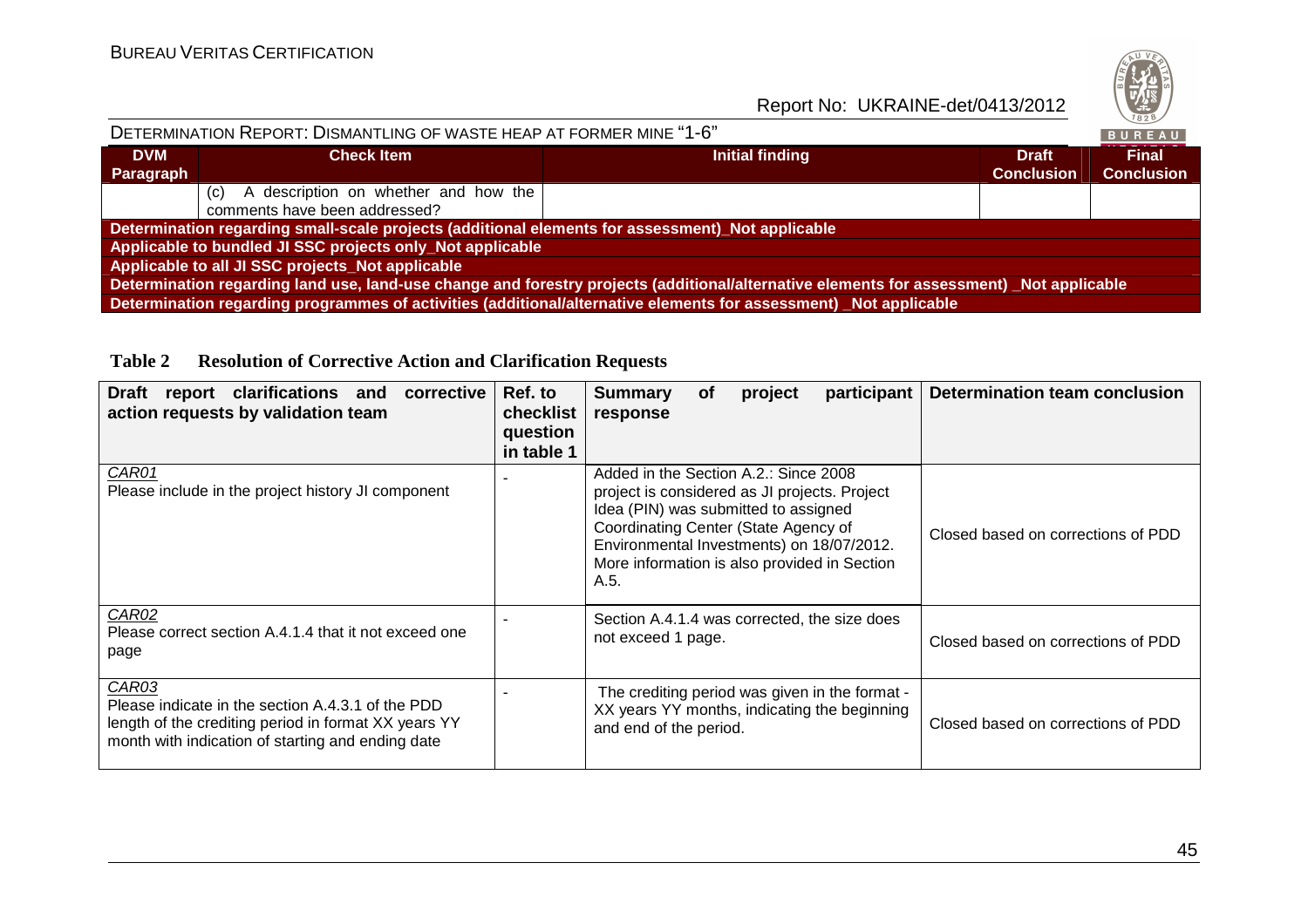

| DETERMINATION REPORT: DISMANTLING OF WASTE HEAP AT FORMER MINE "1-6"<br>BUREAU                                                                                                                                                                                                                |              |                                                                                                                                                                                                                                                    |                                                      |  |  |
|-----------------------------------------------------------------------------------------------------------------------------------------------------------------------------------------------------------------------------------------------------------------------------------------------|--------------|----------------------------------------------------------------------------------------------------------------------------------------------------------------------------------------------------------------------------------------------------|------------------------------------------------------|--|--|
| CAR04<br>Please provide Letter of Endorsement from DFP of<br>Ukraine                                                                                                                                                                                                                          | 19           | Letter of Endorsement #1935/23/7 from SEIA<br>of Ukraine was obtained 23/07/2012. PDD<br>was corrected                                                                                                                                             | <b>VERITAS</b><br>Closed based on corrections of PDD |  |  |
| CAR05<br>Please provide written project approvals from both<br>Parties involved                                                                                                                                                                                                               | 19           | Letter of Approval from SEIA of Ukraine will<br>be obtained after completion of the<br>determination<br>Letter of approval from the Latvian Party will<br>be obtained after completion of the<br>determination                                     | Pending                                              |  |  |
| CAR06<br>Please provide reference on source of "Probability of<br>waste heap burning." in the section B.2 of the PDD                                                                                                                                                                          | 23           | The Reference to the Report on the analysis<br>of fire danger of the dumps of Donetsk<br>region, the Scientific Research Institute<br>"Respirator", Donetsk, 2012 was made.<br>This report will be given to an independent<br>expert organization. | Closed based on corrections of PDD                   |  |  |
| CAR07<br>Monitoring plan indicates in table 22 default values,<br>used in project calculations. Some of them are defined<br>by documents approved by SEIA for 2008-2011 and<br>indicated as fixed ex-ante. These values may be<br>changed in 2012 years. Please correct this<br>misamendment. | 36(b)        | In the PDD was given, that at the stage of<br>monitoring period constant values can be<br>changed (see Table 22). In 2012 new data on<br>the constants didn't appear from official<br>sources.                                                     | Closed based on corrections of PDD                   |  |  |
| CAR08<br>Please indicate sources of data monitored                                                                                                                                                                                                                                            | $36(b)$ (ii) | Were given: fuel and electricity $-$ acts of<br>admission and transmission of performed<br>work, fraction (0-30) - Sales invoice.                                                                                                                  | Closed based on corrections of PDD                   |  |  |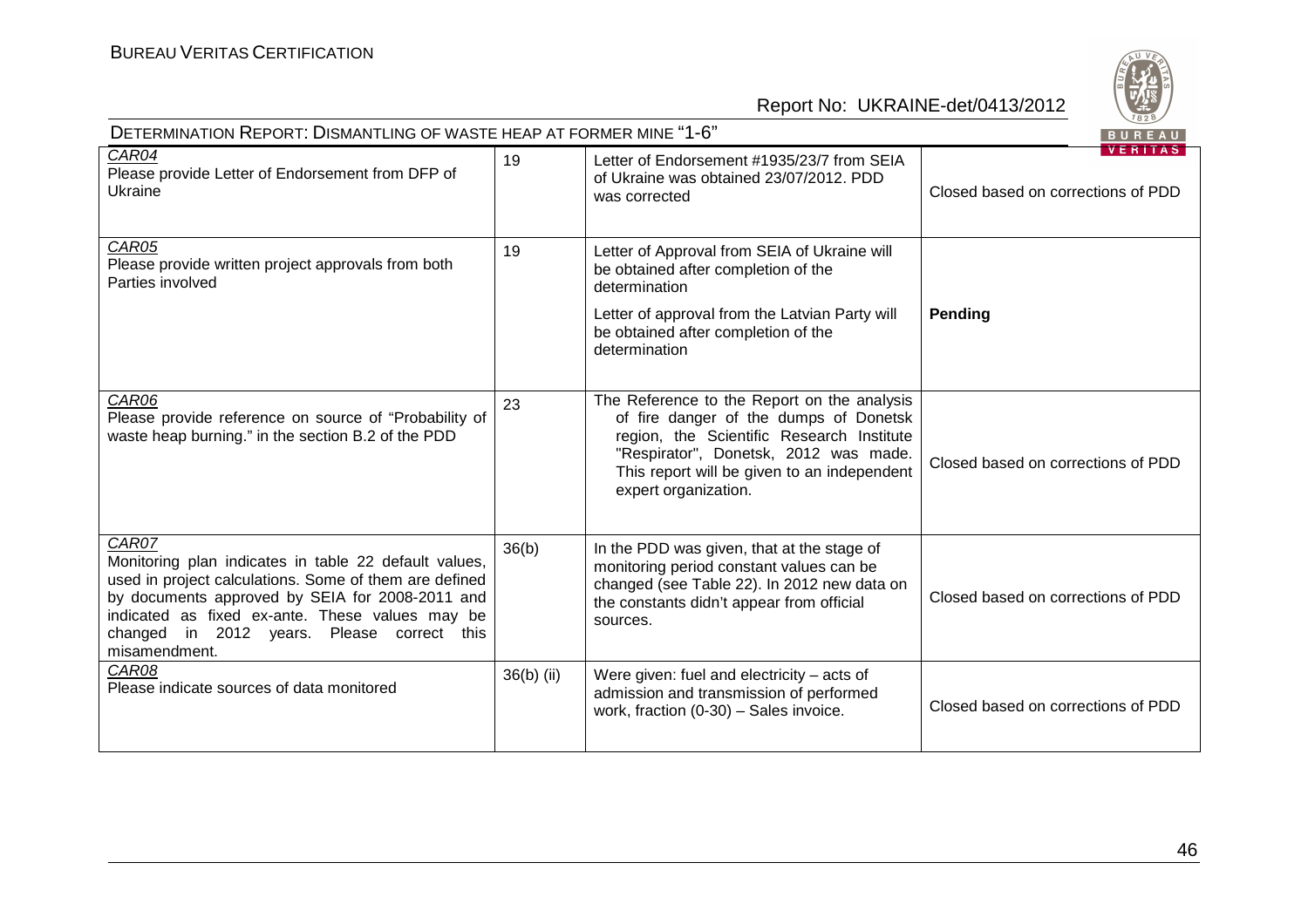

| DETERMINATION REPORT: DISMANTLING OF WASTE HEAP AT FORMER MINE "1-6"<br>BUREAU                                                                                         |              |                                                                                                                                                                                                                                                                                                                                                 |                                                      |  |  |
|------------------------------------------------------------------------------------------------------------------------------------------------------------------------|--------------|-------------------------------------------------------------------------------------------------------------------------------------------------------------------------------------------------------------------------------------------------------------------------------------------------------------------------------------------------|------------------------------------------------------|--|--|
| CAR09<br>Please describe procedures to be followed if expected<br>data are unavailable                                                                                 | 36 (b) (iii) | This procedure is described in Section D<br>"Procedures identified for corrective actions in<br>order to provide for more accurate future<br>monitoring and reporting".                                                                                                                                                                         | <b>VERITAS</b><br>Closed based on corrections of PDD |  |  |
| CAR <sub>10</sub><br>Please correct designation EFCH4 in the table D.1.3.1<br>of the PDD                                                                               | 36(c)        | Is corrected to $EFCH4$                                                                                                                                                                                                                                                                                                                         | Closed based on corrections of PDD                   |  |  |
| CAR11<br>provide data on measuring<br>equipment<br>Please<br>calibration in the Annex 3 of the PDD.                                                                    | 36 (i)       | The data of measurement instrumentation<br>(meter and scales) are added in the Appendix<br>3.                                                                                                                                                                                                                                                   | Closed based on corrections of PDD                   |  |  |
| CAR <sub>12</sub><br>Please add explanations how data monitored will be<br>available upon request.                                                                     | 36(i)        | This procedure is described in Section D<br>"Procedures identified for corrective<br>actions in order to provide for more<br>accurate future monitoring and reporting"                                                                                                                                                                          | Closed based on corrections of PDD                   |  |  |
| CAR <sub>13</sub><br>Please note in the section D that the data monitored<br>and required for ERUs calculations will be kept two<br>years after the last ERUs transfer | 36(m)        | In the Section D (Archiving, data storage and<br>record handling procedure) is given: These<br>documents and other data monitored and<br>required for determination and verification, as<br>well as any other data that are relevant to the<br>operation of the project will be kept for at least<br>two years after the last transfer of ERUs. | Closed based on corrections of PDD                   |  |  |
| CAR14<br>Please provide reference on project documentation<br>consist analysis of environmental impacts                                                                | 48(b)        | It is given: Environmental impact assessment<br>(EIA) due to the laws of Ukraine was held for<br>the proposed project in 2008                                                                                                                                                                                                                   | Closed based on corrections of PDD                   |  |  |
| CL01<br>Please clarify the source of project geographical<br>coordinates.                                                                                              |              | Coordinates are specified by "Google-Earth"<br>Location of project: Location of the project:<br>48°03' 14.87" N. Lt. and 38°25' 25.18" E. Lg.                                                                                                                                                                                                   | Closed based on corrections of PDD                   |  |  |